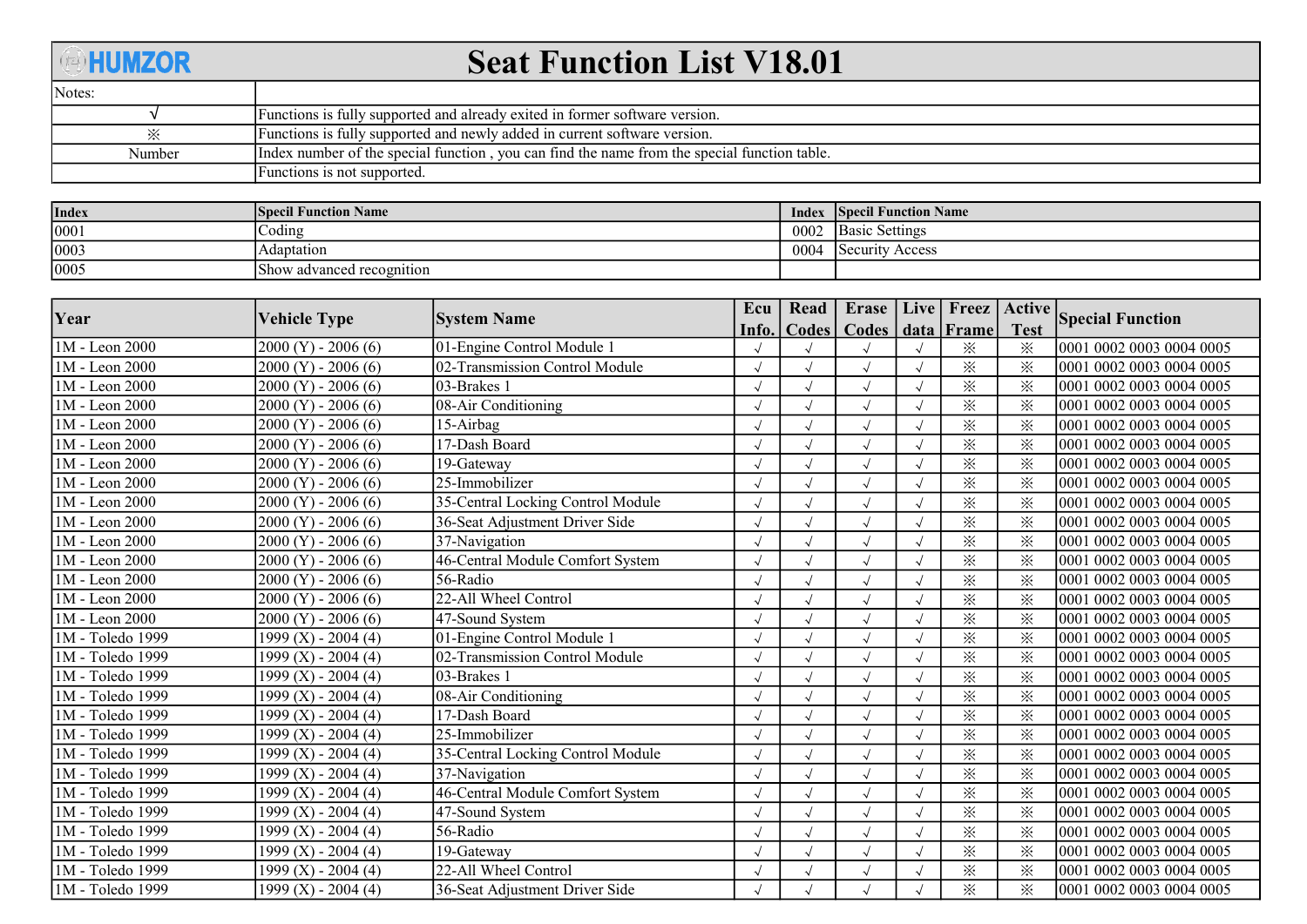| 1P - León 2006    | $2006(6) - 2009(9)$ | 01-Engine Control Module 1                |            | $\sqrt{ }$   |            | $\times$                | $\times$ | 0001 0002 0003 0004 0005 |
|-------------------|---------------------|-------------------------------------------|------------|--------------|------------|-------------------------|----------|--------------------------|
| 1P - León 2006    | $2006(6) - 2009(9)$ | 02-Transmission Control Module            |            | $\sqrt{ }$   |            | $\times$                | ⋇        | 0001 0002 0003 0004 0005 |
| 1P - León 2006    | $2006(6) - 2009(9)$ | 03-Brakes 1                               |            | $\sqrt{ }$   |            | $\times$                | $\times$ | 0001 0002 0003 0004 0005 |
| 1P - León 2006    | $2006(6) - 2009(9)$ | 08-Air Conditioning                       |            | $\sqrt{ }$   |            | $\times$                | $\times$ | 0001 0002 0003 0004 0005 |
| 1P - León 2006    | $2006(6) - 2009(9)$ | 09-Central Electrics                      |            |              |            | $\times$                | $\times$ | 0001 0002 0003 0004 0005 |
| 1P - León 2006    | $2006(6) - 2009(9)$ | 15-Airbag                                 |            |              |            | $\times$                | $\times$ | 0001 0002 0003 0004 0005 |
| 1P - León 2006    | $2006(6) - 2009(9)$ | 16-Steering Column Electronics            |            | $\sqrt{ }$   |            | $\times$                | $\times$ | 0001 0002 0003 0004 0005 |
| 1P - León 2006    | $2006(6) - 2009(9)$ | 17-Dash Board                             |            | $\sqrt{ }$   |            | $\times$                | $\times$ | 0001 0002 0003 0004 0005 |
| 1P - León 2006    | $2006(6) - 2009(9)$ | 19-Gateway                                | $\sqrt{ }$ | $\sqrt{ }$   | $\sqrt{ }$ | $\times$                | $\times$ | 0001 0002 0003 0004 0005 |
| 1P - León 2006    | $2006(6) - 2009(9)$ | 25-Immobilizer                            |            | $\sqrt{ }$   |            | $\times$                | $\times$ | 0001 0002 0003 0004 0005 |
| 1P - León 2006    | $2006(6) - 2009(9)$ | 37-Navigation                             |            | $\sqrt{ }$   |            | $\times$                | $\times$ | 0001 0002 0003 0004 0005 |
| 1P - León 2006    | $2006(6) - 2009(9)$ | 42-Door Electronics Driver Side           |            |              |            | $\times$                | $\times$ | 0001 0002 0003 0004 0005 |
| 1P - León 2006    | 2006 (6) - 2009 (9) | 44-Steering Assistance                    |            | $\sqrt{ }$   |            | $\times$                | $\times$ | 0001 0002 0003 0004 0005 |
| 1P - León 2006    | $2006(6) - 2009(9)$ | 46-Central Module Comfort System          |            | $\sqrt{ }$   |            | $\times$                | $\times$ | 0001 0002 0003 0004 0005 |
| 1P - León 2006    | $2006(6) - 2009(9)$ | 55-Headlight Regulation                   |            | $\sqrt{ }$   |            | $\times$                | $\times$ | 0001 0002 0003 0004 0005 |
| 1P - León 2006    | $2006(6) - 2009(9)$ | 56-Radio                                  |            | $\sqrt{ }$   |            | $\times$                | $\times$ | 0001 0002 0003 0004 0005 |
| 1P - León 2006    | $2006(6) - 2009(9)$ | 62-Door Electronics Rear Left             |            | $\sqrt{ }$   |            | $\times$                | $\times$ | 0001 0002 0003 0004 0005 |
| 1P - León 2006    | $2006(6) - 2009(9)$ | 69-Trailer Function                       |            | $\sqrt{ }$   |            | $\times$                | $\times$ | 0001 0002 0003 0004 0005 |
| 1P - León 2006    | $2006(6) - 2009(9)$ | 72-Door Electronics Rear Right            |            | $\sqrt{ }$   |            | $\times$                | $\times$ | 0001 0002 0003 0004 0005 |
| 1P - León 2006    | $2006(6) - 2009(9)$ | 76-Parking Assistance                     |            | $\sqrt{ }$   |            | $\times$                | $\times$ | 0001 0002 0003 0004 0005 |
| 1P - León 2006    | $2006(6) - 2009(9)$ | 77-Telephone                              |            | $\sqrt{ }$   |            | $\times$                | $\times$ | 0001 0002 0003 0004 0005 |
| 1P - León 2006    | $2006(6) - 2009(9)$ | 7D-Auxiliary Heater                       |            | $\sqrt{ }$   |            | $\times$                | $\times$ | 0001 0002 0003 0004 0005 |
| 1P - León 2006    | $2006(6) - 2009(9)$ | 10-Parking Assistance 2                   |            | $\sqrt{ }$   |            | $\overline{\mathbf{x}}$ | $\times$ | 0001 0002 0003 0004 0005 |
| 1P - León 2006    | $2006(6) - 2009(9)$ | 11-Engine Control Module 2                |            | $\sqrt{ }$   |            | $\times$                | $\times$ | 0001 0002 0003 0004 0005 |
| 1P - León 2006    | $2006(6) - 2009(9)$ | 22-All Wheel Control                      |            |              |            | $\times$                | $\times$ | 0001 0002 0003 0004 0005 |
| 1P - León 2006    | 2006 (6) - 2009 (9) | 2E-Media Player Position 3                |            | $\sqrt{ }$   |            | $\times$                | $\times$ | 0001 0002 0003 0004 0005 |
| 1P - León 2006    | $2006(6) - 2009(9)$ | 51-Drive Motor Control Module             |            | $\sqrt{ }$   |            | $\times$                | $\times$ | 0001 0002 0003 0004 0005 |
| 1P - León 2006    | $2006(6) - 2009(9)$ | 61-Battery Regulation                     |            | $\sqrt{ }$   |            | $\times$                | $\times$ | 0001 0002 0003 0004 0005 |
| 1P - León 2006    | $2006(6) - 2009(9)$ | 8C-Battery Energy Control Module          |            | $\checkmark$ |            | $\times$                | $\times$ | 0001 0002 0003 0004 0005 |
| 1P - León 2006    | $2006(6) - 2009(9)$ | BD-High Voltage Battery Charge Management | $\sqrt{ }$ | $\sqrt{ }$   |            | $\times$                | $\times$ | 0001 0002 0003 0004 0005 |
| 1P - León 2009 PA | $2009(9) - 2013(D)$ | 01-Engine Control Module 1                |            | $\sqrt{ }$   |            | $\times$                | $\times$ | 0001 0002 0003 0004 0005 |
| 1P - León 2009 PA | $2009(9) - 2013(D)$ | 02-Transmission Control Module            |            | $\sqrt{ }$   |            | $\times$                | $\times$ | 0001 0002 0003 0004 0005 |
| 1P - León 2009 PA | $2009(9) - 2013(D)$ | 03-Brakes 1                               |            | $\sqrt{ }$   |            | $\times$                | $\times$ | 0001 0002 0003 0004 0005 |
| 1P - León 2009 PA | $2009(9) - 2013(D)$ | 08-Air Conditioning                       |            | $\sqrt{ }$   |            | $\times$                | $\times$ | 0001 0002 0003 0004 0005 |
| 1P - León 2009 PA | $2009(9) - 2013(D)$ | 09-Central Electrics                      |            |              |            | $\times$                | $\times$ | 0001 0002 0003 0004 0005 |
| 1P - León 2009 PA | $2009(9) - 2013(D)$ | 10-Parking Assistance 2                   |            | $\sqrt{ }$   |            | $\times$                | ⋇        | 0001 0002 0003 0004 0005 |
| 1P - León 2009 PA | $2009(9) - 2013(D)$ | 11-Engine Control Module 2                |            |              |            | $\times$                | $\times$ | 0001 0002 0003 0004 0005 |
| 1P - León 2009 PA | $2009(9) - 2013(D)$ | $15$ -Airbag                              |            | $\sqrt{ }$   |            | $\times$                | $\times$ | 0001 0002 0003 0004 0005 |
| 1P - León 2009 PA | $2009(9) - 2013(D)$ | 17-Dash Board                             |            | $\sqrt{ }$   |            | $\times$                | $\times$ | 0001 0002 0003 0004 0005 |
| 1P - León 2009 PA | $2009(9) - 2013(D)$ | 19-Gateway                                |            | $\sqrt{ }$   |            | $\times$                | $\times$ | 0001 0002 0003 0004 0005 |
| 1P - León 2009 PA | $2009(9) - 2013(D)$ | 22-All Wheel Control                      |            | $\sqrt{ }$   |            | $\times$                | $\times$ | 0001 0002 0003 0004 0005 |
| 1P - León 2009 PA | $2009(9) - 2013(D)$ | 25-Immobilizer                            |            | $\sqrt{}$    |            | $\times$                | $\times$ | 0001 0002 0003 0004 0005 |
| 1P - León 2009 PA | $2009(9) - 2013(D)$ | 2E-Media Player Position 3                |            | $\sqrt{ }$   |            | $\times$                | $\times$ | 0001 0002 0003 0004 0005 |
| 1P - León 2009 PA | $2009(9) - 2013(D)$ | 37-Navigation                             | $\sqrt{ }$ | $\sqrt{ }$   |            | $\times$                | $\times$ | 0001 0002 0003 0004 0005 |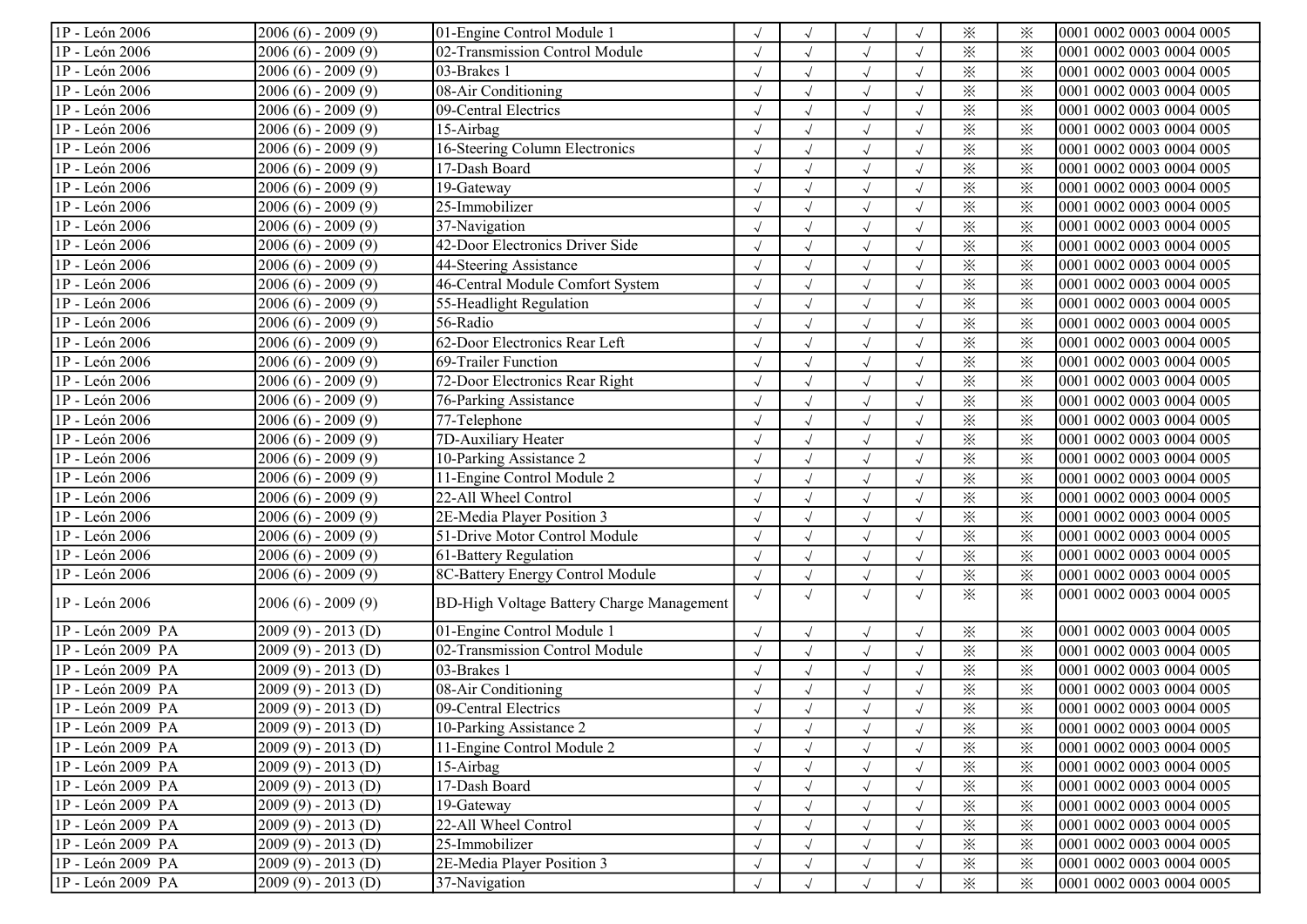| 1P - León 2009 PA | $2009(9) - 2013(D)$     | 42-Door Electronics Driver Side           |            |            | $\sqrt{ }$   |            | $\times$ | $\times$ | 0001 0002 0003 0004 0005 |
|-------------------|-------------------------|-------------------------------------------|------------|------------|--------------|------------|----------|----------|--------------------------|
| 1P - León 2009 PA | $2009(9) - 2013(D)$     | 44-Steering Assistance                    |            |            | $\sqrt{ }$   |            | $\times$ | ⋇        | 0001 0002 0003 0004 0005 |
| 1P - León 2009 PA | $2009(9) - 2013(D)$     | 46-Central Module Comfort System          |            |            | $\sqrt{ }$   |            | $\times$ | $\times$ | 0001 0002 0003 0004 0005 |
| 1P - León 2009 PA | $2009(9) - 2013(D)$     | 51-Drive Motor Control Module             |            |            | $\sqrt{ }$   |            | $\times$ | $\times$ | 0001 0002 0003 0004 0005 |
| 1P - León 2009 PA | $2009(9) - 2013(D)$     | 52-Door Electronics Passenger Side        |            |            | $\sqrt{ }$   |            | $\times$ | $\times$ | 0001 0002 0003 0004 0005 |
| 1P - León 2009 PA | $2009(9) - 2013(D)$     | 55-Headlight Regulation                   |            |            |              |            | $\times$ | $\times$ | 0001 0002 0003 0004 0005 |
| 1P - León 2009 PA | $2009(9) - 2013(D)$     | 56-Radio                                  |            |            | $\sqrt{ }$   |            | $\times$ | $\times$ | 0001 0002 0003 0004 0005 |
| 1P - León 2009 PA | $2009(9) - 2013(D)$     | 61-Battery Regulation                     |            |            | $\sqrt{ }$   |            | $\times$ | $\times$ | 0001 0002 0003 0004 0005 |
| 1P - León 2009 PA | $2009(9) - 2013(D)$     | 62-Door Electronics Rear Left             | $\sqrt{ }$ |            | $\sqrt{ }$   | $\sqrt{ }$ | $\times$ | $\times$ | 0001 0002 0003 0004 0005 |
| 1P - León 2009 PA | $2009(9) - 2013(D)$     | 69-Trailer Function                       |            |            | $\sqrt{ }$   |            | $\times$ | $\times$ | 0001 0002 0003 0004 0005 |
| 1P - León 2009 PA | $2009(9) - 2013(D)$     | 72-Door Electronics Rear Right            |            |            | $\sqrt{ }$   |            | $\times$ | $\times$ | 0001 0002 0003 0004 0005 |
| 1P - León 2009 PA | $2009(9) - 2013(D)$     | 77-Telephone                              |            |            |              |            | $\times$ | $\times$ | 0001 0002 0003 0004 0005 |
| 1P - León 2009 PA | $2009(9) - 2013(D)$     | 8C-Battery Energy Control Module          |            |            | $\sqrt{ }$   |            | $\times$ | $\times$ | 0001 0002 0003 0004 0005 |
| 1P - León 2009 PA | $2009(9) - 2013(D)$     | BD-High Voltage Battery Charge Management | $\sqrt{ }$ |            | $\sqrt{ }$   |            | $\times$ | $\times$ | 0001 0002 0003 0004 0005 |
| 3R - Exeo 2009    | $2009(9) - 2014(E)$     | 01-Engine Control Module 1                |            | $\sqrt{ }$ | $\sqrt{ }$   |            | $\times$ | $\times$ | 0001 0002 0003 0004 0005 |
| 3R - Exeo 2009    | $2009(9) - 2014(E)$     | 02-Transmission Control Module            |            |            | $\sqrt{ }$   |            | $\times$ | $\times$ | 0001 0002 0003 0004 0005 |
| 3R - Exeo 2009    | $2009(9) - 2014(E)$     | 03-Brakes 1                               |            |            | $\sqrt{ }$   |            | $\times$ | $\times$ | 0001 0002 0003 0004 0005 |
| 3R - Exeo 2009    | $2009(9) - 2014(E)$     | 08-Air Conditioning                       |            |            | $\checkmark$ |            | $\times$ | $\times$ | 0001 0002 0003 0004 0005 |
| 3R - Exeo 2009    | $2009(9) - 2014(E)$     | 10-Parking Assistance 2                   |            |            |              |            | $\times$ | $\times$ | 0001 0002 0003 0004 0005 |
| 3R - Exeo 2009    | $2009(9) - 2014(E)$     | 15-Airbag                                 |            |            |              |            | $\times$ | $\times$ | 0001 0002 0003 0004 0005 |
| 3R - Exeo 2009    | $2009(9) - 2014(E)$     | 16-Steering Column Electronics            |            |            | $\sqrt{ }$   |            | $\times$ | $\times$ | 0001 0002 0003 0004 0005 |
| 3R - Exeo 2009    | $2009(9) - 2014(E)$     | 17-Dash Board                             |            |            | $\sqrt{ }$   | $\sqrt{ }$ | $\times$ | $\times$ | 0001 0002 0003 0004 0005 |
| 3R - Exeo 2009    | $2009(9) - 2014(E)$     | 19-Gateway                                |            |            | $\sqrt{ }$   |            | $\times$ | $\times$ | 0001 0002 0003 0004 0005 |
| 3R - Exeo 2009    | $2009(9) - 2014(E)$     | 25-Immobilizer                            |            |            | $\sqrt{ }$   |            | $\times$ | $\times$ | 0001 0002 0003 0004 0005 |
| 3R - Exeo 2009    | 2009 (9) - 2014 (E)     | 36-Seat Adjustment Driver Side            |            |            | $\sqrt{ }$   |            | $\times$ | $\times$ | 0001 0002 0003 0004 0005 |
| 3R - Exeo 2009    | 2009 (9) - 2014 (E)     | 37-Navigation                             |            |            |              |            | $\times$ | $\times$ | 0001 0002 0003 0004 0005 |
| 3R - Exeo 2009    | 2009 (9) - 2014 (E)     | 45-Interior Monitoring                    |            |            | $\sqrt{ }$   |            | $\times$ | $\times$ | 0001 0002 0003 0004 0005 |
| 3R - Exeo 2009    | $2009(9) - 2014(E)$     | 46-Central Module Comfort System          |            |            | $\sqrt{ }$   |            | $\times$ | $\times$ | 0001 0002 0003 0004 0005 |
| 3R - Exeo 2009    | $2009(9) - 2014(E)$     | 4C-Tire Pressure Monitoring 2             |            |            | $\sqrt{ }$   |            | $\times$ | $\times$ | 0001 0002 0003 0004 0005 |
| 3R - Exeo 2009    | $2009(9) - 2014(E)$     | 55-Headlight Regulation                   |            |            | $\sqrt{ }$   |            | $\times$ | $\times$ | 0001 0002 0003 0004 0005 |
| 3R - Exeo 2009    | $2009(9) - 2014(E)$     | 56-Radio                                  |            |            | $\sqrt{ }$   |            | $\times$ | $\times$ | 0001 0002 0003 0004 0005 |
| 3R - Exeo 2009    | $2009(9) - 2014(E)$     | 61-Battery Regulation                     |            |            | $\sqrt{ }$   |            | $\times$ | $\times$ | 0001 0002 0003 0004 0005 |
| 3R - Exeo 2009    | $2009(9) - 2014(E)$     | 77-Telephone                              |            |            | $\sqrt{ }$   |            | $\times$ | $\times$ | 0001 0002 0003 0004 0005 |
| 5F - Ateca 2017   | $2017$ (H) - $2018$ (J) | 01-Engine Control Module 1                |            |            | $\sqrt{ }$   |            | $\times$ | $\times$ | 0001 0002 0003 0004 0005 |
| 5F - Ateca 2017   | $2017$ (H) - 2018 (J)   | 02-Transmission Control Module            |            |            |              |            | $\times$ | ⋇        | 0001 0002 0003 0004 0005 |
| 5F - Ateca 2017   | $2017$ (H) - $2018$ (J) | 03-Brakes 1                               |            |            | $\sqrt{ }$   | $\sqrt{ }$ | $\times$ | ⋇        | 0001 0002 0003 0004 0005 |
| 5F - Ateca 2017   | $2017$ (H) - $2018$ (J) | 08-Air Conditioning                       |            |            |              |            | $\times$ | $\times$ | 0001 0002 0003 0004 0005 |
| 5F - Ateca 2017   | $2017$ (H) - $2018$ (J) | 09-Central Electrics                      |            |            | $\sqrt{ }$   |            | $\times$ | $\times$ | 0001 0002 0003 0004 0005 |
| 5F - Ateca 2017   | $2017$ (H) - $2018$ (J) | 13-Adaptive Cruise Control                |            |            | $\sqrt{ }$   |            | $\times$ | $\times$ | 0001 0002 0003 0004 0005 |
| 5F - Ateca 2017   | $2017$ (H) - $2018$ (J) | 14-Wheel Dampening Electronics            |            |            | $\sqrt{ }$   |            | $\times$ | $\times$ | 0001 0002 0003 0004 0005 |
| 5F - Ateca 2017   | $2017$ (H) - $2018$ (J) | 15-Airbag                                 |            |            | $\sqrt{ }$   |            | $\times$ | $\times$ | 0001 0002 0003 0004 0005 |
| 5F - Ateca 2017   | $2017$ (H) - $2018$ (J) | 16-Steering Column Electronics            |            |            | $\sqrt{ }$   |            | $\times$ | $\times$ | 0001 0002 0003 0004 0005 |
| 5F - Ateca 2017   | $2017$ (H) - $2018$ (J) | 18-Auxiliary Parking Heater               |            |            | $\sqrt{ }$   |            | $\times$ | $\times$ | 0001 0002 0003 0004 0005 |
| 5F - Ateca 2017   | $2017$ (H) - $2018$ (J) | 19-Gateway                                | $\sqrt{ }$ |            | $\sqrt{ }$   |            | $\times$ | $\times$ | 0001 0002 0003 0004 0005 |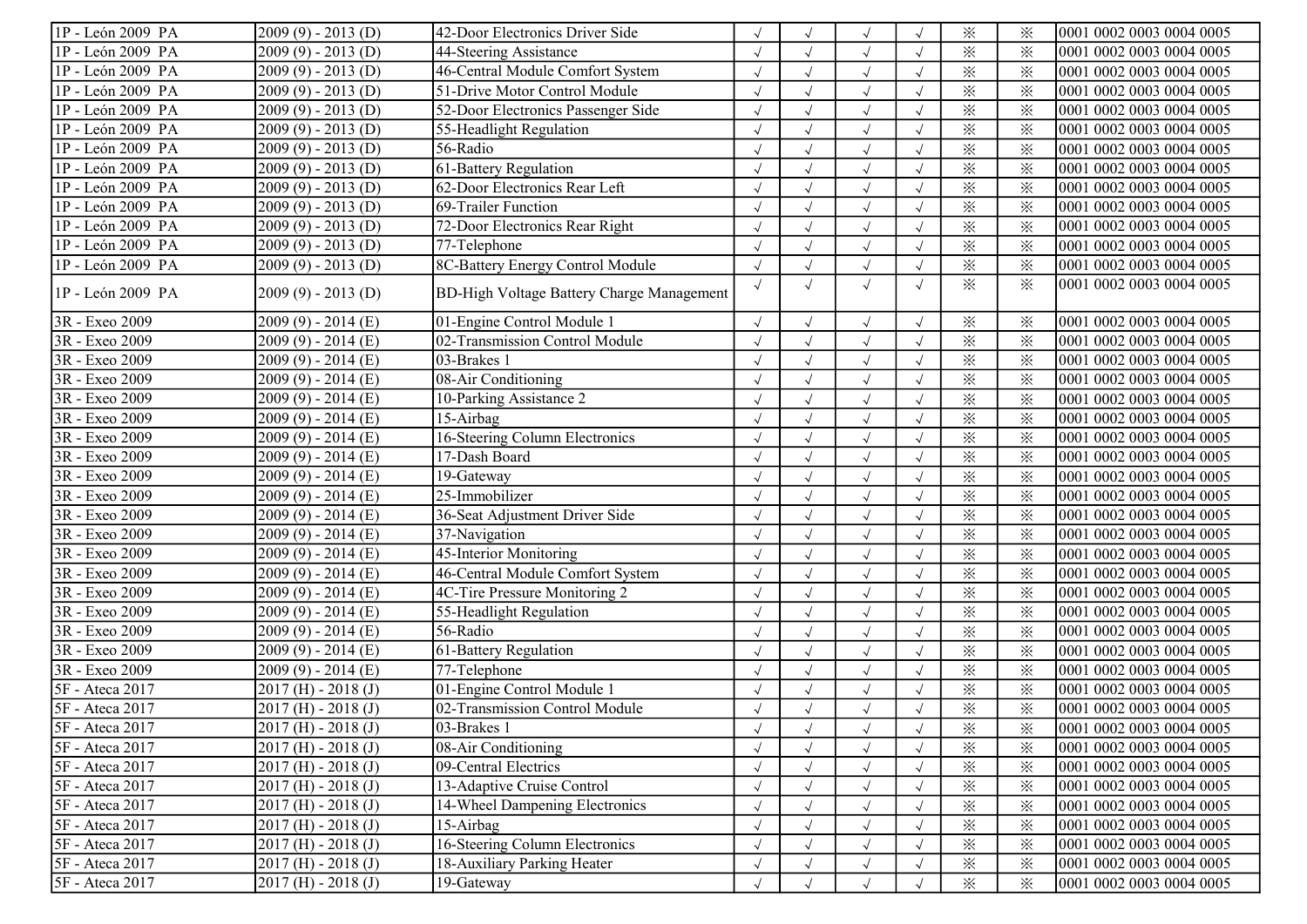| 5F - Ateca 2017 | $2017$ (H) - $2018$ (J) | 22-All Wheel Control                      |            |            | $\sqrt{ }$   |            | $\times$ | ⋇        | 0001 0002 0003 0004 0005 |
|-----------------|-------------------------|-------------------------------------------|------------|------------|--------------|------------|----------|----------|--------------------------|
| 5F - Ateca 2017 | $2017$ (H) - $2018$ (J) | 2B-Steering Column Locking                |            |            | $\sqrt{ }$   |            | $\times$ | $\times$ | 0001 0002 0003 0004 0005 |
| 5F - Ateca 2017 | $2017$ (H) - $2018$ (J) | 32-Lock Electronics                       |            |            | $\sqrt{ }$   |            | $\times$ | $\times$ | 0001 0002 0003 0004 0005 |
| 5F - Ateca 2017 | $2017$ (H) - $2018$ (J) | 3C-Lane Change Assistant                  |            |            | $\sqrt{ }$   |            | $\times$ | $\times$ | 0001 0002 0003 0004 0005 |
| 5F - Ateca 2017 | $2017$ (H) - $2018$ (J) | 3D-Special Function                       |            |            | $\sqrt{ }$   |            | $\times$ | $\times$ | 0001 0002 0003 0004 0005 |
| 5F - Ateca 2017 | $2017$ (H) - $2018$ (J) | 42-Door Electronics Driver Side           |            |            | $\sqrt{ }$   |            | $\times$ | ⋇        | 0001 0002 0003 0004 0005 |
| 5F - Ateca 2017 | $2017$ (H) - $2018$ (J) | 44-Steering Assistance                    |            |            | $\sqrt{ }$   |            | $\times$ | $\times$ | 0001 0002 0003 0004 0005 |
| 5F - Ateca 2017 | $2017$ (H) - $2018$ (J) | 47-Sound System                           |            |            | $\sqrt{ }$   |            | $\times$ | $\times$ | 0001 0002 0003 0004 0005 |
| 5F - Ateca 2017 | $2017$ (H) - $2018$ (J) | 4B-Multifunction Module                   |            |            | $\sqrt{ }$   |            | $\times$ | $\times$ | 0001 0002 0003 0004 0005 |
| 5F - Ateca 2017 | $2017$ (H) - $2018$ (J) | 52-Door Electronics Passenger Side        |            |            | $\sqrt{ }$   |            | $\times$ | $\times$ | 0001 0002 0003 0004 0005 |
| 5F - Ateca 2017 | $2017$ (H) - $2018$ (J) | 55-Headlight Regulation                   |            |            | $\sqrt{ }$   |            | $\times$ | $\times$ | 0001 0002 0003 0004 0005 |
| 5F - Ateca 2017 | $2017$ (H) - $2018$ (J) | 5F-Information Control Unit 1             |            |            | $\sqrt{ }$   |            | $\times$ | ⋇        | 0001 0002 0003 0004 0005 |
| 5F - Ateca 2017 | $2017$ (H) - $2018$ (J) | 69-Trailer Function                       |            |            | $\sqrt{ }$   |            | $\times$ | ⋇        | 0001 0002 0003 0004 0005 |
| 5F - Ateca 2017 | $2017$ (H) - $2018$ (J) | 6C-Camera System Rear View                |            |            | $\sqrt{ }$   |            | $\times$ | $\times$ | 0001 0002 0003 0004 0005 |
| 5F - Ateca 2017 | $2017$ (H) - $2018$ (J) | 6D-Deck Lid Control Unit                  |            |            | $\sqrt{ }$   |            | $\times$ | $\times$ | 0001 0002 0003 0004 0005 |
| 5F - Ateca 2017 | $2017$ (H) - $2018$ (J) | 76-Parking Assistance                     |            |            | $\sqrt{ }$   |            | $\times$ | ⋇        | 0001 0002 0003 0004 0005 |
| 5F - Ateca 2017 | $2017$ (H) - $2018$ (J) | A5-Front Sensors Driver Assistance System |            |            | $\checkmark$ |            | $\times$ | $\times$ | 0001 0002 0003 0004 0005 |
| 5F - Ateca 2017 | $2017$ (H) - $2018$ (J) | A9-Actuator For Structure-Borne Sound     |            |            | $\checkmark$ |            | $\times$ | $\times$ | 0001 0002 0003 0004 0005 |
| 5F - Ateca 2017 | $2017$ (H) - $2018$ (J) | B7-Access Startsystem Interface           |            |            | $\sqrt{ }$   |            | $\times$ | $\times$ | 0001 0002 0003 0004 0005 |
| 5F - Ateca 2017 | $2017$ (H) - $2018$ (J) | CA-Control Module For Sunroof             |            |            | $\sqrt{ }$   |            | $\times$ | $\times$ | 0001 0002 0003 0004 0005 |
| 5F - Ateca 2017 | $2017$ (H) - $2018$ (J) | D6-Light Control Left 2                   |            |            | $\sqrt{ }$   |            | $\times$ | $\times$ | 0001 0002 0003 0004 0005 |
| 5F - Ateca 2017 | $2017$ (H) - $2018$ (J) | D7-Light Control Right 2                  | $\sqrt{ }$ | $\sqrt{}$  | $\sqrt{ }$   | $\sqrt{ }$ | $\times$ | $\times$ | 0001 0002 0003 0004 0005 |
| 5F - León 2013  | $2013(D) - 2018(J)$     | 01-Engine Control Module 1                |            |            | $\sqrt{}$    |            | $\times$ | $\times$ | 0001 0002 0003 0004 0005 |
| 5F - León 2013  | $2013(D) - 2018(J)$     | 02-Transmission Control Module            |            |            | $\checkmark$ |            | $\times$ | $\times$ | 0001 0002 0003 0004 0005 |
| 5F - León 2013  | $2013(D) - 2018(J)$     | 03-Brakes 1                               |            |            | $\checkmark$ |            | $\times$ | ⋇        | 0001 0002 0003 0004 0005 |
| 5F - León 2013  | $2013(D) - 2018(J)$     | 08-Air Conditioning                       |            |            | $\sqrt{ }$   |            | $\times$ | $\times$ | 0001 0002 0003 0004 0005 |
| 5F - León 2013  | $2013(D) - 2018(J)$     | 09-Central Electrics                      |            |            | $\sqrt{ }$   |            | $\times$ | $\times$ | 0001 0002 0003 0004 0005 |
| 5F - León 2013  | $2013(D) - 2018(J)$     | 13-Adaptive Cruise Control                |            |            | $\sqrt{ }$   |            | $\times$ | $\times$ | 0001 0002 0003 0004 0005 |
| 5F - León 2013  | $2013(D) - 2018(J)$     | 14-Wheel Dampening Electronics            |            |            | $\sqrt{ }$   |            | $\times$ | $\times$ | 0001 0002 0003 0004 0005 |
| 5F - León 2013  | $2013(D) - 2018(J)$     | 15-Airbag                                 |            |            | $\checkmark$ |            | $\times$ | $\times$ | 0001 0002 0003 0004 0005 |
| 5F - León 2013  | $2013(D) - 2018(J)$     | 16-Steering Column Electronics            |            |            | $\sqrt{ }$   |            | $\times$ | $\times$ | 0001 0002 0003 0004 0005 |
| 5F - León 2013  | $2013(D) - 2018(J)$     | 17-Dash Board                             |            |            | $\sqrt{ }$   |            | $\times$ | $\times$ | 0001 0002 0003 0004 0005 |
| 5F - León 2013  | $2013(D) - 2018(J)$     | 18-Auxiliary Parking Heater               |            | $\sqrt{}$  | $\sqrt{ }$   |            | $\times$ | $\times$ | 0001 0002 0003 0004 0005 |
| 5F - León 2013  | $2013(D) - 2018(J)$     | 19-Gateway                                |            | $\sqrt{}$  | $\sqrt{ }$   |            | $\times$ | $\times$ | 0001 0002 0003 0004 0005 |
| 5F - León 2013  | $2013(D) - 2018(J)$     | 22-All Wheel Control                      |            |            | $\sqrt{ }$   |            | $\times$ | $\times$ | 0001 0002 0003 0004 0005 |
| 5F - León 2013  | $2013$ (D) - $2018$ (J) | 2B-Steering Column Locking                |            |            |              |            | $\times$ | $\times$ | 0001 0002 0003 0004 0005 |
| 5F - León 2013  | $2013(D) - 2018(J)$     | 32-Lock Electronics                       |            |            | $\sqrt{ }$   |            | $\times$ | $\times$ | 0001 0002 0003 0004 0005 |
| 5F - León 2013  | $2013(D) - 2018(J)$     | 3C-Lane Change Assistant                  |            |            | $\sqrt{ }$   |            | $\times$ | $\times$ | 0001 0002 0003 0004 0005 |
| 5F - León 2013  | $2013$ (D) - $2018$ (J) | 3D-Special Function                       |            |            | $\sqrt{ }$   |            | $\times$ | $\times$ | 0001 0002 0003 0004 0005 |
| 5F - León 2013  | $2013(D) - 2018(J)$     | 42-Door Electronics Driver Side           |            |            | $\sqrt{ }$   |            | $\times$ | $\times$ | 0001 0002 0003 0004 0005 |
| 5F - León 2013  | $2013(D) - 2018(J)$     | 44-Steering Assistance                    |            |            | $\sqrt{ }$   |            | $\times$ | $\times$ | 0001 0002 0003 0004 0005 |
| 5F - León 2013  | $2013(D) - 2018(J)$     | 47-Sound System                           |            |            | $\sqrt{ }$   |            | $\times$ | $\times$ | 0001 0002 0003 0004 0005 |
| 5F - León 2013  | $2013(D) - 2018(J)$     | 4B-Multifunction Module                   |            |            | $\sqrt{ }$   |            | $\times$ | $\times$ | 0001 0002 0003 0004 0005 |
| 5F - León 2013  | $2013(D) - 2018(J)$     | 52-Door Electronics Passenger Side        |            |            | $\sqrt{ }$   |            | $\times$ | $\times$ | 0001 0002 0003 0004 0005 |
| 5F - León 2013  | $2013(D) - 2018(J)$     | 55-Headlight Regulation                   |            | $\sqrt{ }$ | $\sqrt{ }$   |            | $\times$ | $\times$ | 0001 0002 0003 0004 0005 |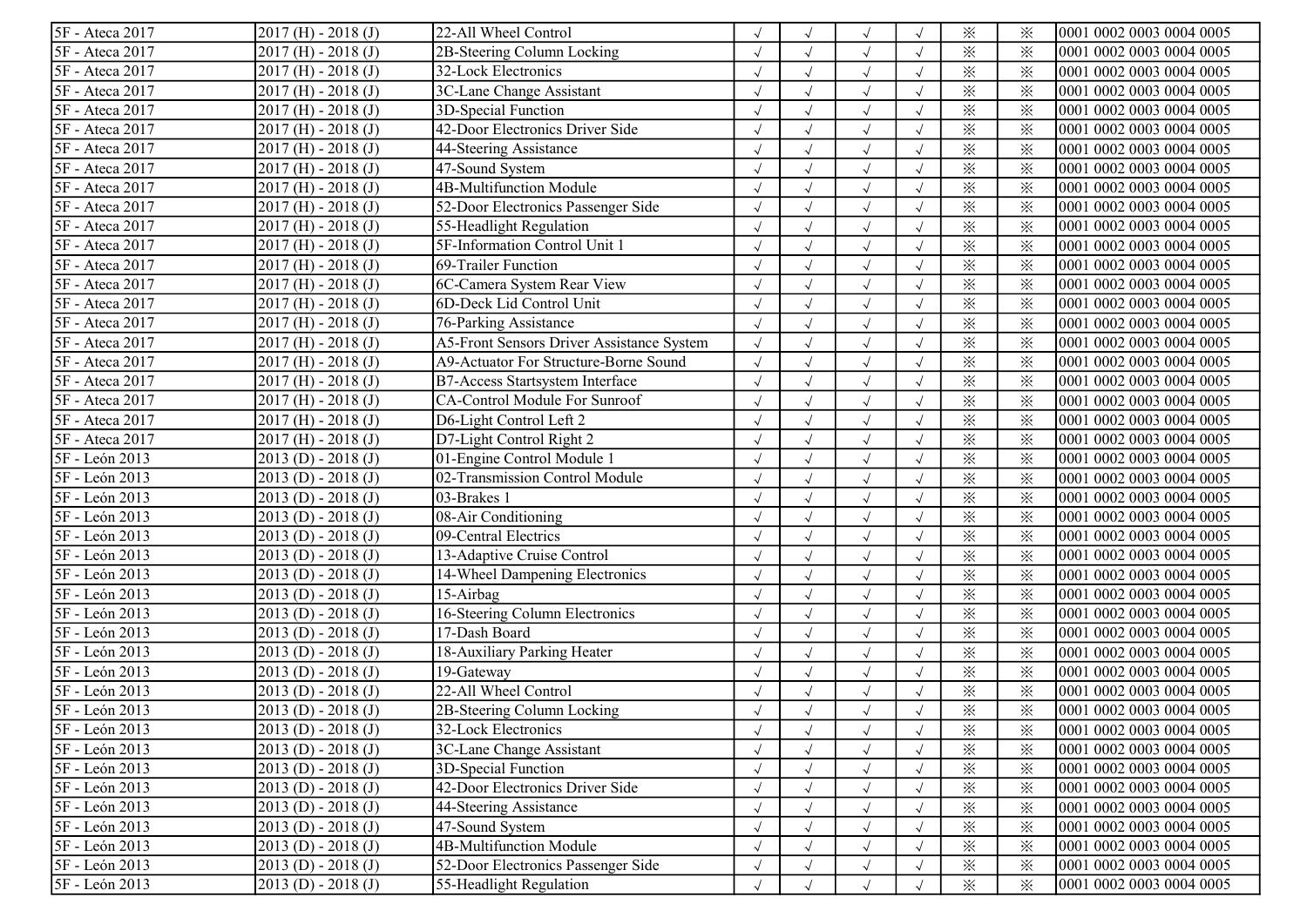| 5F - León 2013     | $2013(D) - 2018(J)$     | 5F-Information Control Unit 1                    |            |            | $\sqrt{ }$ |            | $\times$               | $\times$ | 0001 0002 0003 0004 0005 |
|--------------------|-------------------------|--------------------------------------------------|------------|------------|------------|------------|------------------------|----------|--------------------------|
| 5F - León 2013     | $2013$ (D) - $2018$ (J) | 6C-Camera System Rear View                       |            |            |            |            | $\times$               | $\times$ | 0001 0002 0003 0004 0005 |
| 5F - León 2013     | $2013(D) - 2018(J)$     | 6D-Deck Lid Control Unit                         |            |            | $\sqrt{ }$ | $\sqrt{ }$ | $\times$               | $\times$ | 0001 0002 0003 0004 0005 |
| 5F - León 2013     | $2013(D) - 2018(J)$     | 76-Parking Assistance                            |            |            | $\sqrt{ }$ |            | $\times$               | $\times$ | 0001 0002 0003 0004 0005 |
| 5F - León 2013     | $2013(D) - 2018(J)$     | <b>A5-Front Sensors Driver Assistance System</b> | $\sqrt{ }$ | $\sqrt{}$  | $\sqrt{ }$ | $\sqrt{ }$ | $\ddot{\times}$        | $\times$ | 0001 0002 0003 0004 0005 |
| 5F - León 2013     | $2013(D) - 2018(J)$     | A9-Actuator For Structure-Borne Sound            |            |            | $\sqrt{ }$ |            | $\times$               | $\times$ | 0001 0002 0003 0004 0005 |
| 5F - León 2013     | $2013(D) - 2018(J)$     | B7-Access Startsystem Interface                  |            | $\sqrt{}$  | $\sqrt{ }$ |            | $\times$               | $\times$ | 0001 0002 0003 0004 0005 |
| 5F - León 2013     | $2013(D) - 2018(J)$     | CA-Control Module For Sunroof                    |            |            | $\sqrt{ }$ |            | $\times$               | $\times$ | 0001 0002 0003 0004 0005 |
| 5F - León 2013     | $2013(D) - 2018(J)$     | D6-Light Control Left 2                          |            |            | $\sqrt{ }$ |            | $\times$               | $\times$ | 0001 0002 0003 0004 0005 |
| 5F - León 2013     | $2013(D) - 2018(J)$     | D7-Light Control Right 2                         |            |            | $\sqrt{ }$ |            | $\times$               | $\times$ | 0001 0002 0003 0004 0005 |
| 5F - León 2013     | $2013(D) - 2018(J)$     | DD-Control Module 2 For Sunroof                  |            | $\sqrt{}$  | $\sqrt{ }$ |            | $\times$               | $\times$ | 0001 0002 0003 0004 0005 |
| 5P - Altea 2004    | $2004(4) - 2009(9)$     | 01-Engine Control Module 1                       |            |            | $\sqrt{ }$ | $\sqrt{ }$ | $\times$               | $\times$ | 0001 0002 0003 0004 0005 |
| 5P - Altea 2004    | $2004(4) - 2009(9)$     | 02-Transmission Control Module                   |            |            | $\sqrt{ }$ |            | $\times$               | $\times$ | 0001 0002 0003 0004 0005 |
| 5P - Altea 2004    | $2004(4) - 2009(9)$     | 03-Brakes 1                                      |            |            | $\sqrt{ }$ |            | $\times$               | $\times$ | 0001 0002 0003 0004 0005 |
| 5P - Altea 2004    | $2004(4) - 2009(9)$     | 08-Air Conditioning                              |            |            | $\sqrt{ }$ |            | $\times$               | $\times$ | 0001 0002 0003 0004 0005 |
| 5P - Altea 2004    | 2004 (4) - 2009 (9)     | 09-Central Electrics                             |            |            |            |            | $\times$               | $\times$ | 0001 0002 0003 0004 0005 |
| 5P - Altea 2004    | 2004 (4) - 2009 (9)     | $15-Airbag$                                      |            |            | $\sqrt{ }$ |            | $\times$               | $\times$ | 0001 0002 0003 0004 0005 |
| 5P - Altea 2004    | $2004(4) - 2009(9)$     | 16-Steering Column Electronics                   |            |            | $\sqrt{}$  |            | $\times$               | $\times$ | 0001 0002 0003 0004 0005 |
| 5P - Altea 2004    | $2004(4) - 2009(9)$     | 17-Dash Board                                    |            |            | $\sqrt{ }$ |            | $\times$               | $\times$ | 0001 0002 0003 0004 0005 |
| 5P - Altea 2004    | $2004(4) - 2009(9)$     | 19-Gateway                                       |            |            | $\sqrt{ }$ |            | $\times$               | $\times$ | 0001 0002 0003 0004 0005 |
| 5P - Altea 2004    | $2004(4) - 2009(9)$     | 25-Immobilizer                                   |            |            | $\sqrt{ }$ |            | $\times$               | $\times$ | 0001 0002 0003 0004 0005 |
| 5P - Altea 2004    | $2004(4) - 2009(9)$     | 37-Navigation                                    |            |            | $\sqrt{ }$ |            | $\times$               | $\times$ | 0001 0002 0003 0004 0005 |
| 5P - Altea 2004    | $2004(4) - 2009(9)$     | 42-Door Electronics Driver Side                  |            |            | $\sqrt{ }$ |            | $\times$               | $\times$ | 0001 0002 0003 0004 0005 |
| 5P - Altea 2004    | $2004(4) - 2009(9)$     | 44-Steering Assistance                           | $\sqrt{ }$ | $\sqrt{}$  | $\sqrt{ }$ |            | $\times$               | $\times$ | 0001 0002 0003 0004 0005 |
| 5P - Altea 2004    | $2004(4) - 2009(9)$     | 46-Central Module Comfort System                 |            |            | $\sqrt{ }$ | $\sqrt{ }$ | $\times$               | $\times$ | 0001 0002 0003 0004 0005 |
| 5P - Altea 2004    | $2004(4) - 2009(9)$     | 55-Headlight Regulation                          |            |            | $\sqrt{2}$ |            | $\times$               | $\times$ | 0001 0002 0003 0004 0005 |
| 5P - Altea 2004    | $2004(4) - 2009(9)$     | 56-Radio                                         |            |            | $\sqrt{ }$ |            | $\times$               | ⋇        | 0001 0002 0003 0004 0005 |
| 5P - Altea 2004    | 2004 (4) - 2009 (9)     | 62-Door Electronics Rear Left                    |            |            | $\sqrt{ }$ |            | $\times$               | $\times$ | 0001 0002 0003 0004 0005 |
| 5P - Altea 2004    | $2004(4) - 2009(9)$     | 69-Trailer Function                              |            |            | $\sqrt{ }$ |            | $\times$               | $\times$ | 0001 0002 0003 0004 0005 |
| 5P - Altea 2004    | $2004(4) - 2009(9)$     | 72-Door Electronics Rear Right                   |            |            | $\sqrt{ }$ |            | $\times$               | $\times$ | 0001 0002 0003 0004 0005 |
| 5P - Altea 2004    | $2004(4) - 2009(9)$     | 76-Parking Assistance                            |            |            | $\sqrt{ }$ |            | $\times$               | $\times$ | 0001 0002 0003 0004 0005 |
| 5P - Altea 2004    | $2004(4) - 2009(9)$     | 77-Telephone                                     |            | $\sqrt{}$  | $\sqrt{ }$ |            | $\times$               | $\times$ | 0001 0002 0003 0004 0005 |
| 5P - Altea 2004    | $2004(4) - 2009(9)$     | 7D-Auxiliary Heater                              |            |            | $\sqrt{ }$ |            | $\times$               | $\times$ | 0001 0002 0003 0004 0005 |
| 5P - Altea 2004    | $2004(4) - 2009(9)$     | 10-Parking Assistance 2                          |            |            | $\sqrt{2}$ |            | $\times$               | $\times$ | 0001 0002 0003 0004 0005 |
| 5P - Altea 2004    | $2004(4) - 2009(9)$     | 22-All Wheel Control                             |            |            |            |            | $\times$               | $\times$ | 0001 0002 0003 0004 0005 |
| 5P - Altea 2004    | $2004(4) - 2009(9)$     | 11-Engine Control Module 2                       | $\sqrt{ }$ | $\sqrt{}$  | $\sqrt{ }$ |            | $\times$               | ⋇        | 0001 0002 0003 0004 0005 |
| 5P - Altea 2004    | $2004(4) - 2009(9)$     | 2E-Media Player Position 3                       | $\sqrt{ }$ |            | $\sqrt{ }$ |            | $\times$               | $\times$ | 0001 0002 0003 0004 0005 |
| 5P - Altea 2004    | $2004(4) - 2009(9)$     | 51-Drive Motor Control Module                    |            |            |            |            | $\times$               | ⋇        | 0001 0002 0003 0004 0005 |
| 5P - Altea 2004    | $2004(4) - 2009(9)$     | 61-Battery Regulation                            |            |            | $\sqrt{2}$ |            | $\overline{\varkappa}$ | $\times$ | 0001 0002 0003 0004 0005 |
| 5P - Altea 2004    | $2004(4) - 2009(9)$     | 8C-Battery Energy Control Module                 |            |            | $\sqrt{ }$ |            | $\times$               | $\times$ | 0001 0002 0003 0004 0005 |
| 5P - Altea 2004    | $2004(4) - 2009(9)$     | BD-High Voltage Battery Charge Management        | $\sqrt{ }$ | $\sqrt{ }$ | $\sqrt{ }$ | $\sqrt{ }$ | $\times$               | $\times$ | 0001 0002 0003 0004 0005 |
| 5P - Altea 2009 PA | $2009(9) - 2015(F)$     | 01-Engine Control Module 1                       |            |            | $\sqrt{ }$ |            | $\times$               | $\times$ | 0001 0002 0003 0004 0005 |
| 5P - Altea 2009 PA | $2009(9) - 2015(F)$     | 02-Transmission Control Module                   | $\sqrt{ }$ |            | $\sqrt{ }$ |            | $\times$               | $\times$ | 0001 0002 0003 0004 0005 |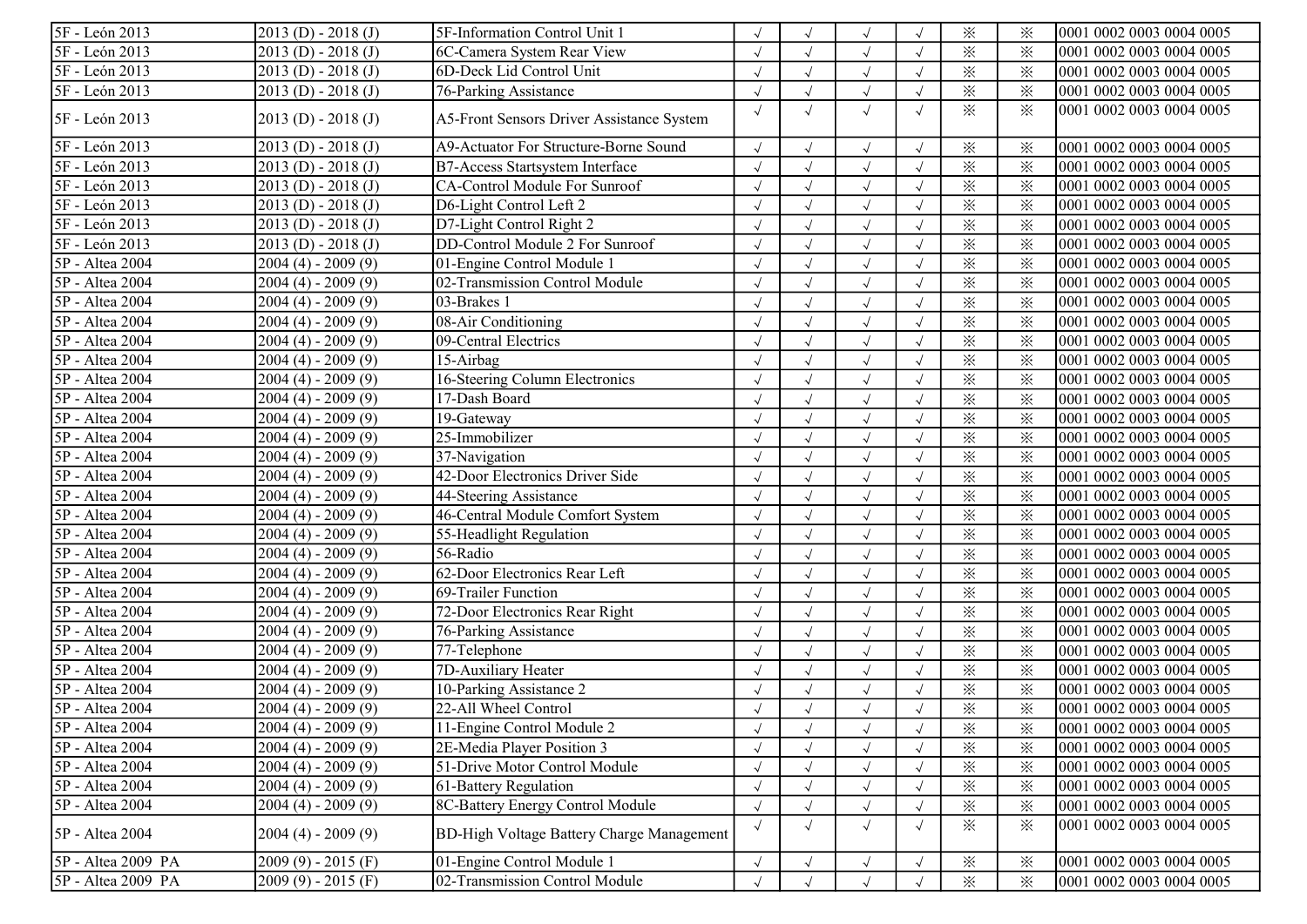| 5P - Altea 2009 PA           | $2009(9) - 2015(F)$ | $\overline{0}$ 3-Brakes 1                        |            |            |            |            | $\times$     | $\times$ | 0001 0002 0003 0004 0005 |
|------------------------------|---------------------|--------------------------------------------------|------------|------------|------------|------------|--------------|----------|--------------------------|
| 5P - Altea 2009 PA           | $2009(9) - 2015(F)$ | 08-Air Conditioning                              |            |            | $\sqrt{ }$ |            | $\times$     | $\times$ | 0001 0002 0003 0004 0005 |
| 5P - Altea 2009 PA           | $2009(9) - 2015(F)$ | 09-Central Electrics                             |            |            | $\sqrt{ }$ |            | $\times$     | $\times$ | 0001 0002 0003 0004 0005 |
| 5P - Altea 2009 PA           | $2009(9) - 2015(F)$ | 10-Parking Assistance 2                          |            |            | $\sqrt{ }$ |            | $\times$     | $\times$ | 0001 0002 0003 0004 0005 |
| 5P - Altea 2009 PA           | $2009(9) - 2015(F)$ | 11-Engine Control Module 2                       |            |            | $\sqrt{ }$ |            | $\times$     | $\times$ | 0001 0002 0003 0004 0005 |
| 5P - Altea 2009 PA           | $2009(9) - 2015(F)$ | 15-Airbag                                        |            |            | $\sqrt{ }$ |            | $\times$     | ⋇        | 0001 0002 0003 0004 0005 |
| 5P - Altea 2009 PA           | $2009(9) - 2015(F)$ | 17-Dash Board                                    |            |            | $\sqrt{ }$ |            | $\times$     | $\times$ | 0001 0002 0003 0004 0005 |
| 5P - Altea 2009 PA           | $2009(9) - 2015(F)$ | 19-Gateway                                       |            |            | $\sqrt{ }$ |            | $\times$     | $\times$ | 0001 0002 0003 0004 0005 |
| 5P - Altea 2009 PA           | $2009(9) - 2015(F)$ | 22-All Wheel Control                             |            | $\sqrt{}$  | $\sqrt{ }$ | $\sqrt{ }$ | $\times$     | ⋇        | 0001 0002 0003 0004 0005 |
| 5P - Altea 2009 PA           | $2009(9) - 2015(F)$ | 25-Immobilizer                                   |            |            | $\sqrt{2}$ |            | $\times$     | $\times$ | 0001 0002 0003 0004 0005 |
| 5P - Altea 2009 PA           | $2009(9) - 2015(F)$ | 2E-Media Player Position 3                       |            |            | $\sqrt{ }$ |            | $\times$     | ⋇        | 0001 0002 0003 0004 0005 |
| 5P - Altea 2009 PA           | 2009 (9) - 2015 (F) | 37-Navigation                                    |            |            | $\sqrt{ }$ |            | $\times$     | ⋇        | 0001 0002 0003 0004 0005 |
| 5P - Altea 2009 PA           | 2009 (9) - 2015 (F) | 42-Door Electronics Driver Side                  |            |            | $\sqrt{ }$ |            | $\times$     | $\times$ | 0001 0002 0003 0004 0005 |
| 5P - Altea 2009 PA           | $2009(9) - 2015(F)$ | 44-Steering Assistance                           |            |            | $\sqrt{}$  |            | $\times$     | $\times$ | 0001 0002 0003 0004 0005 |
| 5P - Altea 2009 PA           | $2009(9) - 2015(F)$ | 46-Central Module Comfort System                 |            |            | $\sqrt{ }$ |            | $\times$     | $\times$ | 0001 0002 0003 0004 0005 |
| 5P - Altea 2009 PA           | $2009(9) - 2015(F)$ | 51-Drive Motor Control Module                    |            |            | $\sqrt{ }$ |            | $\times$     | $\times$ | 0001 0002 0003 0004 0005 |
| 5P - Altea 2009 PA           | $2009(9) - 2015(F)$ | 52-Door Electronics Passenger Side               |            |            | $\sqrt{ }$ |            | $\times$     | $\times$ | 0001 0002 0003 0004 0005 |
| 5P - Altea 2009 PA           | $2009(9) - 2015(F)$ | 55-Headlight Regulation                          |            |            | $\sqrt{ }$ |            | $\times$     | $\times$ | 0001 0002 0003 0004 0005 |
| 5P - Altea 2009 PA           | $2009(9) - 2015(F)$ | 56-Radio                                         |            |            | $\sqrt{ }$ |            | $\times$     | $\times$ | 0001 0002 0003 0004 0005 |
| 5P - Altea 2009 PA           | $2009(9) - 2015(F)$ | 61-Battery Regulation                            |            |            | $\sqrt{ }$ |            | $\times$     | $\times$ | 0001 0002 0003 0004 0005 |
| 5P - Altea 2009 PA           | $2009(9) - 2015(F)$ | 62-Door Electronics Rear Left                    |            |            | $\sqrt{ }$ |            | $\times$     | $\times$ | 0001 0002 0003 0004 0005 |
| 5P - Altea 2009 PA           | $2009(9) - 2015(F)$ | 69-Trailer Function                              |            |            | $\sqrt{2}$ |            | $\times$     | $\times$ | 0001 0002 0003 0004 0005 |
| 5P - Altea 2009 PA           | $2009(9) - 2015(F)$ | 72-Door Electronics Rear Right                   |            |            | $\sqrt{ }$ |            | $\times$     | $\times$ | 0001 0002 0003 0004 0005 |
| 5P - Altea 2009 PA           | $2009(9) - 2015(F)$ | 77-Telephone                                     |            |            | $\sqrt{ }$ |            | $\times$     | $\times$ | 0001 0002 0003 0004 0005 |
| 5P - Altea 2009 PA           | 2009 (9) - 2015 (F) | 8C-Battery Energy Control Module                 |            |            |            |            | $\times$     | $\times$ | 0001 0002 0003 0004 0005 |
| 5P - Altea 2009 PA           | $2009(9) - 2015(F)$ | <b>BD-High Voltage Battery Charge Management</b> | $\sqrt{ }$ |            | $\sqrt{ }$ |            | $\mathbb{X}$ | $\times$ | 0001 0002 0003 0004 0005 |
| 5P - Altea XL/Freetrack 2007 | $2007(7) - 2009(9)$ | 01-Engine Control Module 1                       |            | $\sqrt{}$  | $\sqrt{ }$ |            | $\times$     | $\times$ | 0001 0002 0003 0004 0005 |
| 5P - Altea XL/Freetrack 2007 | $2007(7) - 2009(9)$ | 02-Transmission Control Module                   |            |            | $\sqrt{ }$ |            | $\times$     | $\times$ | 0001 0002 0003 0004 0005 |
| 5P - Altea XL/Freetrack 2007 | $2007(7) - 2009(9)$ | 03-Brakes 1                                      |            |            | $\sqrt{ }$ |            | $\times$     | $\times$ | 0001 0002 0003 0004 0005 |
| 5P - Altea XL/Freetrack 2007 | $2007(7) - 2009(9)$ | 08-Air Conditioning                              |            |            | $\sqrt{ }$ |            | $\times$     | $\times$ | 0001 0002 0003 0004 0005 |
| 5P - Altea XL/Freetrack 2007 | $2007(7) - 2009(9)$ | 15-Airbag                                        |            |            | $\sqrt{ }$ |            | $\times$     | $\times$ | 0001 0002 0003 0004 0005 |
| 5P - Altea XL/Freetrack 2007 | $2007(7) - 2009(9)$ | 16-Steering Column Electronics                   |            |            | $\sqrt{ }$ |            | $\times$     | $\times$ | 0001 0002 0003 0004 0005 |
| 5P - Altea XL/Freetrack 2007 | $2007(7) - 2009(9)$ | 17-Dash Board                                    |            |            | $\sqrt{ }$ |            | $\times$     | $\times$ | 0001 0002 0003 0004 0005 |
| 5P - Altea XL/Freetrack 2007 | $2007(7) - 2009(9)$ | 19-Gateway                                       |            |            | $\sqrt{2}$ |            | $\times$     | $\times$ | 0001 0002 0003 0004 0005 |
| 5P - Altea XL/Freetrack 2007 | $2007(7) - 2009(9)$ | 25-Immobilizer                                   |            |            |            |            | ⋇            | $\times$ | 0001 0002 0003 0004 0005 |
| 5P - Altea XL/Freetrack 2007 | $2007(7) - 2009(9)$ | 37-Navigation                                    | $\sqrt{ }$ | $\sqrt{}$  | $\sqrt{ }$ |            | $\times$     | ⋇        | 0001 0002 0003 0004 0005 |
| 5P - Altea XL/Freetrack 2007 | $2007(7) - 2009(9)$ | 42-Door Electronics Driver Side                  |            |            |            |            | $\times$     | $\times$ | 0001 0002 0003 0004 0005 |
| 5P - Altea XL/Freetrack 2007 | $2007(7) - 2009(9)$ | 44-Steering Assistance                           |            |            |            |            | $\times$     | $\times$ | 0001 0002 0003 0004 0005 |
| 5P - Altea XL/Freetrack 2007 | $2007(7) - 2009(9)$ | 46-Central Module Comfort System                 |            |            | $\sqrt{ }$ |            | $\times$     | $\times$ | 0001 0002 0003 0004 0005 |
| 5P - Altea XL/Freetrack 2007 | $2007(7) - 2009(9)$ | 52-Door Electronics Passenger Side               |            | $\sqrt{ }$ | $\sqrt{}$  |            | $\times$     | $\times$ | 0001 0002 0003 0004 0005 |
| 5P - Altea XL/Freetrack 2007 | $2007(7) - 2009(9)$ | 55-Headlight Regulation                          |            |            | $\sqrt{ }$ |            | $\times$     | ⋇        | 0001 0002 0003 0004 0005 |
| 5P - Altea XL/Freetrack 2007 | $2007(7) - 2009(9)$ | 56-Radio                                         |            |            | $\sqrt{ }$ |            | $\times$     | $\times$ | 0001 0002 0003 0004 0005 |
| 5P - Altea XL/Freetrack 2007 | $2007(7) - 2009(9)$ | 62-Door Electronics Rear Left                    |            |            | $\sqrt{ }$ |            | $\times$     | $\times$ | 0001 0002 0003 0004 0005 |
| 5P - Altea XL/Freetrack 2007 | $2007(7) - 2009(9)$ | 69-Trailer Function                              |            |            |            |            | $\times$     | $\times$ | 0001 0002 0003 0004 0005 |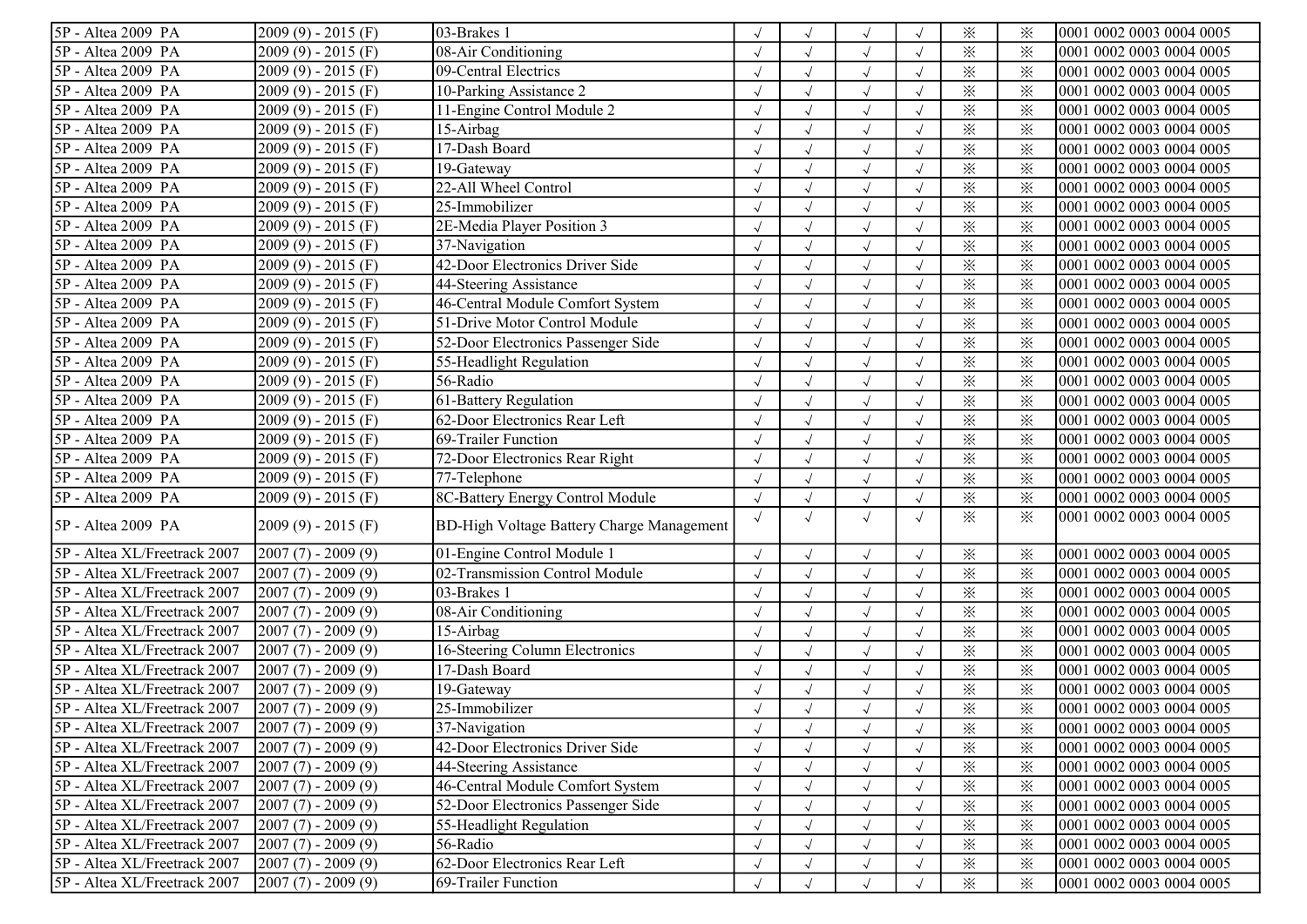| 5P - Altea XL/Freetrack 2007                  | $2007(7) - 2009(9)$ | 72-Door Electronics Rear Right                   |            |            | $\sqrt{ }$ |            | $\times$                | ⋇        | 0001 0002 0003 0004 0005 |
|-----------------------------------------------|---------------------|--------------------------------------------------|------------|------------|------------|------------|-------------------------|----------|--------------------------|
| 5P - Altea XL/Freetrack 2007                  | $2007(7) - 2009(9)$ | <b>76-Parking Assistance</b>                     |            |            | $\sqrt{ }$ |            | $\times$                | $\times$ | 0001 0002 0003 0004 0005 |
| 5P - Altea XL/Freetrack 2007                  | $2007(7) - 2009(9)$ | 77-Telephone                                     |            |            | $\sqrt{ }$ |            | $\times$                | $\times$ | 0001 0002 0003 0004 0005 |
| 5P - Altea XL/Freetrack 2007                  | $2007(7) - 2009(9)$ | 7D-Auxiliary Heater                              |            |            | $\sqrt{ }$ |            | $\times$                | $\times$ | 0001 0002 0003 0004 0005 |
| 5P - Altea XL/Freetrack 2007                  | $2007(7) - 2009(9)$ | 10-Parking Assistance 2                          |            |            | $\sqrt{ }$ |            | $\times$                | $\times$ | 0001 0002 0003 0004 0005 |
| 5P - Altea XL/Freetrack 2007                  | $2007(7) - 2009(9)$ | 11-Engine Control Module 2                       |            |            | $\sqrt{ }$ |            | $\times$                | $\times$ | 0001 0002 0003 0004 0005 |
| 5P - Altea XL/Freetrack 2007                  | $2007(7) - 2009(9)$ | 22-All Wheel Control                             |            |            | $\sqrt{ }$ |            | $\times$                | ⋇        | 0001 0002 0003 0004 0005 |
| 5P - Altea XL/Freetrack 2007                  | $2007(7) - 2009(9)$ | 2E-Media Player Position 3                       |            |            | $\sqrt{ }$ |            | $\times$                | $\times$ | 0001 0002 0003 0004 0005 |
| 5P - Altea XL/Freetrack 2007                  | $2007(7) - 2009(9)$ | 51-Drive Motor Control Module                    |            | $\sqrt{ }$ | $\sqrt{ }$ | $\sqrt{}$  | $\overline{\mathbf{x}}$ | $\times$ | 0001 0002 0003 0004 0005 |
| 5P - Altea XL/Freetrack 2007                  | $2007(7) - 2009(9)$ | 61-Battery Regulation                            |            |            | $\sqrt{ }$ |            | $\times$                | $\times$ | 0001 0002 0003 0004 0005 |
| 5P - Altea XL/Freetrack 2007                  | $2007(7) - 2009(9)$ | <b>BD-High Voltage Battery Charge Management</b> | $\sqrt{ }$ | $\sqrt{ }$ | $\sqrt{}$  | $\sqrt{ }$ | $\times$                | ⋇        | 0001 0002 0003 0004 0005 |
| 5P - Altea XL/Freetrack 2009<br>PA            | $2009(9) - 2015(F)$ | 01-Engine Control Module 1                       | $\sqrt{ }$ | $\sqrt{ }$ | $\sqrt{ }$ | $\sqrt{}$  | $\times$                | ⋇        | 0001 0002 0003 0004 0005 |
| 5P - Altea XL/Freetrack 2009<br>PA            | $2009(9) - 2015(F)$ | 02-Transmission Control Module                   | $\sqrt{ }$ | $\sqrt{}$  | $\sqrt{ }$ | $\sqrt{ }$ | $\times$                | ፠        | 0001 0002 0003 0004 0005 |
| 5P - Altea XL/Freetrack 2009<br>PA            | $2009(9) - 2015(F)$ | 03-Brakes 1                                      | $\sqrt{ }$ | $\sqrt{ }$ | $\sqrt{ }$ | $\sqrt{ }$ | $\times$                | ⋇        | 0001 0002 0003 0004 0005 |
| 5P - Altea XL/Freetrack 2009<br>PA            | $2009(9) - 2015(F)$ | 08-Air Conditioning                              | $\sqrt{ }$ | $\sqrt{ }$ | $\sqrt{ }$ | $\sqrt{ }$ | $\times$                | ⋇        | 0001 0002 0003 0004 0005 |
| 5P - Altea XL/Freetrack 2009<br>PA            | $2009(9) - 2015(F)$ | 09-Central Electrics                             | $\sqrt{ }$ | $\sqrt{}$  | $\sqrt{ }$ | $\sqrt{ }$ | $\times$                | ⋇        | 0001 0002 0003 0004 0005 |
| 5P - Altea XL/Freetrack 2009<br>PA            | $2009(9) - 2015(F)$ | 10-Parking Assistance 2                          | $\sqrt{ }$ | $\sqrt{}$  | $\sqrt{ }$ | $\sqrt{ }$ | $\ddot{\times}$         | ⋇        | 0001 0002 0003 0004 0005 |
| 5P - Altea XL/Freetrack 2009<br>PA            | $2009(9) - 2015(F)$ | 11-Engine Control Module 2                       | $\sqrt{ }$ | $\sqrt{}$  | $\sqrt{}$  | $\sqrt{ }$ | $\mathbb{X}$            | ⋇        | 0001 0002 0003 0004 0005 |
| 5P - Altea XL/Freetrack 2009<br>PA            | $2009(9) - 2015(F)$ | 15-Airbag                                        | $\sqrt{ }$ | $\sqrt{ }$ | $\sqrt{ }$ | $\sqrt{ }$ | $\times$                | $\times$ | 0001 0002 0003 0004 0005 |
| 5P - Altea XL/Freetrack 2009<br>PA            | $2009(9) - 2015(F)$ | 16-Steering Column Electronics                   | $\sqrt{ }$ | $\sqrt{ }$ | $\sqrt{ }$ | $\sqrt{ }$ | $\times$                | $\times$ | 0001 0002 0003 0004 0005 |
| 5P - Altea XL/Freetrack 2009<br>PA            | $2009(9) - 2015(F)$ | 17-Dash Board                                    | $\sqrt{ }$ | $\sqrt{ }$ | $\sqrt{ }$ | $\sqrt{ }$ | $\times$                | ⋇        | 0001 0002 0003 0004 0005 |
| 5P - Altea XL/Freetrack 2009<br>PA            | $2009(9) - 2015(F)$ | 19-Gateway                                       | $\sqrt{ }$ | $\sqrt{ }$ | $\sqrt{ }$ | $\sqrt{ }$ | $\times$                | ⋇        | 0001 0002 0003 0004 0005 |
| 5P - Altea XL/Freetrack 2009<br>PA            | $2009(9) - 2015(F)$ | 22-All Wheel Control                             | $\sqrt{ }$ | $\sqrt{ }$ | $\sqrt{ }$ | $\sqrt{ }$ | $\times$                | ⋇        | 0001 0002 0003 0004 0005 |
| 5P - Altea XL/Freetrack 2009<br>PA            | $2009(9) - 2015(F)$ | 25-Immobilizer                                   | $\sqrt{ }$ | $\sqrt{ }$ | $\sqrt{ }$ | $\sqrt{ }$ | $\times$                | ⋇        | 0001 0002 0003 0004 0005 |
| 5P - Altea XL/Freetrack 2009<br>PA            | $2009(9) - 2015(F)$ | 2E-Media Player Position 3                       | $\sqrt{ }$ | $\sqrt{ }$ | $\sqrt{ }$ | $\sqrt{ }$ | $\times$                | $\times$ | 0001 0002 0003 0004 0005 |
| 5P - Altea XL/Freetrack 2009<br>$\mathbf{PA}$ | $2009(9) - 2015(F)$ | 37-Navigation                                    | $\sqrt{ }$ | $\sqrt{ }$ | $\sqrt{ }$ | $\sqrt{ }$ | $\ddot{\times}$         | $\times$ | 0001 0002 0003 0004 0005 |
| 5P - Altea XL/Freetrack 2009<br>$\mathbf{PA}$ | $2009(9) - 2015(F)$ | 42-Door Electronics Driver Side                  | $\sqrt{ }$ | $\sqrt{ }$ | $\sqrt{ }$ | $\sqrt{ }$ | $\ddot{\times}$         | $\times$ | 0001 0002 0003 0004 0005 |
| 5P - Altea XL/Freetrack 2009<br>PA            | $2009(9) - 2015(F)$ | 44-Steering Assistance                           | $\sqrt{ }$ | $\sqrt{ }$ | $\sqrt{}$  | $\sqrt{ }$ | $\times$                | $\times$ | 0001 0002 0003 0004 0005 |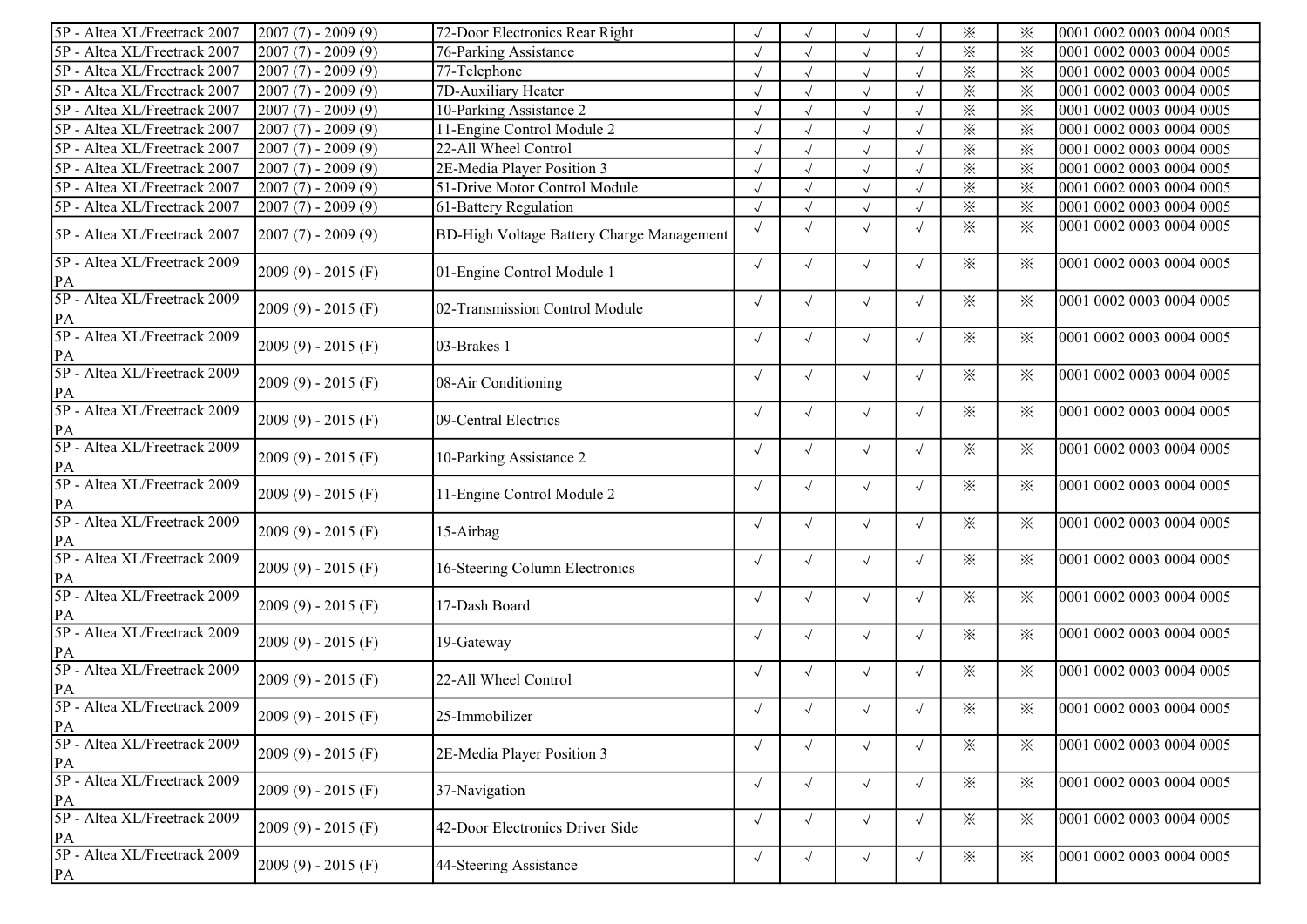| $\ddot{\times}$<br>⋇<br>0001 0002 0003 0004 0005<br>$\sqrt{ }$<br>$\sqrt{ }$<br>$\sqrt{}$<br>$2009(9) - 2015(F)$<br>51-Drive Motor Control Module<br>$\mathbf{PA}$<br>5P - Altea XL/Freetrack 2009<br>$\sqrt{ }$<br>$\times$<br>$\times$<br>0001 0002 0003 0004 0005<br>$\sqrt{ }$<br>$\sqrt{ }$<br>$\sqrt{ }$<br>$2009(9) - 2015(F)$<br>52-Door Electronics Passenger Side<br>$\mathbf{PA}$<br>5P - Altea XL/Freetrack 2009<br>$\times$<br>0001 0002 0003 0004 0005<br>$\sqrt{ }$<br>፠<br>$\sqrt{ }$<br>$\sqrt{ }$<br>$\sqrt{ }$<br>$2009(9) - 2015(F)$<br>55-Headlight Regulation<br>$\mathbf{PA}$<br>5P - Altea XL/Freetrack 2009<br>$\sqrt{}$<br>$\times$<br>$\times$<br>0001 0002 0003 0004 0005<br>$\sqrt{ }$<br>$\sqrt{ }$<br>$2009(9) - 2015(F)$<br>56-Radio<br>PA<br>5P - Altea XL/Freetrack 2009<br>$\sqrt{}$<br>$\times$<br>$\times$<br>$\sqrt{}$<br>$\sqrt{ }$<br>$\sqrt{ }$<br>0001 0002 0003 0004 0005<br>$2009(9) - 2015(F)$<br>61-Battery Regulation<br>PA<br>5P - Altea XL/Freetrack 2009<br>$\sqrt{}$<br>$\times$<br>0001 0002 0003 0004 0005<br>$\times$<br>$\sqrt{ }$<br>$\sqrt{ }$<br>$\sqrt{ }$<br>$2009(9) - 2015(F)$<br>69-Trailer Function<br>PA<br>5P - Altea XL/Freetrack 2009<br>$\sqrt{}$<br>$\times$<br>0001 0002 0003 0004 0005<br>$\times$<br>$\sqrt{ }$<br>$\sqrt{ }$<br>$\sqrt{ }$<br>$2009(9) - 2015(F)$<br>72-Door Electronics Rear Right<br>PA<br>5P - Altea XL/Freetrack 2009<br>$\times$<br>$\sqrt{}$<br>$\times$<br>$\sqrt{}$<br>0001 0002 0003 0004 0005<br>$\sqrt{ }$<br>$\sqrt{ }$<br>$2009(9) - 2015(F)$<br>77-Telephone<br>PA<br>5P - Altea XL/Freetrack 2009<br>$\sqrt{ }$<br>$\times$<br>$\sqrt{ }$<br>፠<br>0001 0002 0003 0004 0005<br>$\sqrt{ }$<br>$\sqrt{2}$<br>$2009(9) - 2015(F)$<br>8C-Battery Energy Control Module<br>PA<br>5P - Altea XL/Freetrack 2009<br>$\sqrt{ }$<br>$\ddot{\times}$<br>0001 0002 0003 0004 0005<br>$\sqrt{ }$<br>፠<br>$\sqrt{ }$<br>$\sqrt{ }$<br>$2009(9) - 2015(F)$<br><b>BD-High Voltage Battery Charge Management</b><br>PA<br>5P - Toledo 2005<br>01-Engine Control Module 1<br>$\times$<br>0001 0002 0003 0004 0005<br>$2005(5) - 2009(9)$<br>$\times$<br>$\sqrt{\phantom{a}}$<br>$\sqrt{ }$<br>$\times$<br>$\ddot{\times}$<br>5P - Toledo 2005<br>$2005(5) - 2009(9)$<br>02-Transmission Control Module<br>0001 0002 0003 0004 0005<br>$\times$<br>5P - Toledo 2005<br>$2005(5) - 2009(9)$<br>03-Brakes 1<br>$\checkmark$<br>$\times$<br>0001 0002 0003 0004 0005<br>$\times$<br>$\times$<br>5P - Toledo 2005<br>$\checkmark$<br>$2005(5) - 2009(9)$<br>08-Air Conditioning<br>0001 0002 0003 0004 0005<br>$\times$<br>$\times$<br>5P - Toledo 2005<br>$2005(5) - 2009(9)$<br>09-Central Electrics<br>$\sqrt{ }$<br>0001 0002 0003 0004 0005<br>$\times$<br>$15$ -Airbag<br>$\times$<br>5P - Toledo 2005<br>$2005(5) - 2009(9)$<br>$\sqrt{ }$<br>0001 0002 0003 0004 0005<br>16-Steering Column Electronics<br>5P - Toledo 2005<br>$\times$<br>$2005(5) - 2009(9)$<br>$\times$<br>0001 0002 0003 0004 0005<br>$\sqrt{ }$<br>$\times$<br>5P - Toledo 2005<br>$2005(5) - 2009(9)$<br>17-Dash Board<br>$\sqrt{ }$<br>$\times$<br>0001 0002 0003 0004 0005<br>$\times$<br>5P - Toledo 2005<br>$19$ -Gateway<br>$\sqrt{ }$<br>$\times$<br>$2005(5) - 2009(9)$<br>0001 0002 0003 0004 0005<br>$25$ -Immobilizer<br>$\times$<br>5P - Toledo 2005<br>$\times$<br>$2005(5) - 2009(9)$<br>$\sqrt{ }$<br>0001 0002 0003 0004 0005<br>$\times$<br>$\times$<br>5P - Toledo 2005<br>37-Navigation<br>$\checkmark$<br>0001 0002 0003 0004 0005<br>$2005(5) - 2009(9)$<br>42-Door Electronics Driver Side<br>$\times$<br>5P - Toledo 2005<br>$2005(5) - 2009(9)$<br>$\sqrt{ }$<br>$\times$<br>0001 0002 0003 0004 0005<br>5P - Toledo 2005<br>44-Steering Assistance<br>$\sqrt{ }$<br>$\times$<br>0001 0002 0003 0004 0005<br>$2005(5) - 2009(9)$<br>$\times$<br>5P - Toledo 2005<br>46-Central Module Comfort System<br>$\times$<br>$\times$<br>$2005(5) - 2009(9)$<br>$\sqrt{ }$<br>0001 0002 0003 0004 0005<br>52-Door Electronics Passenger Side<br>5P - Toledo 2005<br>$2005(5) - 2009(9)$<br>$\sqrt{ }$<br>$\times$<br>$\times$<br>0001 0002 0003 0004 0005<br>5P - Toledo 2005<br>$2005(5) - 2009(9)$<br>55-Headlight Regulation<br>$\times$<br>0001 0002 0003 0004 0005<br>$\sqrt{ }$<br>⋇<br>5P - Toledo 2005<br>56-Radio<br>$\times$<br>2005 (5) - 2009 (9)<br>$\times$<br>0001 0002 0003 0004 0005<br>$\sqrt{ }$<br>5P - Toledo 2005<br>62-Door Electronics Rear Left<br>$\times$<br>$2005(5) - 2009(9)$<br>$\times$<br>0001 0002 0003 0004 0005<br>$\sqrt{ }$<br>5P - Toledo 2005<br>$2005(5) - 2009(9)$<br>69-Trailer Function<br>$\times$<br>0001 0002 0003 0004 0005<br>$\times$<br>$\sqrt{ }$<br>5P - Toledo 2005<br>$2005(5) - 2009(9)$<br>76-Parking Assistance<br>$\times$<br>$\sqrt{ }$<br>$\times$<br>0001 0002 0003 0004 0005<br>$\times$<br>5P - Toledo 2005<br>$2005(5) - 2009(9)$<br>77-Telephone<br>$\sqrt{ }$<br>$\times$<br>0001 0002 0003 0004 0005<br>7D-Auxiliary Heater<br>5P - Toledo 2005<br>$2005(5) - 2009(9)$<br>$\times$<br>፠<br>$\sqrt{ }$<br>0001 0002 0003 0004 0005<br>5P - Toledo 2005<br>$2005(5) - 2009(9)$<br>10-Parking Assistance 2<br>$\times$<br>$\times$<br>0001 0002 0003 0004 0005<br>$\sqrt{ }$ | 5P - Altea XL/Freetrack 2009<br>PA | $2009(9) - 2015(F)$ | 46-Central Module Comfort System | $\sqrt{ }$ | $\sqrt{ }$ | $\times$ | ፠        | 0001 0002 0003 0004 0005 |
|----------------------------------------------------------------------------------------------------------------------------------------------------------------------------------------------------------------------------------------------------------------------------------------------------------------------------------------------------------------------------------------------------------------------------------------------------------------------------------------------------------------------------------------------------------------------------------------------------------------------------------------------------------------------------------------------------------------------------------------------------------------------------------------------------------------------------------------------------------------------------------------------------------------------------------------------------------------------------------------------------------------------------------------------------------------------------------------------------------------------------------------------------------------------------------------------------------------------------------------------------------------------------------------------------------------------------------------------------------------------------------------------------------------------------------------------------------------------------------------------------------------------------------------------------------------------------------------------------------------------------------------------------------------------------------------------------------------------------------------------------------------------------------------------------------------------------------------------------------------------------------------------------------------------------------------------------------------------------------------------------------------------------------------------------------------------------------------------------------------------------------------------------------------------------------------------------------------------------------------------------------------------------------------------------------------------------------------------------------------------------------------------------------------------------------------------------------------------------------------------------------------------------------------------------------------------------------------------------------------------------------------------------------------------------------------------------------------------------------------------------------------------------------------------------------------------------------------------------------------------------------------------------------------------------------------------------------------------------------------------------------------------------------------------------------------------------------------------------------------------------------------------------------------------------------------------------------------------------------------------------------------------------------------------------------------------------------------------------------------------------------------------------------------------------------------------------------------------------------------------------------------------------------------------------------------------------------------------------------------------------------------------------------------------------------------------------------------------------------------------------------------------------------------------------------------------------------------------------------------------------------------------------------------------------------------------------------------------------------------------------------------------------------------------------------------------------------------------------------------------------------------------------------------------------------------------------------------------------------------------------------------------------------------------------------------------------------------------------------------------------------------------------------------------------------------------------------------------------------------------------------------------------------------------------------------------------------------------------------------------------------------------------------------------------------------------------------------------------------------------------------------------------------------------------------------------------------------------------------------------------------------------------------------------------------------------------------------------------------------------------------------------------------------------------------------------------------------------------------------------------------------------------------------------------------------------------------------------------|------------------------------------|---------------------|----------------------------------|------------|------------|----------|----------|--------------------------|
|                                                                                                                                                                                                                                                                                                                                                                                                                                                                                                                                                                                                                                                                                                                                                                                                                                                                                                                                                                                                                                                                                                                                                                                                                                                                                                                                                                                                                                                                                                                                                                                                                                                                                                                                                                                                                                                                                                                                                                                                                                                                                                                                                                                                                                                                                                                                                                                                                                                                                                                                                                                                                                                                                                                                                                                                                                                                                                                                                                                                                                                                                                                                                                                                                                                                                                                                                                                                                                                                                                                                                                                                                                                                                                                                                                                                                                                                                                                                                                                                                                                                                                                                                                                                                                                                                                                                                                                                                                                                                                                                                                                                                                                                                                                                                                                                                                                                                                                                                                                                                                                                                                                                                                                                                            | 5P - Altea XL/Freetrack 2009       |                     |                                  |            |            |          |          |                          |
|                                                                                                                                                                                                                                                                                                                                                                                                                                                                                                                                                                                                                                                                                                                                                                                                                                                                                                                                                                                                                                                                                                                                                                                                                                                                                                                                                                                                                                                                                                                                                                                                                                                                                                                                                                                                                                                                                                                                                                                                                                                                                                                                                                                                                                                                                                                                                                                                                                                                                                                                                                                                                                                                                                                                                                                                                                                                                                                                                                                                                                                                                                                                                                                                                                                                                                                                                                                                                                                                                                                                                                                                                                                                                                                                                                                                                                                                                                                                                                                                                                                                                                                                                                                                                                                                                                                                                                                                                                                                                                                                                                                                                                                                                                                                                                                                                                                                                                                                                                                                                                                                                                                                                                                                                            |                                    |                     |                                  |            |            |          |          |                          |
|                                                                                                                                                                                                                                                                                                                                                                                                                                                                                                                                                                                                                                                                                                                                                                                                                                                                                                                                                                                                                                                                                                                                                                                                                                                                                                                                                                                                                                                                                                                                                                                                                                                                                                                                                                                                                                                                                                                                                                                                                                                                                                                                                                                                                                                                                                                                                                                                                                                                                                                                                                                                                                                                                                                                                                                                                                                                                                                                                                                                                                                                                                                                                                                                                                                                                                                                                                                                                                                                                                                                                                                                                                                                                                                                                                                                                                                                                                                                                                                                                                                                                                                                                                                                                                                                                                                                                                                                                                                                                                                                                                                                                                                                                                                                                                                                                                                                                                                                                                                                                                                                                                                                                                                                                            |                                    |                     |                                  |            |            |          |          |                          |
|                                                                                                                                                                                                                                                                                                                                                                                                                                                                                                                                                                                                                                                                                                                                                                                                                                                                                                                                                                                                                                                                                                                                                                                                                                                                                                                                                                                                                                                                                                                                                                                                                                                                                                                                                                                                                                                                                                                                                                                                                                                                                                                                                                                                                                                                                                                                                                                                                                                                                                                                                                                                                                                                                                                                                                                                                                                                                                                                                                                                                                                                                                                                                                                                                                                                                                                                                                                                                                                                                                                                                                                                                                                                                                                                                                                                                                                                                                                                                                                                                                                                                                                                                                                                                                                                                                                                                                                                                                                                                                                                                                                                                                                                                                                                                                                                                                                                                                                                                                                                                                                                                                                                                                                                                            |                                    |                     |                                  |            |            |          |          |                          |
|                                                                                                                                                                                                                                                                                                                                                                                                                                                                                                                                                                                                                                                                                                                                                                                                                                                                                                                                                                                                                                                                                                                                                                                                                                                                                                                                                                                                                                                                                                                                                                                                                                                                                                                                                                                                                                                                                                                                                                                                                                                                                                                                                                                                                                                                                                                                                                                                                                                                                                                                                                                                                                                                                                                                                                                                                                                                                                                                                                                                                                                                                                                                                                                                                                                                                                                                                                                                                                                                                                                                                                                                                                                                                                                                                                                                                                                                                                                                                                                                                                                                                                                                                                                                                                                                                                                                                                                                                                                                                                                                                                                                                                                                                                                                                                                                                                                                                                                                                                                                                                                                                                                                                                                                                            |                                    |                     |                                  |            |            |          |          |                          |
|                                                                                                                                                                                                                                                                                                                                                                                                                                                                                                                                                                                                                                                                                                                                                                                                                                                                                                                                                                                                                                                                                                                                                                                                                                                                                                                                                                                                                                                                                                                                                                                                                                                                                                                                                                                                                                                                                                                                                                                                                                                                                                                                                                                                                                                                                                                                                                                                                                                                                                                                                                                                                                                                                                                                                                                                                                                                                                                                                                                                                                                                                                                                                                                                                                                                                                                                                                                                                                                                                                                                                                                                                                                                                                                                                                                                                                                                                                                                                                                                                                                                                                                                                                                                                                                                                                                                                                                                                                                                                                                                                                                                                                                                                                                                                                                                                                                                                                                                                                                                                                                                                                                                                                                                                            |                                    |                     |                                  |            |            |          |          |                          |
|                                                                                                                                                                                                                                                                                                                                                                                                                                                                                                                                                                                                                                                                                                                                                                                                                                                                                                                                                                                                                                                                                                                                                                                                                                                                                                                                                                                                                                                                                                                                                                                                                                                                                                                                                                                                                                                                                                                                                                                                                                                                                                                                                                                                                                                                                                                                                                                                                                                                                                                                                                                                                                                                                                                                                                                                                                                                                                                                                                                                                                                                                                                                                                                                                                                                                                                                                                                                                                                                                                                                                                                                                                                                                                                                                                                                                                                                                                                                                                                                                                                                                                                                                                                                                                                                                                                                                                                                                                                                                                                                                                                                                                                                                                                                                                                                                                                                                                                                                                                                                                                                                                                                                                                                                            |                                    |                     |                                  |            |            |          |          |                          |
|                                                                                                                                                                                                                                                                                                                                                                                                                                                                                                                                                                                                                                                                                                                                                                                                                                                                                                                                                                                                                                                                                                                                                                                                                                                                                                                                                                                                                                                                                                                                                                                                                                                                                                                                                                                                                                                                                                                                                                                                                                                                                                                                                                                                                                                                                                                                                                                                                                                                                                                                                                                                                                                                                                                                                                                                                                                                                                                                                                                                                                                                                                                                                                                                                                                                                                                                                                                                                                                                                                                                                                                                                                                                                                                                                                                                                                                                                                                                                                                                                                                                                                                                                                                                                                                                                                                                                                                                                                                                                                                                                                                                                                                                                                                                                                                                                                                                                                                                                                                                                                                                                                                                                                                                                            |                                    |                     |                                  |            |            |          |          |                          |
|                                                                                                                                                                                                                                                                                                                                                                                                                                                                                                                                                                                                                                                                                                                                                                                                                                                                                                                                                                                                                                                                                                                                                                                                                                                                                                                                                                                                                                                                                                                                                                                                                                                                                                                                                                                                                                                                                                                                                                                                                                                                                                                                                                                                                                                                                                                                                                                                                                                                                                                                                                                                                                                                                                                                                                                                                                                                                                                                                                                                                                                                                                                                                                                                                                                                                                                                                                                                                                                                                                                                                                                                                                                                                                                                                                                                                                                                                                                                                                                                                                                                                                                                                                                                                                                                                                                                                                                                                                                                                                                                                                                                                                                                                                                                                                                                                                                                                                                                                                                                                                                                                                                                                                                                                            |                                    |                     |                                  |            |            |          |          |                          |
|                                                                                                                                                                                                                                                                                                                                                                                                                                                                                                                                                                                                                                                                                                                                                                                                                                                                                                                                                                                                                                                                                                                                                                                                                                                                                                                                                                                                                                                                                                                                                                                                                                                                                                                                                                                                                                                                                                                                                                                                                                                                                                                                                                                                                                                                                                                                                                                                                                                                                                                                                                                                                                                                                                                                                                                                                                                                                                                                                                                                                                                                                                                                                                                                                                                                                                                                                                                                                                                                                                                                                                                                                                                                                                                                                                                                                                                                                                                                                                                                                                                                                                                                                                                                                                                                                                                                                                                                                                                                                                                                                                                                                                                                                                                                                                                                                                                                                                                                                                                                                                                                                                                                                                                                                            |                                    |                     |                                  |            |            |          |          |                          |
|                                                                                                                                                                                                                                                                                                                                                                                                                                                                                                                                                                                                                                                                                                                                                                                                                                                                                                                                                                                                                                                                                                                                                                                                                                                                                                                                                                                                                                                                                                                                                                                                                                                                                                                                                                                                                                                                                                                                                                                                                                                                                                                                                                                                                                                                                                                                                                                                                                                                                                                                                                                                                                                                                                                                                                                                                                                                                                                                                                                                                                                                                                                                                                                                                                                                                                                                                                                                                                                                                                                                                                                                                                                                                                                                                                                                                                                                                                                                                                                                                                                                                                                                                                                                                                                                                                                                                                                                                                                                                                                                                                                                                                                                                                                                                                                                                                                                                                                                                                                                                                                                                                                                                                                                                            |                                    |                     |                                  |            |            |          |          |                          |
|                                                                                                                                                                                                                                                                                                                                                                                                                                                                                                                                                                                                                                                                                                                                                                                                                                                                                                                                                                                                                                                                                                                                                                                                                                                                                                                                                                                                                                                                                                                                                                                                                                                                                                                                                                                                                                                                                                                                                                                                                                                                                                                                                                                                                                                                                                                                                                                                                                                                                                                                                                                                                                                                                                                                                                                                                                                                                                                                                                                                                                                                                                                                                                                                                                                                                                                                                                                                                                                                                                                                                                                                                                                                                                                                                                                                                                                                                                                                                                                                                                                                                                                                                                                                                                                                                                                                                                                                                                                                                                                                                                                                                                                                                                                                                                                                                                                                                                                                                                                                                                                                                                                                                                                                                            |                                    |                     |                                  |            |            |          |          |                          |
|                                                                                                                                                                                                                                                                                                                                                                                                                                                                                                                                                                                                                                                                                                                                                                                                                                                                                                                                                                                                                                                                                                                                                                                                                                                                                                                                                                                                                                                                                                                                                                                                                                                                                                                                                                                                                                                                                                                                                                                                                                                                                                                                                                                                                                                                                                                                                                                                                                                                                                                                                                                                                                                                                                                                                                                                                                                                                                                                                                                                                                                                                                                                                                                                                                                                                                                                                                                                                                                                                                                                                                                                                                                                                                                                                                                                                                                                                                                                                                                                                                                                                                                                                                                                                                                                                                                                                                                                                                                                                                                                                                                                                                                                                                                                                                                                                                                                                                                                                                                                                                                                                                                                                                                                                            |                                    |                     |                                  |            |            |          |          |                          |
|                                                                                                                                                                                                                                                                                                                                                                                                                                                                                                                                                                                                                                                                                                                                                                                                                                                                                                                                                                                                                                                                                                                                                                                                                                                                                                                                                                                                                                                                                                                                                                                                                                                                                                                                                                                                                                                                                                                                                                                                                                                                                                                                                                                                                                                                                                                                                                                                                                                                                                                                                                                                                                                                                                                                                                                                                                                                                                                                                                                                                                                                                                                                                                                                                                                                                                                                                                                                                                                                                                                                                                                                                                                                                                                                                                                                                                                                                                                                                                                                                                                                                                                                                                                                                                                                                                                                                                                                                                                                                                                                                                                                                                                                                                                                                                                                                                                                                                                                                                                                                                                                                                                                                                                                                            |                                    |                     |                                  |            |            |          |          |                          |
|                                                                                                                                                                                                                                                                                                                                                                                                                                                                                                                                                                                                                                                                                                                                                                                                                                                                                                                                                                                                                                                                                                                                                                                                                                                                                                                                                                                                                                                                                                                                                                                                                                                                                                                                                                                                                                                                                                                                                                                                                                                                                                                                                                                                                                                                                                                                                                                                                                                                                                                                                                                                                                                                                                                                                                                                                                                                                                                                                                                                                                                                                                                                                                                                                                                                                                                                                                                                                                                                                                                                                                                                                                                                                                                                                                                                                                                                                                                                                                                                                                                                                                                                                                                                                                                                                                                                                                                                                                                                                                                                                                                                                                                                                                                                                                                                                                                                                                                                                                                                                                                                                                                                                                                                                            |                                    |                     |                                  |            |            |          |          |                          |
|                                                                                                                                                                                                                                                                                                                                                                                                                                                                                                                                                                                                                                                                                                                                                                                                                                                                                                                                                                                                                                                                                                                                                                                                                                                                                                                                                                                                                                                                                                                                                                                                                                                                                                                                                                                                                                                                                                                                                                                                                                                                                                                                                                                                                                                                                                                                                                                                                                                                                                                                                                                                                                                                                                                                                                                                                                                                                                                                                                                                                                                                                                                                                                                                                                                                                                                                                                                                                                                                                                                                                                                                                                                                                                                                                                                                                                                                                                                                                                                                                                                                                                                                                                                                                                                                                                                                                                                                                                                                                                                                                                                                                                                                                                                                                                                                                                                                                                                                                                                                                                                                                                                                                                                                                            |                                    |                     |                                  |            |            |          |          |                          |
|                                                                                                                                                                                                                                                                                                                                                                                                                                                                                                                                                                                                                                                                                                                                                                                                                                                                                                                                                                                                                                                                                                                                                                                                                                                                                                                                                                                                                                                                                                                                                                                                                                                                                                                                                                                                                                                                                                                                                                                                                                                                                                                                                                                                                                                                                                                                                                                                                                                                                                                                                                                                                                                                                                                                                                                                                                                                                                                                                                                                                                                                                                                                                                                                                                                                                                                                                                                                                                                                                                                                                                                                                                                                                                                                                                                                                                                                                                                                                                                                                                                                                                                                                                                                                                                                                                                                                                                                                                                                                                                                                                                                                                                                                                                                                                                                                                                                                                                                                                                                                                                                                                                                                                                                                            |                                    |                     |                                  |            |            |          |          |                          |
|                                                                                                                                                                                                                                                                                                                                                                                                                                                                                                                                                                                                                                                                                                                                                                                                                                                                                                                                                                                                                                                                                                                                                                                                                                                                                                                                                                                                                                                                                                                                                                                                                                                                                                                                                                                                                                                                                                                                                                                                                                                                                                                                                                                                                                                                                                                                                                                                                                                                                                                                                                                                                                                                                                                                                                                                                                                                                                                                                                                                                                                                                                                                                                                                                                                                                                                                                                                                                                                                                                                                                                                                                                                                                                                                                                                                                                                                                                                                                                                                                                                                                                                                                                                                                                                                                                                                                                                                                                                                                                                                                                                                                                                                                                                                                                                                                                                                                                                                                                                                                                                                                                                                                                                                                            |                                    |                     |                                  |            |            |          |          |                          |
|                                                                                                                                                                                                                                                                                                                                                                                                                                                                                                                                                                                                                                                                                                                                                                                                                                                                                                                                                                                                                                                                                                                                                                                                                                                                                                                                                                                                                                                                                                                                                                                                                                                                                                                                                                                                                                                                                                                                                                                                                                                                                                                                                                                                                                                                                                                                                                                                                                                                                                                                                                                                                                                                                                                                                                                                                                                                                                                                                                                                                                                                                                                                                                                                                                                                                                                                                                                                                                                                                                                                                                                                                                                                                                                                                                                                                                                                                                                                                                                                                                                                                                                                                                                                                                                                                                                                                                                                                                                                                                                                                                                                                                                                                                                                                                                                                                                                                                                                                                                                                                                                                                                                                                                                                            |                                    |                     |                                  |            |            |          |          |                          |
|                                                                                                                                                                                                                                                                                                                                                                                                                                                                                                                                                                                                                                                                                                                                                                                                                                                                                                                                                                                                                                                                                                                                                                                                                                                                                                                                                                                                                                                                                                                                                                                                                                                                                                                                                                                                                                                                                                                                                                                                                                                                                                                                                                                                                                                                                                                                                                                                                                                                                                                                                                                                                                                                                                                                                                                                                                                                                                                                                                                                                                                                                                                                                                                                                                                                                                                                                                                                                                                                                                                                                                                                                                                                                                                                                                                                                                                                                                                                                                                                                                                                                                                                                                                                                                                                                                                                                                                                                                                                                                                                                                                                                                                                                                                                                                                                                                                                                                                                                                                                                                                                                                                                                                                                                            |                                    |                     |                                  |            |            |          |          |                          |
|                                                                                                                                                                                                                                                                                                                                                                                                                                                                                                                                                                                                                                                                                                                                                                                                                                                                                                                                                                                                                                                                                                                                                                                                                                                                                                                                                                                                                                                                                                                                                                                                                                                                                                                                                                                                                                                                                                                                                                                                                                                                                                                                                                                                                                                                                                                                                                                                                                                                                                                                                                                                                                                                                                                                                                                                                                                                                                                                                                                                                                                                                                                                                                                                                                                                                                                                                                                                                                                                                                                                                                                                                                                                                                                                                                                                                                                                                                                                                                                                                                                                                                                                                                                                                                                                                                                                                                                                                                                                                                                                                                                                                                                                                                                                                                                                                                                                                                                                                                                                                                                                                                                                                                                                                            |                                    |                     |                                  |            |            |          |          |                          |
|                                                                                                                                                                                                                                                                                                                                                                                                                                                                                                                                                                                                                                                                                                                                                                                                                                                                                                                                                                                                                                                                                                                                                                                                                                                                                                                                                                                                                                                                                                                                                                                                                                                                                                                                                                                                                                                                                                                                                                                                                                                                                                                                                                                                                                                                                                                                                                                                                                                                                                                                                                                                                                                                                                                                                                                                                                                                                                                                                                                                                                                                                                                                                                                                                                                                                                                                                                                                                                                                                                                                                                                                                                                                                                                                                                                                                                                                                                                                                                                                                                                                                                                                                                                                                                                                                                                                                                                                                                                                                                                                                                                                                                                                                                                                                                                                                                                                                                                                                                                                                                                                                                                                                                                                                            |                                    |                     |                                  |            |            |          |          |                          |
|                                                                                                                                                                                                                                                                                                                                                                                                                                                                                                                                                                                                                                                                                                                                                                                                                                                                                                                                                                                                                                                                                                                                                                                                                                                                                                                                                                                                                                                                                                                                                                                                                                                                                                                                                                                                                                                                                                                                                                                                                                                                                                                                                                                                                                                                                                                                                                                                                                                                                                                                                                                                                                                                                                                                                                                                                                                                                                                                                                                                                                                                                                                                                                                                                                                                                                                                                                                                                                                                                                                                                                                                                                                                                                                                                                                                                                                                                                                                                                                                                                                                                                                                                                                                                                                                                                                                                                                                                                                                                                                                                                                                                                                                                                                                                                                                                                                                                                                                                                                                                                                                                                                                                                                                                            |                                    |                     |                                  |            |            |          |          |                          |
|                                                                                                                                                                                                                                                                                                                                                                                                                                                                                                                                                                                                                                                                                                                                                                                                                                                                                                                                                                                                                                                                                                                                                                                                                                                                                                                                                                                                                                                                                                                                                                                                                                                                                                                                                                                                                                                                                                                                                                                                                                                                                                                                                                                                                                                                                                                                                                                                                                                                                                                                                                                                                                                                                                                                                                                                                                                                                                                                                                                                                                                                                                                                                                                                                                                                                                                                                                                                                                                                                                                                                                                                                                                                                                                                                                                                                                                                                                                                                                                                                                                                                                                                                                                                                                                                                                                                                                                                                                                                                                                                                                                                                                                                                                                                                                                                                                                                                                                                                                                                                                                                                                                                                                                                                            |                                    |                     |                                  |            |            |          |          |                          |
|                                                                                                                                                                                                                                                                                                                                                                                                                                                                                                                                                                                                                                                                                                                                                                                                                                                                                                                                                                                                                                                                                                                                                                                                                                                                                                                                                                                                                                                                                                                                                                                                                                                                                                                                                                                                                                                                                                                                                                                                                                                                                                                                                                                                                                                                                                                                                                                                                                                                                                                                                                                                                                                                                                                                                                                                                                                                                                                                                                                                                                                                                                                                                                                                                                                                                                                                                                                                                                                                                                                                                                                                                                                                                                                                                                                                                                                                                                                                                                                                                                                                                                                                                                                                                                                                                                                                                                                                                                                                                                                                                                                                                                                                                                                                                                                                                                                                                                                                                                                                                                                                                                                                                                                                                            |                                    |                     |                                  |            |            |          |          |                          |
|                                                                                                                                                                                                                                                                                                                                                                                                                                                                                                                                                                                                                                                                                                                                                                                                                                                                                                                                                                                                                                                                                                                                                                                                                                                                                                                                                                                                                                                                                                                                                                                                                                                                                                                                                                                                                                                                                                                                                                                                                                                                                                                                                                                                                                                                                                                                                                                                                                                                                                                                                                                                                                                                                                                                                                                                                                                                                                                                                                                                                                                                                                                                                                                                                                                                                                                                                                                                                                                                                                                                                                                                                                                                                                                                                                                                                                                                                                                                                                                                                                                                                                                                                                                                                                                                                                                                                                                                                                                                                                                                                                                                                                                                                                                                                                                                                                                                                                                                                                                                                                                                                                                                                                                                                            |                                    |                     |                                  |            |            |          |          |                          |
|                                                                                                                                                                                                                                                                                                                                                                                                                                                                                                                                                                                                                                                                                                                                                                                                                                                                                                                                                                                                                                                                                                                                                                                                                                                                                                                                                                                                                                                                                                                                                                                                                                                                                                                                                                                                                                                                                                                                                                                                                                                                                                                                                                                                                                                                                                                                                                                                                                                                                                                                                                                                                                                                                                                                                                                                                                                                                                                                                                                                                                                                                                                                                                                                                                                                                                                                                                                                                                                                                                                                                                                                                                                                                                                                                                                                                                                                                                                                                                                                                                                                                                                                                                                                                                                                                                                                                                                                                                                                                                                                                                                                                                                                                                                                                                                                                                                                                                                                                                                                                                                                                                                                                                                                                            |                                    |                     |                                  |            |            |          |          |                          |
|                                                                                                                                                                                                                                                                                                                                                                                                                                                                                                                                                                                                                                                                                                                                                                                                                                                                                                                                                                                                                                                                                                                                                                                                                                                                                                                                                                                                                                                                                                                                                                                                                                                                                                                                                                                                                                                                                                                                                                                                                                                                                                                                                                                                                                                                                                                                                                                                                                                                                                                                                                                                                                                                                                                                                                                                                                                                                                                                                                                                                                                                                                                                                                                                                                                                                                                                                                                                                                                                                                                                                                                                                                                                                                                                                                                                                                                                                                                                                                                                                                                                                                                                                                                                                                                                                                                                                                                                                                                                                                                                                                                                                                                                                                                                                                                                                                                                                                                                                                                                                                                                                                                                                                                                                            |                                    |                     |                                  |            |            |          |          |                          |
|                                                                                                                                                                                                                                                                                                                                                                                                                                                                                                                                                                                                                                                                                                                                                                                                                                                                                                                                                                                                                                                                                                                                                                                                                                                                                                                                                                                                                                                                                                                                                                                                                                                                                                                                                                                                                                                                                                                                                                                                                                                                                                                                                                                                                                                                                                                                                                                                                                                                                                                                                                                                                                                                                                                                                                                                                                                                                                                                                                                                                                                                                                                                                                                                                                                                                                                                                                                                                                                                                                                                                                                                                                                                                                                                                                                                                                                                                                                                                                                                                                                                                                                                                                                                                                                                                                                                                                                                                                                                                                                                                                                                                                                                                                                                                                                                                                                                                                                                                                                                                                                                                                                                                                                                                            |                                    |                     |                                  |            |            |          |          |                          |
|                                                                                                                                                                                                                                                                                                                                                                                                                                                                                                                                                                                                                                                                                                                                                                                                                                                                                                                                                                                                                                                                                                                                                                                                                                                                                                                                                                                                                                                                                                                                                                                                                                                                                                                                                                                                                                                                                                                                                                                                                                                                                                                                                                                                                                                                                                                                                                                                                                                                                                                                                                                                                                                                                                                                                                                                                                                                                                                                                                                                                                                                                                                                                                                                                                                                                                                                                                                                                                                                                                                                                                                                                                                                                                                                                                                                                                                                                                                                                                                                                                                                                                                                                                                                                                                                                                                                                                                                                                                                                                                                                                                                                                                                                                                                                                                                                                                                                                                                                                                                                                                                                                                                                                                                                            |                                    |                     |                                  |            |            |          |          |                          |
|                                                                                                                                                                                                                                                                                                                                                                                                                                                                                                                                                                                                                                                                                                                                                                                                                                                                                                                                                                                                                                                                                                                                                                                                                                                                                                                                                                                                                                                                                                                                                                                                                                                                                                                                                                                                                                                                                                                                                                                                                                                                                                                                                                                                                                                                                                                                                                                                                                                                                                                                                                                                                                                                                                                                                                                                                                                                                                                                                                                                                                                                                                                                                                                                                                                                                                                                                                                                                                                                                                                                                                                                                                                                                                                                                                                                                                                                                                                                                                                                                                                                                                                                                                                                                                                                                                                                                                                                                                                                                                                                                                                                                                                                                                                                                                                                                                                                                                                                                                                                                                                                                                                                                                                                                            |                                    |                     |                                  |            |            |          |          |                          |
|                                                                                                                                                                                                                                                                                                                                                                                                                                                                                                                                                                                                                                                                                                                                                                                                                                                                                                                                                                                                                                                                                                                                                                                                                                                                                                                                                                                                                                                                                                                                                                                                                                                                                                                                                                                                                                                                                                                                                                                                                                                                                                                                                                                                                                                                                                                                                                                                                                                                                                                                                                                                                                                                                                                                                                                                                                                                                                                                                                                                                                                                                                                                                                                                                                                                                                                                                                                                                                                                                                                                                                                                                                                                                                                                                                                                                                                                                                                                                                                                                                                                                                                                                                                                                                                                                                                                                                                                                                                                                                                                                                                                                                                                                                                                                                                                                                                                                                                                                                                                                                                                                                                                                                                                                            |                                    |                     |                                  |            |            |          |          |                          |
|                                                                                                                                                                                                                                                                                                                                                                                                                                                                                                                                                                                                                                                                                                                                                                                                                                                                                                                                                                                                                                                                                                                                                                                                                                                                                                                                                                                                                                                                                                                                                                                                                                                                                                                                                                                                                                                                                                                                                                                                                                                                                                                                                                                                                                                                                                                                                                                                                                                                                                                                                                                                                                                                                                                                                                                                                                                                                                                                                                                                                                                                                                                                                                                                                                                                                                                                                                                                                                                                                                                                                                                                                                                                                                                                                                                                                                                                                                                                                                                                                                                                                                                                                                                                                                                                                                                                                                                                                                                                                                                                                                                                                                                                                                                                                                                                                                                                                                                                                                                                                                                                                                                                                                                                                            |                                    |                     |                                  |            |            |          |          |                          |
| $\sqrt{ }$                                                                                                                                                                                                                                                                                                                                                                                                                                                                                                                                                                                                                                                                                                                                                                                                                                                                                                                                                                                                                                                                                                                                                                                                                                                                                                                                                                                                                                                                                                                                                                                                                                                                                                                                                                                                                                                                                                                                                                                                                                                                                                                                                                                                                                                                                                                                                                                                                                                                                                                                                                                                                                                                                                                                                                                                                                                                                                                                                                                                                                                                                                                                                                                                                                                                                                                                                                                                                                                                                                                                                                                                                                                                                                                                                                                                                                                                                                                                                                                                                                                                                                                                                                                                                                                                                                                                                                                                                                                                                                                                                                                                                                                                                                                                                                                                                                                                                                                                                                                                                                                                                                                                                                                                                 | 5P - Toledo 2005                   | $2005(5) - 2009(9)$ | 11-Engine Control Module 2       |            | $\sqrt{ }$ | $\times$ | $\times$ | 0001 0002 0003 0004 0005 |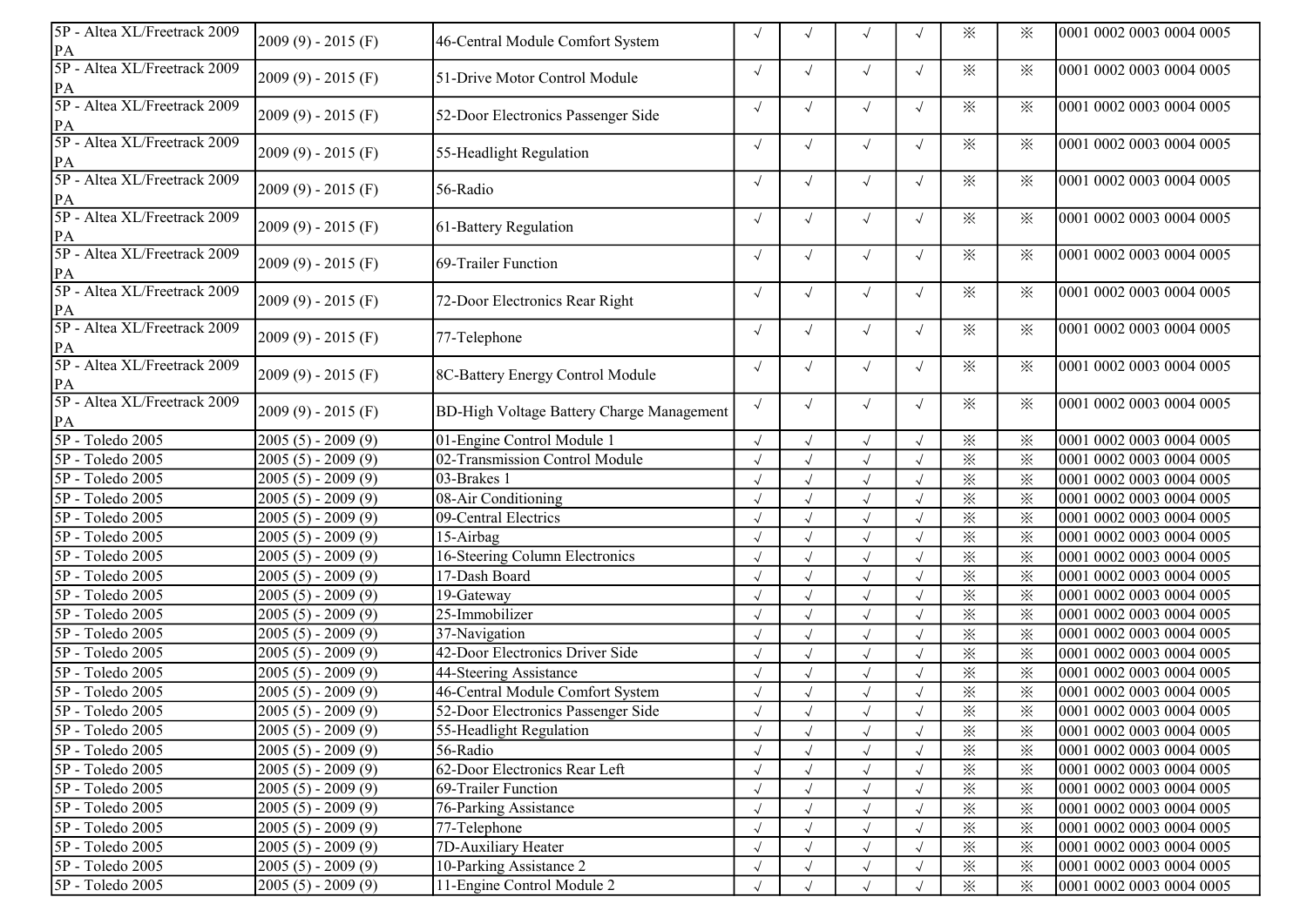| 5P - Toledo 2005    | $2005(5) - 2009(9)$ | 22-All Wheel Control                             |            |            |              |            | $\times$                | $\times$ | 0001 0002 0003 0004 0005 |
|---------------------|---------------------|--------------------------------------------------|------------|------------|--------------|------------|-------------------------|----------|--------------------------|
| 5P - Toledo 2005    | $2005(5) - 2009(9)$ | 2E-Media Player Position 3                       |            |            | $\sqrt{ }$   |            | $\times$                | $\times$ | 0001 0002 0003 0004 0005 |
| 5P - Toledo 2005    | $2005(5) - 2009(9)$ | 51-Drive Motor Control Module                    |            |            | $\sqrt{ }$   |            | $\times$                | $\times$ | 0001 0002 0003 0004 0005 |
| 5P - Toledo 2005    | $2005(5) - 2009(9)$ | 61-Battery Regulation                            |            |            | $\sqrt{ }$   |            | $\times$                | $\times$ | 0001 0002 0003 0004 0005 |
| 5P - Toledo 2005    | $2005(5) - 2009(9)$ | 8C-Battery Energy Control Module                 |            |            | $\sqrt{ }$   |            | $\times$                | $\times$ | 0001 0002 0003 0004 0005 |
| 5P - Toledo 2005    | $2005(5) - 2009(9)$ | <b>BD-High Voltage Battery Charge Management</b> | $\sqrt{ }$ |            | $\sqrt{ }$   | $\sqrt{ }$ | $\times$                | $\times$ | 0001 0002 0003 0004 0005 |
| 5P - Toledo 2009 PA | $2009(9) - 2010(A)$ | 01-Engine Control Module 1                       |            |            | $\sqrt{ }$   |            | $\times$                | $\times$ | 0001 0002 0003 0004 0005 |
| 5P - Toledo 2009 PA | $2009(9) - 2010(A)$ | 02-Transmission Control Module                   |            |            | $\sqrt{ }$   |            | $\times$                | $\times$ | 0001 0002 0003 0004 0005 |
| 5P - Toledo 2009 PA | $2009(9) - 2010(A)$ | 03-Brakes 1                                      |            |            | $\sqrt{ }$   |            | $\times$                | $\times$ | 0001 0002 0003 0004 0005 |
| 5P - Toledo 2009 PA | $2009(9) - 2010(A)$ | 08-Air Conditioning                              |            |            | $\sqrt{ }$   |            | $\times$                | $\times$ | 0001 0002 0003 0004 0005 |
| 5P - Toledo 2009 PA | $2009(9) - 2010(A)$ | 09-Central Electrics                             | $\sqrt{ }$ | $\sqrt{}$  | $\sqrt{ }$   | $\sqrt{ }$ | $\times$                | $\times$ | 0001 0002 0003 0004 0005 |
| 5P - Toledo 2009 PA | $2009(9) - 2010(A)$ | 10-Parking Assistance 2                          |            |            | $\sqrt{ }$   |            | $\times$                | $\times$ | 0001 0002 0003 0004 0005 |
| 5P - Toledo 2009 PA | $2009(9) - 2010(A)$ | 11-Engine Control Module 2                       |            |            | $\sqrt{ }$   |            | $\times$                | $\times$ | 0001 0002 0003 0004 0005 |
| 5P - Toledo 2009 PA | $2009(9) - 2010(A)$ | 15-Airbag                                        |            |            |              |            | $\times$                | $\times$ | 0001 0002 0003 0004 0005 |
| 5P - Toledo 2009 PA | $2009(9) - 2010(A)$ | 16-Steering Column Electronics                   |            |            | $\sqrt{ }$   |            | $\times$                | $\times$ | 0001 0002 0003 0004 0005 |
| 5P - Toledo 2009 PA | $2009(9) - 2010(A)$ | 17-Dash Board                                    |            |            | $\sqrt{ }$   |            | $\times$                | $\times$ | 0001 0002 0003 0004 0005 |
| 5P - Toledo 2009 PA | $2009(9) - 2010(A)$ | $19$ -Gateway                                    |            |            | $\sqrt{ }$   |            | $\times$                | $\times$ | 0001 0002 0003 0004 0005 |
| 5P - Toledo 2009 PA | $2009(9) - 2010(A)$ | 22-All Wheel Control                             |            |            | $\sqrt{ }$   |            | $\times$                | $\times$ | 0001 0002 0003 0004 0005 |
| 5P - Toledo 2009 PA | $2009(9) - 2010(A)$ | 25-Immobilizer                                   |            |            | $\sqrt{ }$   |            | $\times$                | $\times$ | 0001 0002 0003 0004 0005 |
| 5P - Toledo 2009 PA | $2009(9) - 2010(A)$ | 37-Navigation                                    |            |            | $\sqrt{ }$   |            | $\times$                | $\times$ | 0001 0002 0003 0004 0005 |
| 5P - Toledo 2009 PA | $2009(9) - 2010(A)$ | 42-Door Electronics Driver Side                  |            |            | $\sqrt{ }$   |            | $\times$                | $\times$ | 0001 0002 0003 0004 0005 |
| 5P - Toledo 2009 PA | $2009(9) - 2010(A)$ | 44-Steering Assistance                           |            |            | $\sqrt{ }$   |            | $\times$                | $\times$ | 0001 0002 0003 0004 0005 |
| 5P - Toledo 2009 PA | $2009(9) - 2010(A)$ | 46-Central Module Comfort System                 |            |            | $\sqrt{ }$   |            | $\times$                | $\times$ | 0001 0002 0003 0004 0005 |
| 5P - Toledo 2009 PA | $2009(9) - 2010(A)$ | 51-Drive Motor Control Module                    |            |            | $\sqrt{ }$   |            | $\times$                | $\times$ | 0001 0002 0003 0004 0005 |
| 5P - Toledo 2009 PA | $2009(9) - 2010(A)$ | 52-Door Electronics Passenger Side               |            |            | $\checkmark$ |            | $\overline{\mathbf{x}}$ | $\times$ | 0001 0002 0003 0004 0005 |
| 5P - Toledo 2009 PA | $2009(9) - 2010(A)$ | 55-Headlight Regulation                          |            |            | $\sqrt{ }$   |            | $\times$                | $\times$ | 0001 0002 0003 0004 0005 |
| 5P - Toledo 2009 PA | 2009 (9) - 2010 (A) | 56-Radio                                         |            |            |              |            | $\times$                | $\times$ | 0001 0002 0003 0004 0005 |
| 5P - Toledo 2009 PA | $2009(9) - 2010(A)$ | 61-Battery Regulation                            |            |            | $\sqrt{ }$   |            | $\times$                | $\times$ | 0001 0002 0003 0004 0005 |
| 5P - Toledo 2009 PA | $2009(9) - 2010(A)$ | 62-Door Electronics Rear Left                    |            |            | $\sqrt{ }$   |            | $\times$                | $\times$ | 0001 0002 0003 0004 0005 |
| 5P - Toledo 2009 PA | $2009(9) - 2010(A)$ | 69-Trailer Function                              |            |            | $\sqrt{ }$   |            | $\times$                | $\times$ | 0001 0002 0003 0004 0005 |
| 5P - Toledo 2009 PA | $2009(9) - 2010(A)$ | 72-Door Electronics Rear Right                   |            |            | $\sqrt{ }$   |            | $\times$                | $\times$ | 0001 0002 0003 0004 0005 |
| 5P - Toledo 2009 PA | $2009(9) - 2010(A)$ | 77-Telephone                                     |            |            | $\sqrt{ }$   |            | $\times$                | $\times$ | 0001 0002 0003 0004 0005 |
| 5P - Toledo 2009 PA | $2009(9) - 2010(A)$ | 8C-Battery Energy Control Module                 |            |            | $\sqrt{ }$   |            | $\times$                | $\times$ | 0001 0002 0003 0004 0005 |
| 5P - Toledo 2009 PA | $2009(9) - 2010(A)$ | <b>BD-High Voltage Battery Charge Management</b> |            | $\sqrt{ }$ | $\sqrt{ }$   |            | $\times$                | $\times$ | 0001 0002 0003 0004 0005 |
| 6H - Arosa 2001     | $2001(1) - 2004(4)$ | 01-Engine Control Module 1                       | $\sqrt{ }$ |            | $\sqrt{ }$   | $\sqrt{ }$ | $\times$                | ⋇        | 0001 0002 0003 0004 0005 |
| 6H - Arosa 2001     | $2001(1) - 2004(4)$ | 02-Transmission Control Module                   |            |            | $\sqrt{ }$   |            | $\times$                | $\times$ | 0001 0002 0003 0004 0005 |
| 6H - Arosa 2001     | $2001(1) - 2004(4)$ | 03-Brakes 1                                      |            |            | $\sqrt{ }$   |            | $\times$                | $\times$ | 0001 0002 0003 0004 0005 |
| 6H - Arosa 2001     | $2001(1) - 2004(4)$ | 15-Airbag                                        |            |            |              |            | $\times$                | $\times$ | 0001 0002 0003 0004 0005 |
| 6H - Arosa 2001     | $2001(1) - 2004(4)$ | 17-Dash Board                                    |            |            |              |            | $\times$                | $\times$ | 0001 0002 0003 0004 0005 |
| 6H - Arosa 2001     | $2001(1) - 2004(4)$ | 25-Immobilizer                                   |            |            | $\sqrt{ }$   |            | $\times$                | $\times$ | 0001 0002 0003 0004 0005 |
| 6H - Arosa 2001     | $2001(1) - 2004(4)$ | 35-Central Locking Control Module                |            |            | $\sqrt{ }$   |            | $\times$                | $\times$ | 0001 0002 0003 0004 0005 |
| 6H - Arosa 2001     | $2001(1) - 2004(4)$ | 56-Radio                                         |            |            | $\sqrt{ }$   |            | $\times$                | $\times$ | 0001 0002 0003 0004 0005 |
| 6J - Ibiza 2008     | $2009(9) - 2012(C)$ | 01-Engine Control Module 1                       |            |            | $\sqrt{ }$   |            | $\times$                | $\times$ | 0001 0002 0003 0004 0005 |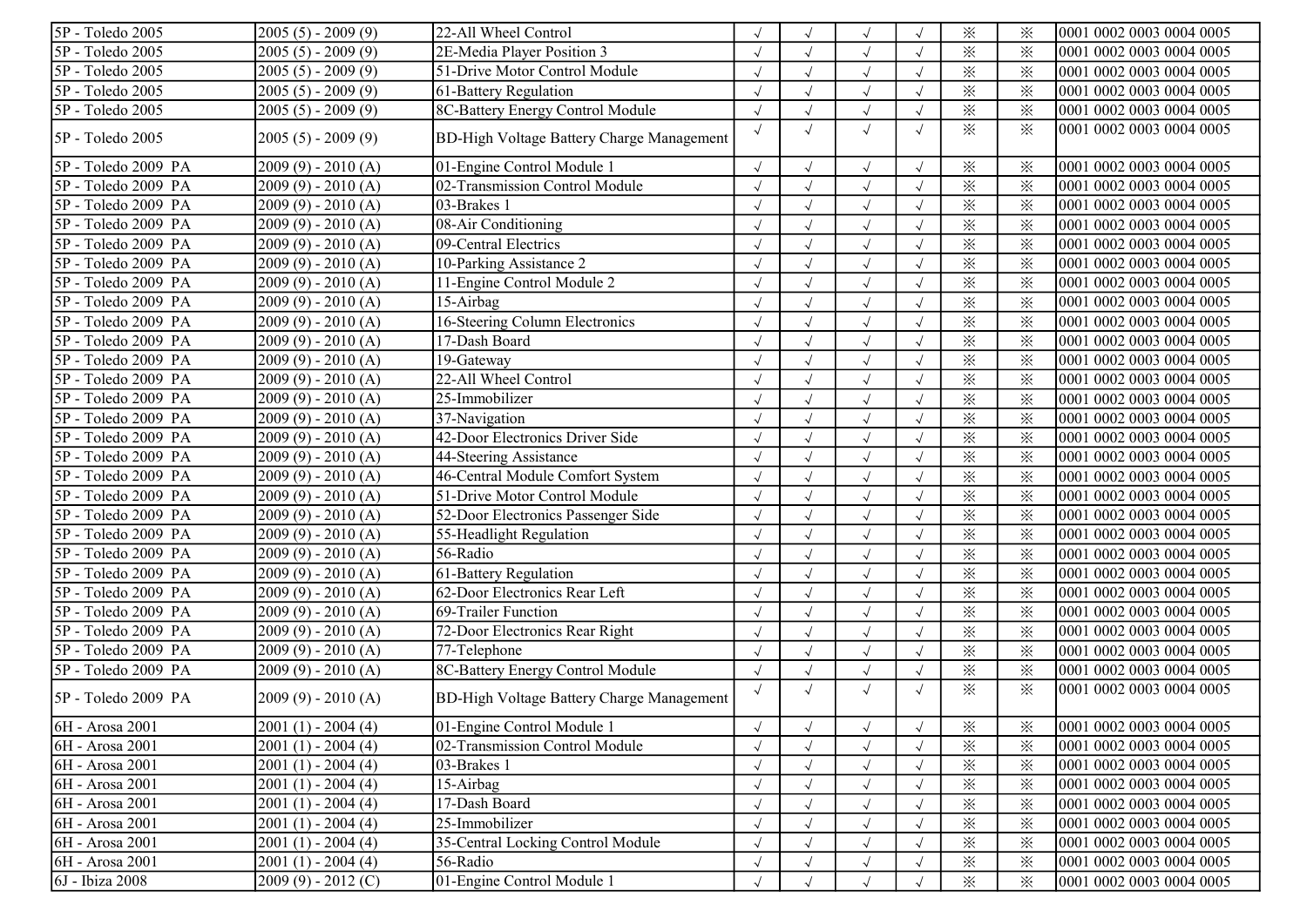| 6J - Ibiza 2008              | $2009(9) - 2012(C)$     | 03-Brakes 1                    |            |            |                      |            | $\times$               | $\times$ | 0001 0002 0003 0004 0005 |
|------------------------------|-------------------------|--------------------------------|------------|------------|----------------------|------------|------------------------|----------|--------------------------|
| 6J - Ibiza 2008              | $2009(9) - 2012(C)$     | 04-Steering Angle Sender       |            |            | $\sqrt{}$            |            | $\times$               | $\times$ | 0001 0002 0003 0004 0005 |
| 6J - Ibiza 2008              | $2009(9) - 2012(C)$     | 08-Air Conditioning            |            |            | $\sqrt{ }$           |            | $\times$               | $\times$ | 0001 0002 0003 0004 0005 |
| 6J - Ibiza 2008              | $2009(9) - 2012(C)$     | 09-Central Electrics           |            |            | $\sqrt{ }$           |            | $\times$               | $\times$ | 0001 0002 0003 0004 0005 |
| $\overline{6J}$ - Ibiza 2008 | $2009(9) - 2012(C)$     | 10-Parking Assistance 2        |            |            | $\sqrt{ }$           |            | $\times$               | $\times$ | 0001 0002 0003 0004 0005 |
| $\overline{6J}$ - Ibiza 2008 | 2009 (9) - 2012 (C)     | 11-Engine Control Module 2     |            |            | $\sqrt{ }$           |            | $\times$               | $\times$ | 0001 0002 0003 0004 0005 |
| 6J - Ibiza 2008              | $2009(9) - 2012(C)$     | 15-Airbag                      |            |            | $\sqrt{ }$           |            | $\times$               | $\times$ | 0001 0002 0003 0004 0005 |
| 6J - Ibiza 2008              | $2009(9) - 2012(C)$     | 17-Dash Board                  |            |            | $\sqrt{ }$           |            | $\times$               | $\times$ | 0001 0002 0003 0004 0005 |
| 6J - Ibiza 2008              | $2009(9) - 2012(C)$     | 19-Gateway                     |            |            | $\sqrt{ }$           | $\sqrt{ }$ | $\times$               | $\times$ | 0001 0002 0003 0004 0005 |
| 6J - Ibiza 2008              | $2009(9) - 2012(C)$     | 25-Immobilizer                 |            |            | $\sqrt{ }$           |            | $\times$               | $\times$ | 0001 0002 0003 0004 0005 |
| 6J - Ibiza 2008              | $2009(9) - 2012(C)$     | 2E-Media Player Position 3     |            |            | $\sqrt{ }$           |            | $\times$               | $\times$ | 0001 0002 0003 0004 0005 |
| 6J - Ibiza 2008              | 2009 (9) - 2012 (C)     | 44-Steering Assistance         |            |            | $\sqrt{ }$           |            | $\times$               | $\times$ | 0001 0002 0003 0004 0005 |
| 6J - Ibiza 2008              | 2009 (9) - 2012 (C)     | 4B-Multifunction Module        |            |            | $\sqrt{ }$           |            | $\times$               | $\times$ | 0001 0002 0003 0004 0005 |
| 6J - Ibiza 2008              | $2009(9) - 2012(C)$     | 55-Headlight Regulation        |            |            | $\sqrt{}$            |            | $\times$               | $\times$ | 0001 0002 0003 0004 0005 |
| 6J - Ibiza 2008              | $2009(9) - 2012(C)$     | 56-Radio                       |            |            | $\sqrt{ }$           |            | $\times$               | $\times$ | 0001 0002 0003 0004 0005 |
| 6J - Ibiza 2008              | $2009(9) - 2012(C)$     | 61-Battery Regulation          |            |            | $\sqrt{ }$           |            | $\times$               | $\times$ | 0001 0002 0003 0004 0005 |
| 6J - Ibiza 2008              | $2009(9) - 2012(C)$     | 69-Trailer Function            |            |            | $\sqrt{ }$           |            | $\times$               | $\times$ | 0001 0002 0003 0004 0005 |
| 6J - Ibiza 2008              | $2009(9) - 2012(C)$     | $77$ -Telephone                |            |            | $\sqrt{ }$           |            | $\times$               | $\times$ | 0001 0002 0003 0004 0005 |
| 6J - Ibiza 2012 PA           | $2013(D) - 2016(G)$     | 01-Engine Control Module 1     |            |            | $\sqrt{ }$           |            | $\times$               | $\times$ | 0001 0002 0003 0004 0005 |
| 6J - Ibiza 2012 PA           | $2013(D) - 2016(G)$     | 02-Transmission Control Module |            |            | $\sqrt{ }$           |            | $\times$               | $\times$ | 0001 0002 0003 0004 0005 |
| 6J - Ibiza 2012 PA           | $2013(D) - 2016(G)$     | 03-Brakes 1                    |            |            | $\sqrt{ }$           |            | $\times$               | $\times$ | 0001 0002 0003 0004 0005 |
| 6J - Ibiza 2012 PA           | $2013(D) - 2016(G)$     | 04-Steering Angle Sender       |            |            | $\sqrt{ }$           |            | $\times$               | $\times$ | 0001 0002 0003 0004 0005 |
| $6J$ - Ibiza 2012 PA         | $2013(D) - 2016(G)$     | 08-Air Conditioning            |            |            | $\sqrt{ }$           |            | $\overline{\varkappa}$ | $\times$ | 0001 0002 0003 0004 0005 |
| 6J - Ibiza 2012 PA           | $2013(D) - 2016(G)$     | 09-Central Electrics           |            |            | $\sqrt{ }$           |            | $\times$               | $\times$ | 0001 0002 0003 0004 0005 |
| 6J - Ibiza 2012 PA           | $2013(D) - 2016(G)$     | 11-Engine Control Module 2     |            |            |                      |            | $\times$               | $\times$ | 0001 0002 0003 0004 0005 |
| 6J - Ibiza 2012 PA           | $2013(D) - 2016(G)$     | 15-Airbag                      |            |            | $\sqrt{}$            |            | $\times$               | $\times$ | 0001 0002 0003 0004 0005 |
| 6J - Ibiza 2012 PA           | $2013(D) - 2016(G)$     | 17-Dash Board                  |            |            | $\sqrt{ }$           |            | $\times$               | $\times$ | 0001 0002 0003 0004 0005 |
| 6J - Ibiza 2012 PA           | $2013(D) - 2016(G)$     | 19-Gateway                     |            |            | $\sqrt{ }$           |            | $\times$               | $\times$ | 0001 0002 0003 0004 0005 |
| 6J - Ibiza 2012 PA           | $2013(D) - 2016(G)$     | 25-Immobilizer                 |            |            | $\sqrt{ }$           |            | $\times$               | $\times$ | 0001 0002 0003 0004 0005 |
| 6J - Ibiza 2012 PA           | $2013(D) - 2016(G)$     | 2E-Media Player Position 3     |            |            | $\sqrt{ }$           |            | $\times$               | $\times$ | 0001 0002 0003 0004 0005 |
| 6J - Ibiza 2012 PA           | $2013(D) - 2016(G)$     | 44-Steering Assistance         |            |            | $\sqrt{ }$           |            | $\times$               | $\times$ | 0001 0002 0003 0004 0005 |
| 6J - Ibiza 2012 PA           | $2013(D) - 2016(G)$     | 4B-Multifunction Module        |            | $\sqrt{ }$ | $\sqrt{\phantom{a}}$ |            | $\times$               | $\times$ | 0001 0002 0003 0004 0005 |
| 6J - Ibiza 2012 PA           | $2013(D) - 2016(G)$     | 55-Headlight Regulation        |            | $\sqrt{ }$ | $\sqrt{ }$           |            | $\times$               | $\times$ | 0001 0002 0003 0004 0005 |
| 6J - Ibiza 2012 PA           | $2013(D) - 2016(G)$     | 56-Radio                       |            |            | $\sqrt{ }$           |            | $\times$               | $\times$ | 0001 0002 0003 0004 0005 |
| 6J - Ibiza 2012 PA           | $2013(D) - 2016(G)$     | 61-Battery Regulation          |            |            | $\sqrt{ }$           |            | $\times$               | $\times$ | 0001 0002 0003 0004 0005 |
| 6J - Ibiza 2012 PA           | $2013$ (D) - 2016 (G)   | 69-Trailer Function            |            |            |                      |            | $\times$               | $\times$ | 0001 0002 0003 0004 0005 |
| 6J - Ibiza 2012 PA           | $2013(D) - 2016(G)$     | 77-Telephone                   |            |            | $\sqrt{ }$           |            | $\times$               | $\times$ | 0001 0002 0003 0004 0005 |
| 6J - Ibiza 2016 PA2          | $2016$ (G) - $2017$ (H) | 01-Engine Control Module 1     |            |            | $\sqrt{ }$           |            | $\times$               | $\times$ | 0001 0002 0003 0004 0005 |
| 6J - Ibiza 2016 PA2          | $2016$ (G) - $2017$ (H) | 02-Transmission Control Module |            |            | $\sqrt{ }$           |            | $\times$               | $\times$ | 0001 0002 0003 0004 0005 |
| 6J - Ibiza 2016 PA2          | $2016$ (G) - $2017$ (H) | 03-Brakes 1                    |            |            | $\sqrt{ }$           |            | $\times$               | $\times$ | 0001 0002 0003 0004 0005 |
| 6J - Ibiza 2016 PA2          | $2016$ (G) - $2017$ (H) | 08-Air Conditioning            |            |            | $\sqrt{ }$           |            | $\times$               | $\times$ | 0001 0002 0003 0004 0005 |
| 6J - Ibiza 2016 PA2          | $2016$ (G) - $2017$ (H) | 09-Central Electrics           |            |            | $\sqrt{ }$           |            | $\times$               | $\times$ | 0001 0002 0003 0004 0005 |
| 6J - Ibiza 2016 PA2          | $2016$ (G) - $2017$ (H) | 14-Wheel Dampening Electronics |            |            | $\sqrt{ }$           |            | $\times$               | $\times$ | 0001 0002 0003 0004 0005 |
| 6J - Ibiza 2016 PA2          | $2016$ (G) - $2017$ (H) | 15-Airbag                      |            |            | $\sqrt{ }$           |            | $\times$               | $\times$ | 0001 0002 0003 0004 0005 |
| 6J - Ibiza 2016 PA2          | $2016$ (G) - $2017$ (H) | 17-Dash Board                  | $\sqrt{ }$ | $\sqrt{}$  | $\sqrt{ }$           |            | $\times$               | $\times$ | 0001 0002 0003 0004 0005 |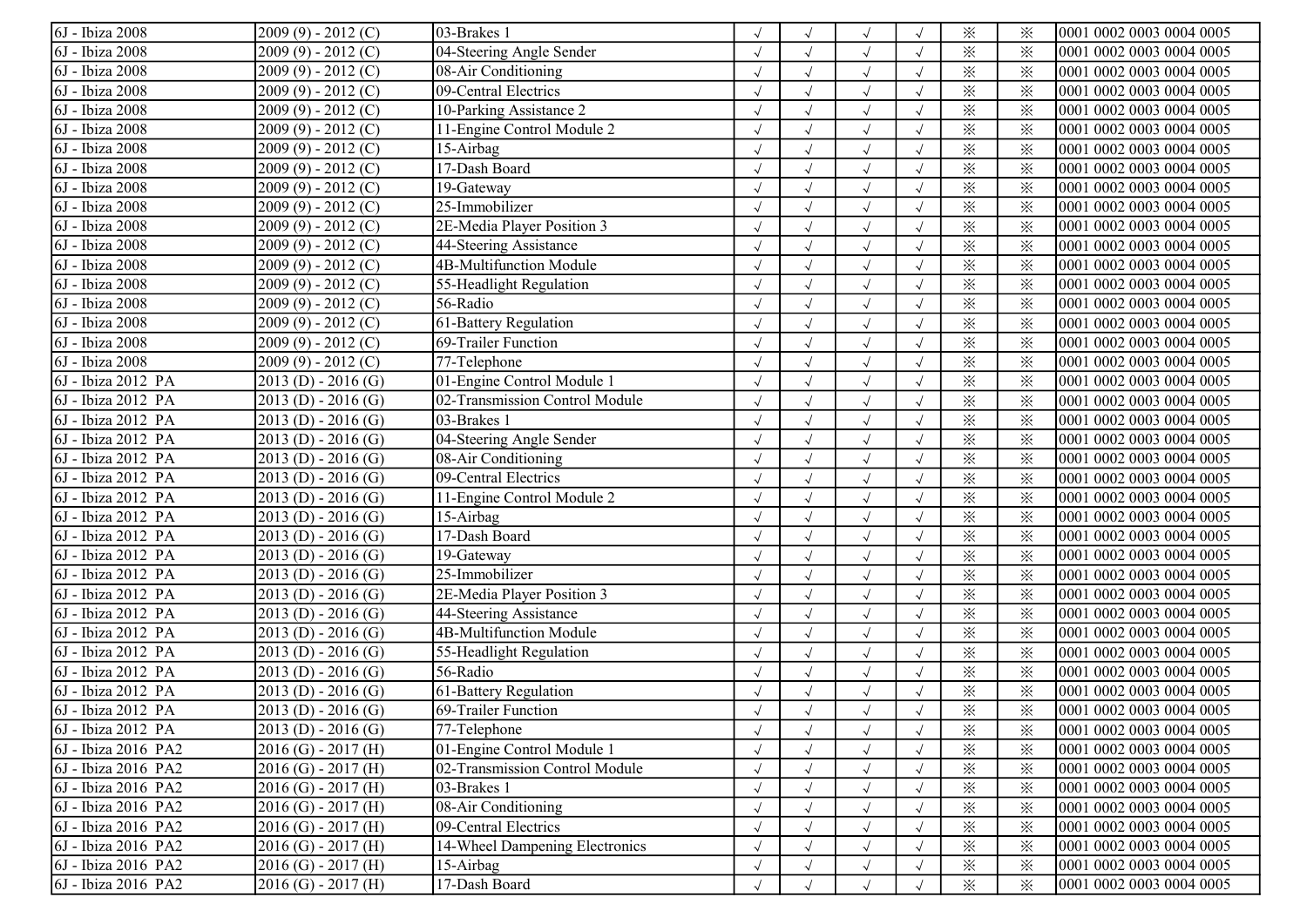| 6J - Ibiza 2016 PA2              | $2016$ (G) - $2017$ (H) | 19-Gateway                            |            |            |                      |            | $\times$ | ⋇               | 0001 0002 0003 0004 0005 |
|----------------------------------|-------------------------|---------------------------------------|------------|------------|----------------------|------------|----------|-----------------|--------------------------|
| 6J - Ibiza 2016 PA2              | $2016$ (G) - $2017$ (H) | 44-Steering Assistance                |            |            |                      |            | $\times$ | $\times$        | 0001 0002 0003 0004 0005 |
| 6J - Ibiza 2016 PA2              | $2016$ (G) - $2017$ (H) | 55-Headlight Regulation               |            |            | $\sqrt{ }$           |            | $\times$ | $\times$        | 0001 0002 0003 0004 0005 |
| 6J - Ibiza 2016 PA2              | $2016$ (G) - $2017$ (H) | 69-Trailer Function                   |            |            | $\sqrt{ }$           |            | $\times$ | $\times$        | 0001 0002 0003 0004 0005 |
| $\overline{6J}$ - Ibiza 2016 PA2 | $2016$ (G) - $2017$ (H) | 76-Parking Assistance                 |            |            | $\sqrt{ }$           |            | $\times$ | $\times$        | 0001 0002 0003 0004 0005 |
| 6J - Ibiza 2016 PA2              | $2016$ (G) - $2017$ (H) | A9-Actuator For Structure-Borne Sound |            |            | $\sqrt{ }$           |            | $\times$ | $\times$        | 0001 0002 0003 0004 0005 |
| 6K - Cordoba 1999                | $1999 (X) - 2002 (2)$   | 01-Engine Control Module 1            |            |            | $\sqrt{ }$           |            | $\times$ | $\times$        | 0001 0002 0003 0004 0005 |
| 6K - Cordoba 1999                | $1999 (X) - 2002 (2)$   | 02-Transmission Control Module        |            |            | $\sqrt{ }$           |            | $\times$ | $\times$        | 0001 0002 0003 0004 0005 |
| 6K - Cordoba 1999                | 1999 (X) - 2002 (2)     | 03-Brakes 1                           |            | $\sqrt{}$  | $\sqrt{ }$           |            | $\times$ | $\times$        | 0001 0002 0003 0004 0005 |
| 6K - Cordoba 1999                | $1999 (X) - 2002 (2)$   | 08-Air Conditioning                   |            |            | $\sqrt{ }$           |            | $\times$ | $\times$        | 0001 0002 0003 0004 0005 |
| 6K - Cordoba 1999                | $1999 (X) - 2002 (2)$   | 15-Airbag                             |            |            | $\sqrt{ }$           |            | $\times$ | $\times$        | 0001 0002 0003 0004 0005 |
| 6K - Cordoba 1999                | 1999 (X) - 2002 (2)     | 17-Dash Board                         |            |            | $\sqrt{ }$           |            | $\times$ | $\times$        | 0001 0002 0003 0004 0005 |
| 6K - Cordoba 1999                | 1999 (X) - 2002 (2)     | 25-Immobilizer                        |            |            | $\sqrt{ }$           |            | $\times$ | ⋇               | 0001 0002 0003 0004 0005 |
| 6K - Cordoba 1999                | $1999 (X) - 2002 (2)$   | 56-Radio                              |            |            | $\sqrt{ }$           |            | $\times$ | $\times$        | 0001 0002 0003 0004 0005 |
| 6K - Ibiza 1999                  | 1999 (X) - 2002 (2)     | 01-Engine Control Module 1            |            |            | $\sqrt{}$            |            | $\times$ | $\ddot{\times}$ | 0001 0002 0003 0004 0005 |
| 6K - Ibiza 1999                  | 1999 (X) - 2002 (2)     | 02-Transmission Control Module        |            |            | $\sqrt{ }$           |            | $\times$ | $\times$        | 0001 0002 0003 0004 0005 |
| 6K - Ibiza 1999                  | $1999 (X) - 2002 (2)$   | 03-Brakes 1                           |            |            | $\sqrt{ }$           |            | $\times$ | $\times$        | 0001 0002 0003 0004 0005 |
| 6K - Ibiza 1999                  | $1999 (X) - 2002 (2)$   | 08-Air Conditioning                   |            |            | $\sqrt{ }$           |            | $\times$ | $\times$        | 0001 0002 0003 0004 0005 |
| 6K - Ibiza 1999                  | 1999 $(X)$ - 2002 $(2)$ | 15-Airbag                             |            |            | $\sqrt{ }$           |            | $\times$ | $\times$        | 0001 0002 0003 0004 0005 |
| 6K - Ibiza 1999                  | 1999 (X) - 2002 (2)     | 17-Dash Board                         |            |            | $\sqrt{ }$           |            | $\times$ | $\times$        | 0001 0002 0003 0004 0005 |
| 6K - Ibiza 1999                  | 1999 (X) - 2002 (2)     | 25-Immobilizer                        |            |            | $\sqrt{ }$           |            | $\times$ | $\times$        | 0001 0002 0003 0004 0005 |
| 6K - Ibiza 1999                  | $1999 (X) - 2002 (2)$   | 56-Radio                              |            | $\sqrt{}$  | $\sqrt{ }$           | $\sqrt{ }$ | $\times$ | ✕               | 0001 0002 0003 0004 0005 |
| 6L - Cordoba 2003                | $2003(3) - 2009(9)$     | 01-Engine Control Module 1            |            |            | $\sqrt{ }$           | $\sqrt{ }$ | $\times$ | $\times$        | 0001 0002 0003 0004 0005 |
| 6L - Cordoba 2003                | $2003(3) - 2009(9)$     | 02-Transmission Control Module        |            |            | $\sqrt{ }$           |            | $\times$ | $\times$        | 0001 0002 0003 0004 0005 |
| 6L - Cordoba 2003                | $2003(3) - 2009(9)$     | 03-Brakes 1                           |            |            | $\sqrt{ }$           |            | $\times$ | $\times$        | 0001 0002 0003 0004 0005 |
| 6L - Cordoba 2003                | 2003 (3) - 2009 (9)     | 08-Air Conditioning                   |            |            | $\sqrt{ }$           |            | $\times$ | $\times$        | 0001 0002 0003 0004 0005 |
| 6L - Cordoba 2003                | $2003(3) - 2009(9)$     | 09-Central Electrics                  |            |            | $\sqrt{ }$           |            | $\times$ | $\times$        | 0001 0002 0003 0004 0005 |
| 6L - Cordoba 2003                | $2003(3) - 2009(9)$     | 15-Airbag                             |            |            | $\sqrt{ }$           |            | $\times$ | $\times$        | 0001 0002 0003 0004 0005 |
| 6L - Cordoba 2003                | $2003(3) - 2009(9)$     | 17-Dash Board                         |            |            | $\sqrt{ }$           |            | $\times$ | $\times$        | 0001 0002 0003 0004 0005 |
| 6L - Cordoba 2003                | $2003(3) - 2009(9)$     | 19-Gateway                            |            |            | $\sqrt{ }$           |            | $\times$ | $\times$        | 0001 0002 0003 0004 0005 |
| 6L - Cordoba 2003                | $2003(3) - 2009(9)$     | 25-Immobilizer                        |            |            | $\sqrt{\phantom{a}}$ |            | $\times$ | $\times$        | 0001 0002 0003 0004 0005 |
| 6L - Cordoba 2003                | $2003(3) - 2009(9)$     | 37-Navigation                         |            |            | $\sqrt{ }$           |            | $\times$ | $\times$        | 0001 0002 0003 0004 0005 |
| 6L - Cordoba 2003                | $2003(3) - 2009(9)$     | 44-Steering Assistance                |            | $\sqrt{}$  | $\sqrt{ }$           |            | $\times$ | $\times$        | 0001 0002 0003 0004 0005 |
| 6L - Cordoba 2003                | $2003(3) - 2009(9)$     | 46-Central Module Comfort System      |            | $\sqrt{ }$ | $\sqrt{ }$           |            | $\times$ | $\times$        | 0001 0002 0003 0004 0005 |
| 6L - Cordoba 2003                | $2003(3) - 2009(9)$     | 56-Radio                              |            |            |                      |            | $\times$ | $\times$        | 0001 0002 0003 0004 0005 |
| 6L - Ibiza 2002                  | $2002(2) - 2009(9)$     | 01-Engine Control Module 1            |            |            |                      |            | $\times$ | $\times$        | 0001 0002 0003 0004 0005 |
| 6L - Ibiza 2002                  | $2002(2) - 2009(9)$     | 02-Transmission Control Module        |            |            | $\sqrt{ }$           |            | $\times$ | ⋇               | 0001 0002 0003 0004 0005 |
| 6L - Ibiza 2002                  | $2002(2) - 2009(9)$     | 03-Brakes 1                           |            |            |                      |            | $\times$ | $\times$        | 0001 0002 0003 0004 0005 |
| 6L - Ibiza 2002                  | $2002(2) - 2009(9)$     | 08-Air Conditioning                   |            |            | $\sqrt{ }$           |            | $\times$ | $\times$        | 0001 0002 0003 0004 0005 |
| 6L - Ibiza 2002                  | $2002(2) - 2009(9)$     | 09-Central Electrics                  |            |            | $\sqrt{ }$           |            | $\times$ | $\times$        | 0001 0002 0003 0004 0005 |
| 6L - Ibiza 2002                  | $2002(2) - 2009(9)$     | 13-Adaptive Cruise Control            |            |            | $\sqrt{ }$           |            | $\times$ | $\times$        | 0001 0002 0003 0004 0005 |
| 6L - Ibiza 2002                  | $2002(2) - 2009(9)$     | 15-Airbag                             |            |            | $\sqrt{ }$           |            | $\times$ | $\times$        | 0001 0002 0003 0004 0005 |
| 6L - Ibiza 2002                  | $2002(2) - 2009(9)$     | 17-Dash Board                         |            |            | $\sqrt{ }$           |            | $\times$ | $\times$        | 0001 0002 0003 0004 0005 |
| 6L - Ibiza 2002                  | $2002(2) - 2009(9)$     | 19-Gateway                            |            |            | $\sqrt{ }$           |            | $\times$ | $\times$        | 0001 0002 0003 0004 0005 |
| 6L - Ibiza 2002                  | $2002(2) - 2009(9)$     | 25-Immobilizer                        | $\sqrt{ }$ | $\sqrt{ }$ | $\sqrt{ }$           |            | $\times$ | $\times$        | 0001 0002 0003 0004 0005 |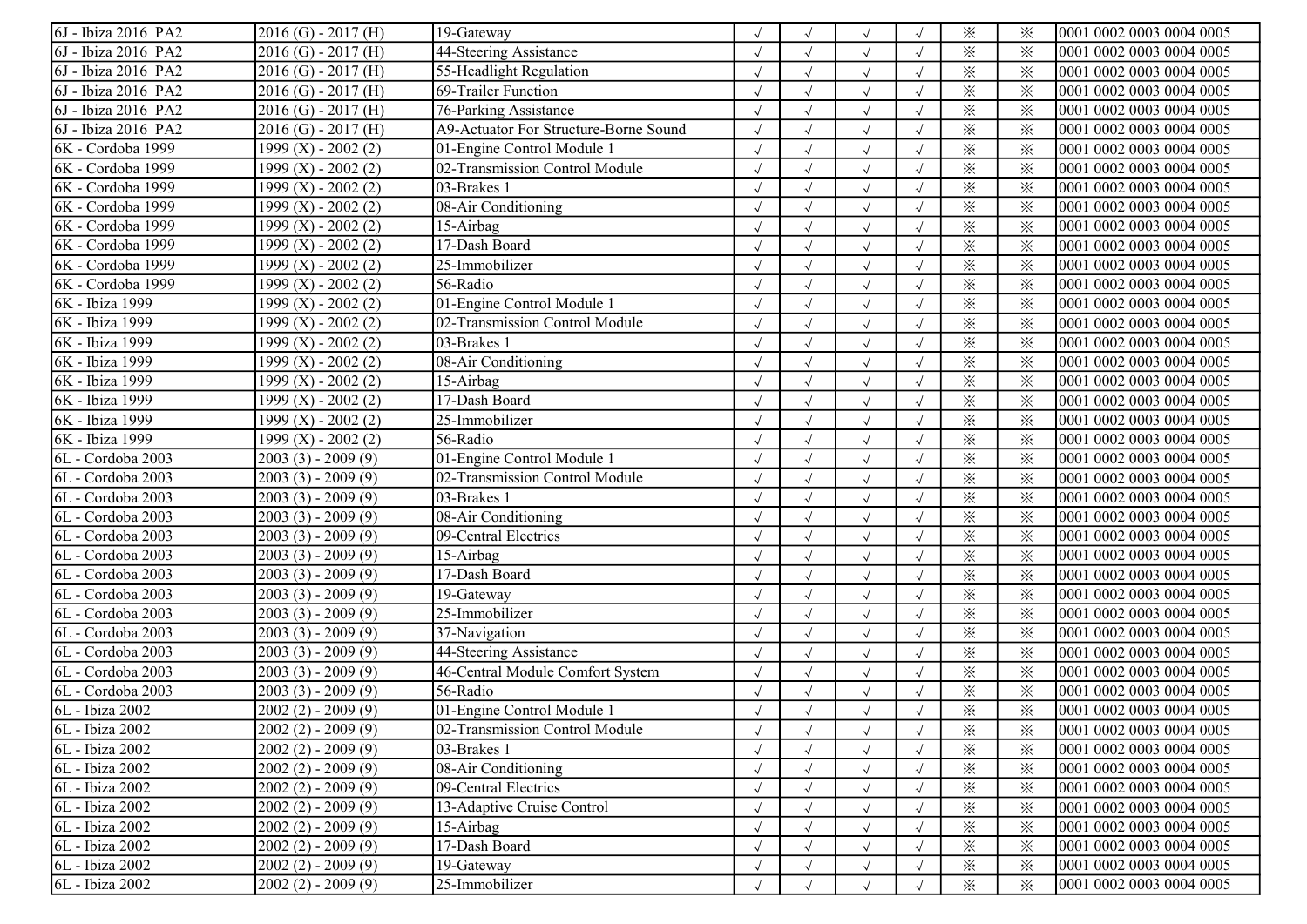| 6L - Ibiza 2002    | $2002(2) - 2009(9)$ | 37-Navigation                        |            |            |            | $\times$                | $\times$ | 0001 0002 0003 0004 0005 |
|--------------------|---------------------|--------------------------------------|------------|------------|------------|-------------------------|----------|--------------------------|
| 6L - Ibiza 2002    | $2002(2) - 2009(9)$ | 44-Steering Assistance               |            |            | $\sqrt{ }$ | $\times$                | $\times$ | 0001 0002 0003 0004 0005 |
| 6L - Ibiza 2002    | $2002(2) - 2009(9)$ | 46-Central Module Comfort System     |            |            | $\sqrt{ }$ | $\times$                | $\times$ | 0001 0002 0003 0004 0005 |
| 6L - Ibiza 2002    | $2002(2) - 2009(9)$ | 56-Radio                             |            |            | $\sqrt{ }$ | $\times$                | $\times$ | 0001 0002 0003 0004 0005 |
| 7M - Alhambra 2001 | $2001(1) - 2010(A)$ | 01-Engine Control Module 1           |            |            | $\sqrt{ }$ | $\times$                | $\times$ | 0001 0002 0003 0004 0005 |
| 7M - Alhambra 2001 | $2001(1) - 2010(A)$ | 02-Transmission Control Module       |            |            |            | $\times$                | $\times$ | 0001 0002 0003 0004 0005 |
| 7M - Alhambra 2001 | $2001(1) - 2010(A)$ | 08-Air Conditioning                  |            |            | $\sqrt{ }$ | $\times$                | $\times$ | 0001 0002 0003 0004 0005 |
| 7M - Alhambra 2001 | $2001(1) - 2010(A)$ | 09-Central Electrics                 |            |            | $\sqrt{ }$ | $\times$                | $\times$ | 0001 0002 0003 0004 0005 |
| 7M - Alhambra 2001 | $2001(1) - 2010(A)$ | 15-Airbag                            |            |            | $\sqrt{ }$ | $\times$                | $\times$ | 0001 0002 0003 0004 0005 |
| 7M - Alhambra 2001 | $2001(1) - 2010(A)$ | 16-Steering Column Electronics       |            |            | $\sqrt{ }$ | $\times$                | $\times$ | 0001 0002 0003 0004 0005 |
| 7M - Alhambra 2001 | $2001(1) - 2010(A)$ | 17-Dash Board                        |            |            | $\sqrt{ }$ | $\times$                | $\times$ | 0001 0002 0003 0004 0005 |
| 7M - Alhambra 2001 | 2001 (1) - 2010 (A) | 18-Auxiliary Parking Heater          |            |            |            | $\times$                | $\times$ | 0001 0002 0003 0004 0005 |
| 7M - Alhambra 2001 | $2001(1) - 2010(A)$ | 19-Gateway                           |            |            | $\sqrt{ }$ | $\times$                | $\times$ | 0001 0002 0003 0004 0005 |
| 7M - Alhambra 2001 | $2001(1) - 2010(A)$ | 22-All Wheel Control                 |            |            | $\sqrt{ }$ | $\times$                | $\times$ | 0001 0002 0003 0004 0005 |
| 7M - Alhambra 2001 | $2001(1) - 2010(A)$ | 25-Immobilizer                       |            |            | $\sqrt{ }$ | $\times$                | $\times$ | 0001 0002 0003 0004 0005 |
| 7M - Alhambra 2001 | $2001(1) - 2010(A)$ | 29-Light Control Left                |            |            | $\sqrt{ }$ | $\times$                | $\times$ | 0001 0002 0003 0004 0005 |
| 7M - Alhambra 2001 | $2001(1) - 2010(A)$ | 35-Central Locking Control Module    |            |            | $\sqrt{ }$ | $\times$                | $\times$ | 0001 0002 0003 0004 0005 |
| 7M - Alhambra 2001 | $2001(1) - 2010(A)$ | 37-Navigation                        |            |            |            | $\times$                | $\times$ | 0001 0002 0003 0004 0005 |
| 7M - Alhambra 2001 | $2001(1) - 2010(A)$ | 39-Light Control Right               |            |            |            | $\times$                | $\times$ | 0001 0002 0003 0004 0005 |
| 7M - Alhambra 2001 | $2001(1) - 2010(A)$ | 56-Radio                             |            |            | $\sqrt{ }$ | $\times$                | $\times$ | 0001 0002 0003 0004 0005 |
| 7M - Alhambra 2001 | $2001(1) - 2010(A)$ | 76-Parking Assistance                |            | $\sqrt{ }$ | $\sqrt{ }$ | $\times$                | $\times$ | 0001 0002 0003 0004 0005 |
| 7M - Alhambra 2001 | $2001(1) - 2010(A)$ | 77-Telephone                         |            |            | $\sqrt{ }$ | $\times$                | $\times$ | 0001 0002 0003 0004 0005 |
| 7N - Alhambra 2011 | $2011(B) - 2015(F)$ | 01-Engine Control Module 1           |            |            | $\sqrt{ }$ | $\overline{\mathbf{x}}$ | $\times$ | 0001 0002 0003 0004 0005 |
| 7N - Alhambra 2011 | $2011(B) - 2015(F)$ | 02-Transmission Control Module       |            |            | $\sqrt{ }$ | $\times$                | $\times$ | 0001 0002 0003 0004 0005 |
| 7N - Alhambra 2011 | $2011(B) - 2015(F)$ | 03-Brakes 1                          |            |            |            | $\times$                | $\times$ | 0001 0002 0003 0004 0005 |
| 7N - Alhambra 2011 | $2011(B) - 2015(F)$ | 05-Kessy                             |            |            | $\sqrt{ }$ | $\overline{\mathbb{X}}$ | $\times$ | 0001 0002 0003 0004 0005 |
| 7N - Alhambra 2011 | $2011(B) - 2015(F)$ | 06-Seat Adjustment Passenger Side    |            |            | $\sqrt{ }$ | $\times$                | $\times$ | 0001 0002 0003 0004 0005 |
| 7N - Alhambra 2011 | $2011(B) - 2015(F)$ | 08-Air Conditioning                  |            |            | $\sqrt{ }$ | $\times$                | $\times$ | 0001 0002 0003 0004 0005 |
| 7N - Alhambra 2011 | $2011(B) - 2015(F)$ | 09-Central Electrics                 |            |            | $\sqrt{ }$ | $\times$                | $\times$ | 0001 0002 0003 0004 0005 |
| 7N - Alhambra 2011 | $2011(B) - 2015(F)$ | 0F-Radio Tuner - Digital             |            |            | $\sqrt{ }$ | $\times$                | $\times$ | 0001 0002 0003 0004 0005 |
| 7N - Alhambra 2011 | $2011(B) - 2015(F)$ | 11-Engine Control Module 2           |            |            |            | $\times$                | $\times$ | 0001 0002 0003 0004 0005 |
| 7N - Alhambra 2011 | $2011(B) - 2015(F)$ | 13-Adaptive Cruise Control           |            |            | $\sqrt{ }$ | $\times$                | $\times$ | 0001 0002 0003 0004 0005 |
| 7N - Alhambra 2011 | $2011(B) - 2015(F)$ | 14-Wheel Dampening Electronics       |            |            | $\sqrt{ }$ | $\times$                | $\times$ | 0001 0002 0003 0004 0005 |
| 7N - Alhambra 2011 | $2011(B) - 2015(F)$ | 15-Airbag                            |            |            | $\sqrt{ }$ | $\times$                | $\times$ | 0001 0002 0003 0004 0005 |
| 7N - Alhambra 2011 | $2011(B) - 2015(F)$ | 16-Steering Column Electronics       |            |            |            | $\times$                | $\times$ | 0001 0002 0003 0004 0005 |
| 7N - Alhambra 2011 | $2011(B) - 2015(F)$ | 17-Dash Board                        |            |            |            | ⋇                       | $\times$ | 0001 0002 0003 0004 0005 |
| 7N - Alhambra 2011 | $2011(B) - 2015(F)$ | 18-Auxiliary Parking Heater          |            |            | $\sqrt{ }$ | $\times$                | ⋇        | 0001 0002 0003 0004 0005 |
| 7N - Alhambra 2011 | $2011(B) - 2015(F)$ | 19-Gateway                           |            |            | $\sqrt{ }$ | $\times$                | $\times$ | 0001 0002 0003 0004 0005 |
| 7N - Alhambra 2011 | $2011(B) - 2015(F)$ | <b>IC-Vehicle Position Detection</b> |            |            | $\sqrt{ }$ | $\times$                | $\times$ | 0001 0002 0003 0004 0005 |
| 7N - Alhambra 2011 | $2011(B) - 2015(F)$ | 20-High Beam Assistance              |            |            | $\sqrt{ }$ | $\times$                | $\times$ | 0001 0002 0003 0004 0005 |
| 7N - Alhambra 2011 | $2011(B) - 2015(F)$ | 22-All Wheel Control                 |            |            |            | $\times$                | $\times$ | 0001 0002 0003 0004 0005 |
| 7N - Alhambra 2011 | $2011(B) - 2015(F)$ | 25-Immobilizer                       |            |            | $\sqrt{ }$ | $\times$                | $\times$ | 0001 0002 0003 0004 0005 |
| 7N - Alhambra 2011 | $2011(B) - 2015(F)$ | 26-Electronic Roof Control           |            |            | $\sqrt{ }$ | $\times$                | $\times$ | 0001 0002 0003 0004 0005 |
| 7N - Alhambra 2011 | $2011(B) - 2015(F)$ | 2B-Steering Column Locking           | $\sqrt{ }$ |            | $\sqrt{ }$ | $\times$                | $\times$ | 0001 0002 0003 0004 0005 |
| 7N - Alhambra 2011 | $2011(B) - 2015(F)$ | 2E-Media Player Position 3           | $\sqrt{ }$ | $\sqrt{ }$ | $\sqrt{ }$ | $\times$                | $\times$ | 0001 0002 0003 0004 0005 |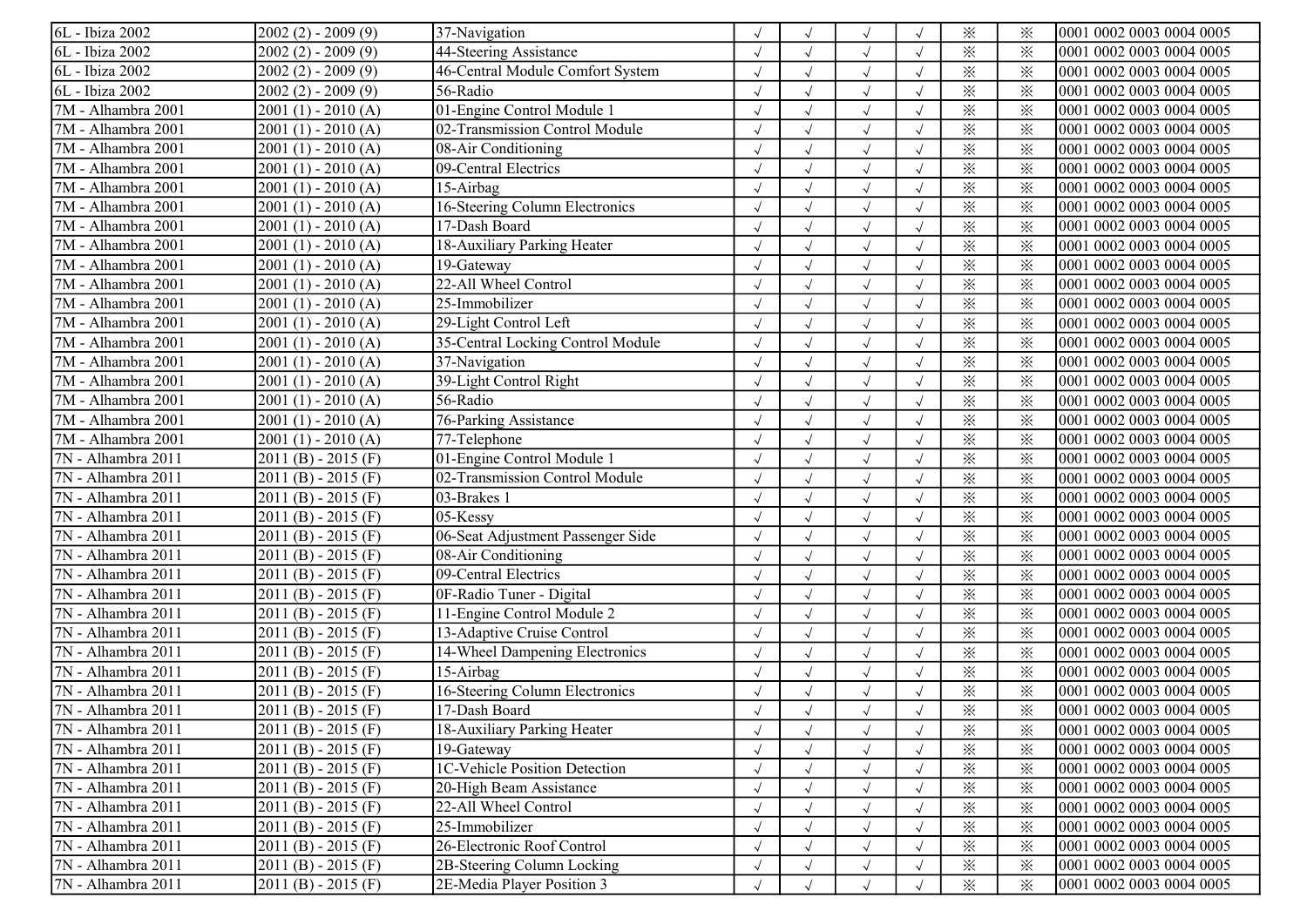| 7N - Alhambra 2011    | $2011(B) - 2015(F)$     | 30-Special Function 2                            |            |              | $\sqrt{ }$           |            | $\times$                | $\times$ | 0001 0002 0003 0004 0005 |
|-----------------------|-------------------------|--------------------------------------------------|------------|--------------|----------------------|------------|-------------------------|----------|--------------------------|
| 7N - Alhambra 2011    | $2011(B) - 2015(F)$     | 36-Seat Adjustment Driver Side                   |            |              | $\sqrt{ }$           |            | $\times$                | $\times$ | 0001 0002 0003 0004 0005 |
| 7N - Alhambra 2011    | $2011(B) - 2015(F)$     | 37-Navigation                                    |            |              | $\sqrt{ }$           |            | $\times$                | $\times$ | 0001 0002 0003 0004 0005 |
| 7N - Alhambra 2011    | $2011(B) - 2015(F)$     | 3C-Lane Change Assistant                         |            |              | $\sqrt{ }$           |            | $\times$                | $\times$ | 0001 0002 0003 0004 0005 |
| 7N - Alhambra 2011    | $2011(B) - 2015(F)$     | 3D-Special Function                              |            |              | $\sqrt{ }$           |            | $\times$                | $\times$ | 0001 0002 0003 0004 0005 |
| 7N - Alhambra 2011    | $2011(B) - 2015(F)$     | 42-Door Electronics Driver Side                  |            |              |                      |            | $\times$                | $\times$ | 0001 0002 0003 0004 0005 |
| 7N - Alhambra 2011    | $2011(B) - 2015(F)$     | 44-Steering Assistance                           |            |              | $\sqrt{ }$           |            | $\times$                | $\times$ | 0001 0002 0003 0004 0005 |
| 7N - Alhambra 2011    | $2011(B) - 2015(F)$     | 46-Central Module Comfort System                 |            |              | $\sqrt{ }$           |            | $\times$                | $\times$ | 0001 0002 0003 0004 0005 |
| 7N - Alhambra 2011    | $2011(B) - 2015(F)$     | 47-Sound System                                  |            | $\sqrt{ }$   | $\sqrt{ }$           | $\sqrt{ }$ | $\times$                | $\times$ | 0001 0002 0003 0004 0005 |
| 7N - Alhambra 2011    | $2011(B) - 2015(F)$     | 51-Drive Motor Control Module                    |            |              | $\sqrt{ }$           |            | $\times$                | $\times$ | 0001 0002 0003 0004 0005 |
| 7N - Alhambra 2011    | $2011(B) - 2015(F)$     | 52-Door Electronics Passenger Side               |            |              | $\sqrt{ }$           |            | $\times$                | $\times$ | 0001 0002 0003 0004 0005 |
| 7N - Alhambra 2011    | $2011(B) - 2015(F)$     | 53-Parking Brake                                 |            |              | $\sqrt{ }$           |            | $\times$                | $\times$ | 0001 0002 0003 0004 0005 |
| 7N - Alhambra 2011    | $2011(B) - 2015(F)$     | 55-Headlight Regulation                          |            |              | $\sqrt{\phantom{a}}$ |            | $\times$                | $\times$ | 0001 0002 0003 0004 0005 |
| 7N - Alhambra 2011    | $2011(B) - 2015(F)$     | 56-Radio                                         |            |              | $\sqrt{ }$           |            | $\times$                | $\times$ | 0001 0002 0003 0004 0005 |
| 7N - Alhambra 2011    | $2011(B) - 2015(F)$     | 57-TV Tuner                                      |            | $\checkmark$ | $\sqrt{ }$           |            | $\times$                | $\times$ | 0001 0002 0003 0004 0005 |
| 7N - Alhambra 2011    | $2011(B) - 2015(F)$     | 5F-Information Control Unit 1                    |            | $\sqrt{}$    | $\sqrt{ }$           |            | $\times$                | $\times$ | 0001 0002 0003 0004 0005 |
| 7N - Alhambra 2011    | $2011(B) - 2015(F)$     | 61-Battery Regulation                            |            |              | $\sqrt{ }$           |            | $\times$                | $\times$ | 0001 0002 0003 0004 0005 |
| 7N - Alhambra 2011    | $2011(B) - 2015(F)$     | 62-Door Electronics Rear Left                    |            |              | $\sqrt{ }$           |            | $\times$                | $\times$ | 0001 0002 0003 0004 0005 |
| 7N - Alhambra 2011    | $2011(B) - 2015(F)$     | 63-Entry Assistance Driver Side                  |            |              | $\sqrt{ }$           |            | $\times$                | $\times$ | 0001 0002 0003 0004 0005 |
| 7N - Alhambra 2011    | $2011(B) - 2015(F)$     | 65-Tire Pressure Monitoring 1                    |            |              | $\sqrt{ }$           |            | $\overline{\mathbf{x}}$ | $\times$ | 0001 0002 0003 0004 0005 |
| 7N - Alhambra 2011    | $2011(B) - 2015(F)$     | 69-Trailer Function                              |            | $\sqrt{ }$   | $\sqrt{ }$           | $\sqrt{ }$ | $\times$                | $\times$ | 0001 0002 0003 0004 0005 |
| 7N - Alhambra 2011    | $2011(B) - 2015(F)$     | 6C-Camera System Rear View                       |            | $\sqrt{}$    | $\sqrt{ }$           |            | $\times$                | $\times$ | 0001 0002 0003 0004 0005 |
| 7N - Alhambra 2011    | $2011(B) - 2015(F)$     | 6D-Deck Lid Control Unit                         |            |              | $\sqrt{ }$           |            | $\times$                | $\times$ | 0001 0002 0003 0004 0005 |
| 7N - Alhambra 2011    | $2011(B) - 2015(F)$     | 72-Door Electronics Rear Right                   |            |              | $\sqrt{ }$           |            | $\times$                | $\times$ | 0001 0002 0003 0004 0005 |
| 7N - Alhambra 2011    | $2011(B) - 2015(F)$     | 73-Entry Assistance Passenger Side               |            |              | $\sqrt{ }$           |            | $\times$                | $\times$ | 0001 0002 0003 0004 0005 |
| 7N - Alhambra 2011    | $2011(B) - 2015(F)$     | 75-Telematics Communication Unit                 |            |              | $\sqrt{ }$           |            | $\overline{\mathbb{X}}$ | $\times$ | 0001 0002 0003 0004 0005 |
| 7N - Alhambra 2011    | $2011(B) - 2015(F)$     | 76-Parking Assistance                            |            |              | $\sqrt{ }$           |            | $\times$                | $\times$ | 0001 0002 0003 0004 0005 |
| 7N - Alhambra 2011    | $2011(B) - 2015(F)$     | 77-Telephone                                     |            |              | $\sqrt{ }$           |            | $\times$                | $\times$ | 0001 0002 0003 0004 0005 |
| 7N - Alhambra 2011    | $2011(B) - 2015(F)$     | 7D-Auxiliary Heater                              |            | $\sqrt{}$    | $\sqrt{ }$           |            | $\times$                | $\times$ | 0001 0002 0003 0004 0005 |
| 7N - Alhambra 2011    | $2011(B) - 2015(F)$     | 8C-Battery Energy Control Module                 |            |              | $\sqrt{ }$           |            | $\times$                | $\times$ | 0001 0002 0003 0004 0005 |
| 7N - Alhambra 2011    | $2011(B) - 2015(F)$     | A5-Front Sensors Driver Assistance System        | $\sqrt{ }$ | $\sqrt{}$    | $\sqrt{ }$           |            | $\times$                | $\times$ | 0001 0002 0003 0004 0005 |
| 7N - Alhambra 2011    | $2011(B) - 2015(F)$     | B9-Auxiliary Display Control Unit                | $\sqrt{ }$ |              | $\sqrt{ }$           |            | $\times$                | $\times$ | 0001 0002 0003 0004 0005 |
| 7N - Alhambra 2011    | $2011(B) - 2015(F)$     | <b>BD-High Voltage Battery Charge Management</b> | $\sqrt{ }$ | $\sqrt{ }$   | $\sqrt{ }$           |            | $\times$                | $\times$ | 0001 0002 0003 0004 0005 |
| 7N - Alhambra 2011    | $2011(B) - 2015(F)$     | <b>BF-Sliding Door Rear Right</b>                |            | $\sqrt{ }$   | $\sqrt{ }$           |            | $\times$                | $\times$ | 0001 0002 0003 0004 0005 |
| 7N - Alhambra 2016 PA | $2016$ (G) - 2018 (J)   | 01-Engine Control Module 1                       |            |              | $\sqrt{ }$           |            | $\times$                | ⋇        | 0001 0002 0003 0004 0005 |
| 7N - Alhambra 2016 PA | $2016$ (G) - $2018$ (J) | 02-Transmission Control Module                   |            |              | $\sqrt{ }$           |            | $\times$                | $\times$ | 0001 0002 0003 0004 0005 |
| 7N - Alhambra 2016 PA | $2016$ (G) - $2018$ (J) | 03-Brakes 1                                      |            |              |                      |            | $\times$                | $\times$ | 0001 0002 0003 0004 0005 |
| 7N - Alhambra 2016 PA | $2016$ (G) - $2018$ (J) | 05-Kessy                                         |            |              |                      |            | $\times$                | $\times$ | 0001 0002 0003 0004 0005 |
| 7N - Alhambra 2016 PA | $2016$ (G) - $2018$ (J) | 06-Seat Adjustment Passenger Side                |            |              |                      |            | $\times$                | $\times$ | 0001 0002 0003 0004 0005 |
| 7N - Alhambra 2016 PA | $2016$ (G) - $2018$ (J) | 08-Air Conditioning                              |            |              |                      |            | $\times$                | $\times$ | 0001 0002 0003 0004 0005 |
| 7N - Alhambra 2016 PA | $2016$ (G) - $2018$ (J) | 09-Central Electrics                             |            |              |                      |            | $\times$                | $\times$ | 0001 0002 0003 0004 0005 |
| 7N - Alhambra 2016 PA | $2016$ (G) - $2018$ (J) | 0F-Radio Tuner - Digital                         |            |              | $\sqrt{ }$           |            | $\times$                | $\times$ | 0001 0002 0003 0004 0005 |
| 7N - Alhambra 2016 PA | $2016$ (G) - $2018$ (J) | 10-Parking Assistance 2                          | $\sqrt{ }$ |              | $\sqrt{ }$           |            | $\times$                | $\times$ | 0001 0002 0003 0004 0005 |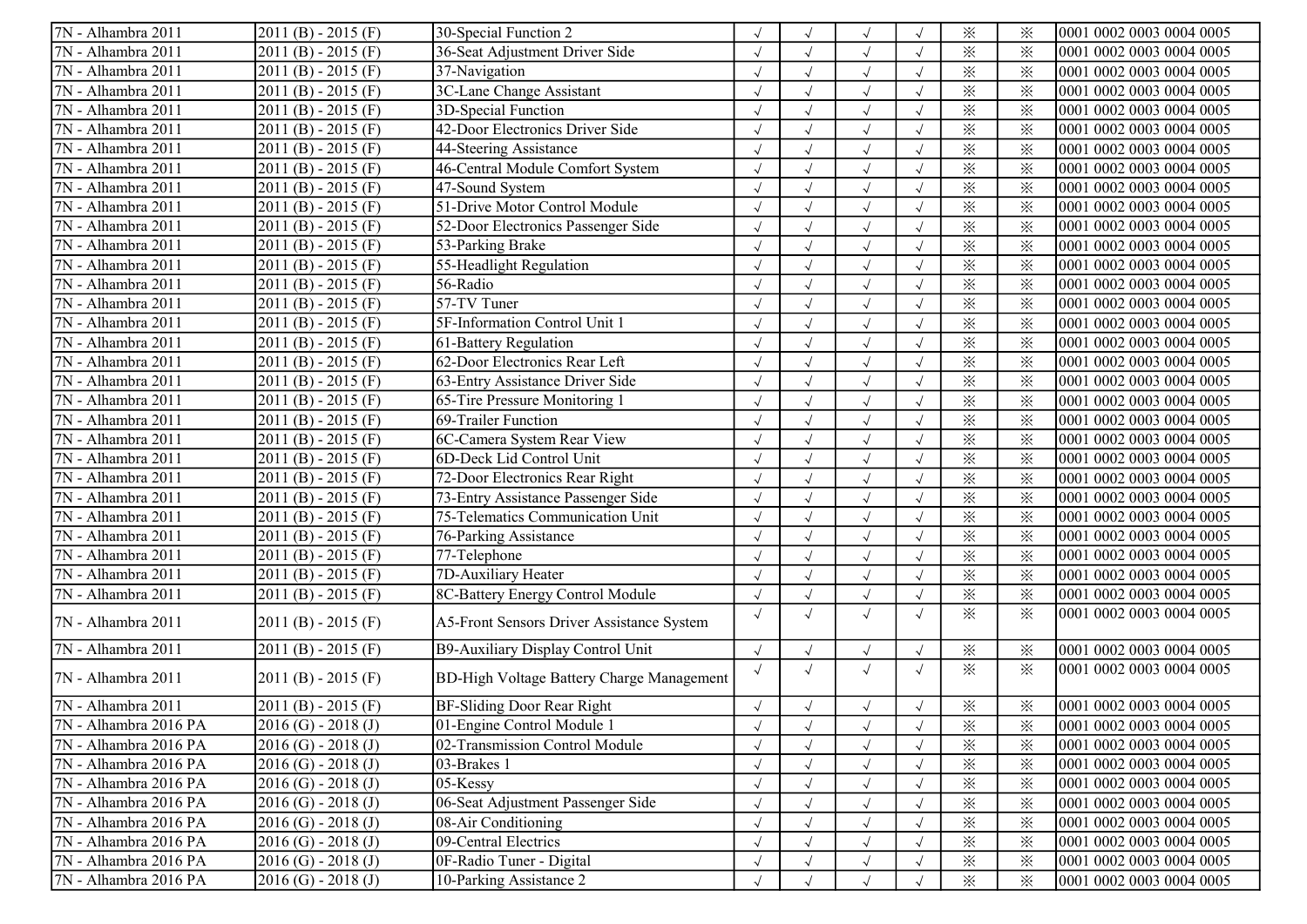| 7N - Alhambra 2016 PA | $2016$ (G) - 2018 (J)   | 11-Engine Control Module 2                |            |            |                      |            | $\times$                | $\times$ | 0001 0002 0003 0004 0005 |
|-----------------------|-------------------------|-------------------------------------------|------------|------------|----------------------|------------|-------------------------|----------|--------------------------|
| 7N - Alhambra 2016 PA | $2016$ (G) - $2018$ (J) | 13-Adaptive Cruise Control                |            |            |                      |            | $\times$                | $\times$ | 0001 0002 0003 0004 0005 |
| 7N - Alhambra 2016 PA | $2016$ (G) - $2018$ (J) | 14-Wheel Dampening Electronics            |            |            | $\sqrt{ }$           |            | $\times$                | ⋇        | 0001 0002 0003 0004 0005 |
| 7N - Alhambra 2016 PA | $2016$ (G) - $2018$ (J) | 15-Airbag                                 |            |            | $\sqrt{ }$           |            | $\times$                | $\times$ | 0001 0002 0003 0004 0005 |
| 7N - Alhambra 2016 PA | $2016$ (G) - $2018$ (J) | 16-Steering Column Electronics            |            |            | $\sqrt{ }$           |            | $\times$                | $\times$ | 0001 0002 0003 0004 0005 |
| 7N - Alhambra 2016 PA | $2016$ (G) - $2018$ (J) | 17-Dash Board                             |            |            | $\sqrt{ }$           |            | $\times$                | $\times$ | 0001 0002 0003 0004 0005 |
| 7N - Alhambra 2016 PA | $2016$ (G) - $2018$ (J) | 18-Auxiliary Parking Heater               |            |            |                      |            | $\times$                | $\times$ | 0001 0002 0003 0004 0005 |
| 7N - Alhambra 2016 PA | $2016$ (G) - $2018$ (J) | 19-Gateway                                |            |            | $\sqrt{ }$           |            | $\times$                | $\times$ | 0001 0002 0003 0004 0005 |
| 7N - Alhambra 2016 PA | $2016$ (G) - $2018$ (J) | <b>1C-Vehicle Position Detection</b>      |            |            | $\sqrt{ }$           |            | $\times$                | $\times$ | 0001 0002 0003 0004 0005 |
| 7N - Alhambra 2016 PA | $2016$ (G) - $2018$ (J) | 20-High Beam Assistance                   |            |            | $\sqrt{ }$           |            | $\times$                | $\times$ | 0001 0002 0003 0004 0005 |
| 7N - Alhambra 2016 PA | $2016$ (G) - $2018$ (J) | 22-All Wheel Control                      |            |            | $\sqrt{ }$           |            | $\times$                | $\times$ | 0001 0002 0003 0004 0005 |
| 7N - Alhambra 2016 PA | $2016$ (G) - $2018$ (J) | 25-Immobilizer                            |            |            | $\sqrt{ }$           |            | $\times$                | $\times$ | 0001 0002 0003 0004 0005 |
| 7N - Alhambra 2016 PA | $2016$ (G) - $2018$ (J) | 26-Electronic Roof Control                |            |            |                      |            | $\times$                | $\times$ | 0001 0002 0003 0004 0005 |
| 7N - Alhambra 2016 PA | $2016$ (G) - $2018$ (J) | 2B-Steering Column Locking                |            |            | $\sqrt{ }$           |            | $\times$                | $\times$ | 0001 0002 0003 0004 0005 |
| 7N - Alhambra 2016 PA | $2016$ (G) - $2018$ (J) | 30-Special Function 2                     |            |            | $\sqrt{ }$           |            | $\times$                | ⋇        | 0001 0002 0003 0004 0005 |
| 7N - Alhambra 2016 PA | $2016$ (G) - $2018$ (J) | 36-Seat Adjustment Driver Side            |            |            | $\sqrt{ }$           |            | $\times$                | $\times$ | 0001 0002 0003 0004 0005 |
| 7N - Alhambra 2016 PA | $2016$ (G) - $2018$ (J) | 37-Navigation                             |            |            | $\checkmark$         |            | $\times$                | $\times$ | 0001 0002 0003 0004 0005 |
| 7N - Alhambra 2016 PA | $2016$ (G) - $2018$ (J) | 3C-Lane Change Assistant                  |            |            | $\checkmark$         |            | $\times$                | $\times$ | 0001 0002 0003 0004 0005 |
| 7N - Alhambra 2016 PA | $2016$ (G) - $2018$ (J) | 3D-Special Function                       |            |            |                      |            | $\times$                | $\times$ | 0001 0002 0003 0004 0005 |
| 7N - Alhambra 2016 PA | $2016$ (G) - $2018$ (J) | 42-Door Electronics Driver Side           |            |            | $\sqrt{ }$           |            | $\times$                | $\times$ | 0001 0002 0003 0004 0005 |
| 7N - Alhambra 2016 PA | $2016$ (G) - $2018$ (J) | 44-Steering Assistance                    |            |            | $\sqrt{ }$           |            | $\times$                | $\times$ | 0001 0002 0003 0004 0005 |
| 7N - Alhambra 2016 PA | $2016$ (G) - $2018$ (J) | 46-Central Module Comfort System          | $\sqrt{ }$ |            | $\sqrt{}$            | $\sqrt{ }$ | $\times$                | $\times$ | 0001 0002 0003 0004 0005 |
| 7N - Alhambra 2016 PA | $2016$ (G) - $2018$ (J) | 47-Sound System                           | $\cdot$    |            | $\sqrt{}$            |            | $\times$                | $\times$ | 0001 0002 0003 0004 0005 |
| 7N - Alhambra 2016 PA | $2016$ (G) - $2018$ (J) | <b>4F-Central Electrics 2</b>             |            |            | $\checkmark$         |            | $\times$                | $\times$ | 0001 0002 0003 0004 0005 |
| 7N - Alhambra 2016 PA | $2016$ (G) - $2018$ (J) | 51-Drive Motor Control Module             |            |            | $\sqrt{ }$           |            | $\times$                | $\times$ | 0001 0002 0003 0004 0005 |
| 7N - Alhambra 2016 PA | $2016$ (G) - $2018$ (J) | 52-Door Electronics Passenger Side        |            |            |                      |            | $\times$                | ⋇        | 0001 0002 0003 0004 0005 |
| 7N - Alhambra 2016 PA | $2016$ (G) - $2018$ (J) | 53-Parking Brake                          |            |            | $\sqrt{ }$           |            | $\times$                | $\times$ | 0001 0002 0003 0004 0005 |
| 7N - Alhambra 2016 PA | $2016$ (G) - $2018$ (J) | 55-Headlight Regulation                   |            |            | $\sqrt{ }$           |            | $\times$                | $\times$ | 0001 0002 0003 0004 0005 |
| 7N - Alhambra 2016 PA | $2016$ (G) - $2018$ (J) | 56-Radio                                  |            |            | $\sqrt{ }$           |            | $\times$                | $\times$ | 0001 0002 0003 0004 0005 |
| 7N - Alhambra 2016 PA | $2016$ (G) - $2018$ (J) | 57-TV Tuner                               |            |            | $\checkmark$         |            | $\times$                | $\times$ | 0001 0002 0003 0004 0005 |
| 7N - Alhambra 2016 PA | $2016$ (G) - $2018$ (J) | 5F-Information Control Unit 1             |            |            |                      |            | $\times$                | $\times$ | 0001 0002 0003 0004 0005 |
| 7N - Alhambra 2016 PA | $2016$ (G) - $2018$ (J) | 61-Battery Regulation                     |            |            |                      |            | $\times$                | $\times$ | 0001 0002 0003 0004 0005 |
| 7N - Alhambra 2016 PA | $2016$ (G) - $2018$ (J) | 62-Door Electronics Rear Left             |            |            | $\sqrt{ }$           |            | $\overline{\mathbf{x}}$ | $\times$ | 0001 0002 0003 0004 0005 |
| 7N - Alhambra 2016 PA | $2016$ (G) - $2018$ (J) | 63-Entry Assistance Driver Side           |            |            | $\sqrt{ }$           |            | $\times$                | $\times$ | 0001 0002 0003 0004 0005 |
| 7N - Alhambra 2016 PA | $2016$ (G) - $2018$ (J) | 65-Tire Pressure Monitoring 1             |            |            | $\sqrt{ }$           |            | $\times$                | $\times$ | 0001 0002 0003 0004 0005 |
| 7N - Alhambra 2016 PA | $2016$ (G) - 2018 (J)   | 69-Trailer Function                       |            |            |                      |            | $\times$                | ፠        | 0001 0002 0003 0004 0005 |
| 7N - Alhambra 2016 PA | $2016$ (G) - $2018$ (J) | 6C-Camera System Rear View                |            |            | $\sqrt{ }$           |            | $\times$                | ⋇        | 0001 0002 0003 0004 0005 |
| 7N - Alhambra 2016 PA | $2016$ (G) - $2018$ (J) | 6D-Deck Lid Control Unit                  |            |            |                      |            | $\times$                | $\times$ | 0001 0002 0003 0004 0005 |
| 7N - Alhambra 2016 PA | $2016$ (G) - $2018$ (J) | 73-Entry Assistance Passenger Side        |            |            | $\sqrt{ }$           |            | $\times$                | $\times$ | 0001 0002 0003 0004 0005 |
| 7N - Alhambra 2016 PA | $2016$ (G) - $2018$ (J) | 75-Telematics Communication Unit          |            |            | $\sqrt{ }$           |            | $\times$                | $\times$ | 0001 0002 0003 0004 0005 |
| 7N - Alhambra 2016 PA | $2016$ (G) - $2018$ (J) | 76-Parking Assistance                     |            |            | $\sqrt{\phantom{a}}$ |            | $\times$                | $\times$ | 0001 0002 0003 0004 0005 |
| 7N - Alhambra 2016 PA | $2016$ (G) - $2018$ (J) | 77-Telephone                              |            |            | $\checkmark$         |            | $\times$                | $\times$ | 0001 0002 0003 0004 0005 |
| 7N - Alhambra 2016 PA | $2016$ (G) - $2018$ (J) | 7D-Auxiliary Heater                       |            |            | $\sqrt{ }$           |            | $\times$                | $\times$ | 0001 0002 0003 0004 0005 |
| 7N - Alhambra 2016 PA | $2016$ (G) - $2018$ (J) | 8C-Battery Energy Control Module          |            |            | $\sqrt{ }$           |            | $\times$                | $\times$ | 0001 0002 0003 0004 0005 |
| 7N - Alhambra 2016 PA | $2016$ (G) - 2018 (J)   | A5-Front Sensors Driver Assistance System | $\sqrt{ }$ | $\sqrt{ }$ | $\sqrt{ }$           |            | $\times$                | $\times$ | 0001 0002 0003 0004 0005 |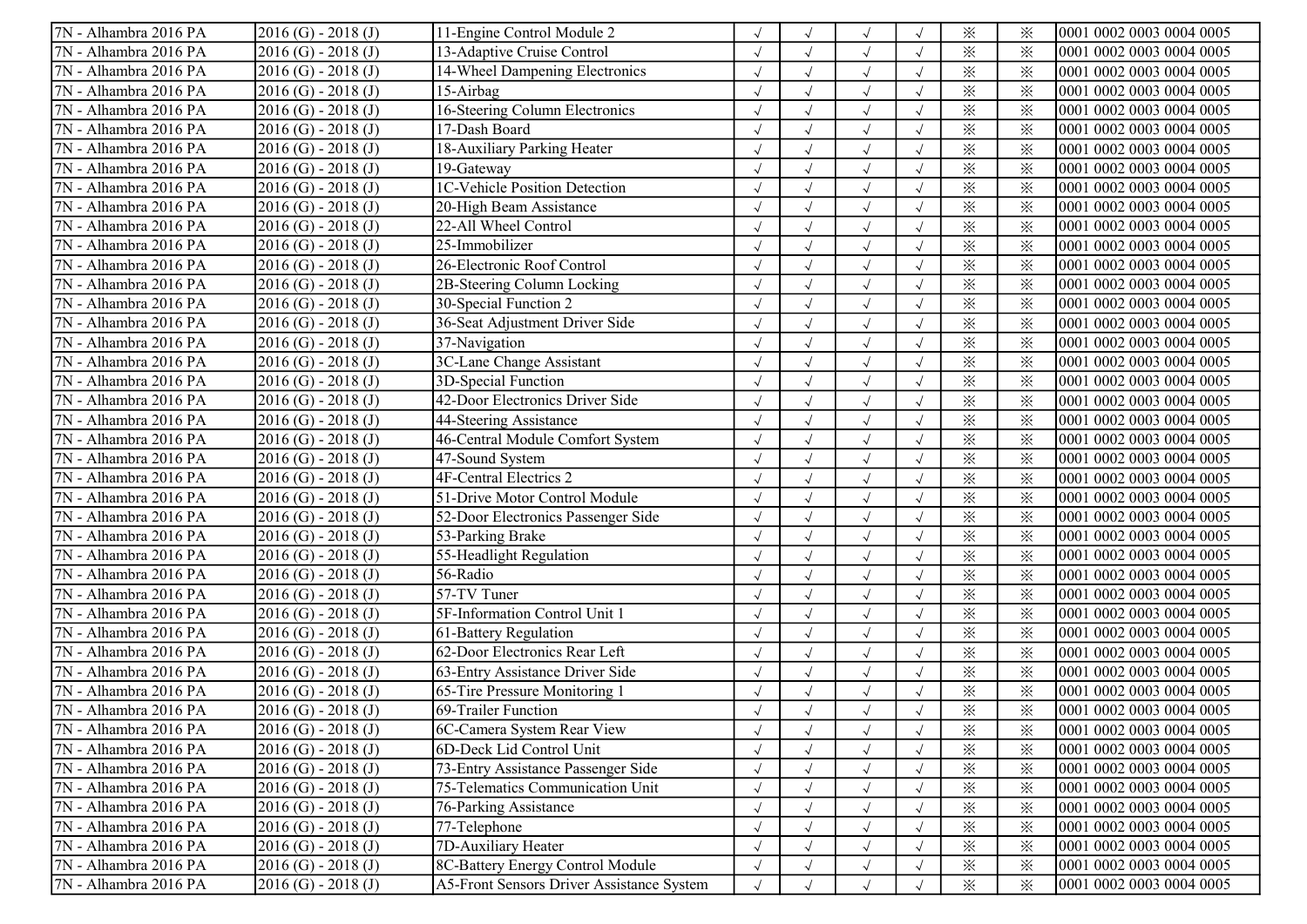| 7N - Alhambra 2016 PA       | $2016$ (G) - $2018$ (J)          | B9-Auxiliary Display Control Unit         |            |            | $\sqrt{ }$ |            | $\times$        | ⋇        | 0001 0002 0003 0004 0005 |
|-----------------------------|----------------------------------|-------------------------------------------|------------|------------|------------|------------|-----------------|----------|--------------------------|
| 7N - Alhambra 2016 PA       | $2016$ (G) - $2018$ (J)          | BD-High Voltage Battery Charge Management | $\sqrt{ }$ | $\sqrt{}$  | $\sqrt{ }$ | $\sqrt{ }$ | $\ddot{\times}$ | ✕        | 0001 0002 0003 0004 0005 |
| 7N - Alhambra 2016 PA       | $2016$ (G) - $2018$ (J)          | BE-Sliding Door Rear Left                 |            |            | $\sqrt{ }$ |            | $\times$        | ⋇        | 0001 0002 0003 0004 0005 |
| 7N - Alhambra 2016 PA       | $2016$ (G) - $2018$ (J)          | BF-Sliding Door Rear Right                |            |            | $\sqrt{ }$ |            | $\times$        | $\times$ | 0001 0002 0003 0004 0005 |
| 9K - Inca 2001              | $2001(1) - 2003(3)$              | 01-Engine Control Module 1                |            |            | $\sqrt{ }$ |            | $\times$        | $\times$ | 0001 0002 0003 0004 0005 |
| 9K - Inca 2001              | $2001(1) - 2003(3)$              | 03-Brakes 1                               |            |            | $\sqrt{ }$ |            | $\times$        | $\times$ | 0001 0002 0003 0004 0005 |
| 9K - Inca 2001              | $2001(1) - 2003(3)$              | 15-Airbag                                 |            |            | $\sqrt{ }$ |            | $\times$        | $\times$ | 0001 0002 0003 0004 0005 |
| 9K - Inca 2001              | $2001(1) - 2003(3)$              | 17-Dash Board                             |            |            | $\sqrt{ }$ |            | $\times$        | $\times$ | 0001 0002 0003 0004 0005 |
| 9K - Inca 2001              | $2001(1) - 2003(3)$              | 25-Immobilizer                            |            |            | $\sqrt{ }$ |            | $\times$        | $\times$ | 0001 0002 0003 0004 0005 |
| 9K - Inca 2001              | $\overline{2001}$ (1) - 2003 (3) | 56-Radio                                  |            |            | $\sqrt{ }$ | $\sqrt{ }$ | $\times$        | $\times$ | 0001 0002 0003 0004 0005 |
| AA - Mii 2012               | $2012 (C) - 2018 (J)$            | 01-Engine Control Module 1                |            |            | $\sqrt{ }$ | $\sqrt{ }$ | $\times$        | $\times$ | 0001 0002 0003 0004 0005 |
| AA - Mii 2012               | $2012 (C) - 2018 (J)$            | 02-Transmission Control Module            |            |            | $\sqrt{ }$ | $\sqrt{ }$ | $\times$        | $\times$ | 0001 0002 0003 0004 0005 |
| AA - Mii 2012               | $2012 (C) - 2018 (J)$            | 03-Brakes 1                               |            |            | $\sqrt{ }$ |            | $\times$        | $\times$ | 0001 0002 0003 0004 0005 |
| AA - Mii 2012               | $2012 (C) - 2018 (J)$            | 08-Air Conditioning                       |            |            | $\sqrt{ }$ |            | $\times$        | $\times$ | 0001 0002 0003 0004 0005 |
| AA - Mii 2012               | $2012 (C) - 2018 (J)$            | 09-Central Electrics                      |            |            | $\sqrt{ }$ |            | $\times$        | $\times$ | 0001 0002 0003 0004 0005 |
| AA - Mii 2012               | $2012 (C) - 2018 (J)$            | 10-Parking Assistance 2                   |            |            | $\sqrt{ }$ |            | $\times$        | $\times$ | 0001 0002 0003 0004 0005 |
| AA - Mii 2012               | $2012 (C) - 2018 (J)$            | 15-Airbag                                 |            |            | $\sqrt{ }$ |            | $\times$        | $\times$ | 0001 0002 0003 0004 0005 |
| AA - Mii 2012               | $2012 (C) - 2018 (J)$            | 19-Gateway                                |            |            | $\sqrt{ }$ | J          | $\times$        | $\times$ | 0001 0002 0003 0004 0005 |
| AA - Mii 2012               | $2012 (C) - 2018 (J)$            | 23-Brake Boost                            |            |            | $\sqrt{ }$ |            | $\times$        | $\times$ | 0001 0002 0003 0004 0005 |
| AA - Mii 2012               | $2012 (C) - 2018 (J)$            | 25-Immobilizer                            |            |            | $\sqrt{ }$ |            | $\times$        | $\times$ | 0001 0002 0003 0004 0005 |
| AA - Mii 2012               | $2012 (C) - 2018 (J)$            | 44-Steering Assistance                    |            |            | $\sqrt{ }$ |            | $\times$        | $\times$ | 0001 0002 0003 0004 0005 |
| AA - Mii 2012               | $2012 (C) - 2018 (J)$            | 47-Sound System                           |            |            | $\sqrt{ }$ | $\sqrt{ }$ | $\times$        | $\times$ | 0001 0002 0003 0004 0005 |
| AA - Mii 2012               | $2012 (C) - 2018 (J)$            | 51-Drive Motor Control Module             |            |            | $\sqrt{ }$ | $\sqrt{ }$ | $\times$        | $\times$ | 0001 0002 0003 0004 0005 |
| AA - Mii 2012               | $2012 (C) - 2018 (J)$            | 56-Radio                                  |            |            | $\sqrt{ }$ | $\sqrt{ }$ | $\times$        | $\times$ | 0001 0002 0003 0004 0005 |
| AA - Mii 2012               | $2012 (C) - 2018 (J)$            | 5F-Information Control Unit 1             |            |            | $\sqrt{ }$ | $\sqrt{ }$ | $\times$        | $\times$ | 0001 0002 0003 0004 0005 |
| AA - Mii 2012               | $2012 (C) - 2018 (J)$            | 61-Battery Regulation                     |            |            | $\sqrt{ }$ |            | $\times$        | $\times$ | 0001 0002 0003 0004 0005 |
| AA - Mii 2012               | $2012 (C) - 2018 (J)$            | 69-Trailer Function                       |            |            | $\sqrt{ }$ |            | $\times$        | $\times$ | 0001 0002 0003 0004 0005 |
| AA - Mii 2012               | 2012 (C) - 2018 (J)              | 75-Telematics Communication Unit          |            |            | $\sqrt{ }$ |            | $\times$        | $\times$ | 0001 0002 0003 0004 0005 |
| AA - Mii 2012               | $2012 (C) - 2018 (J)$            | 8C-Battery Energy Control Module          |            |            | $\sqrt{ }$ |            | $\times$        | $\times$ | 0001 0002 0003 0004 0005 |
| AA - Mii 2012               | $2012 (C) - 2018 (J)$            | AD-Sensors Brake Systems                  | $\sqrt{ }$ |            | $\sqrt{}$  | $\sqrt{ }$ | $\times$        | $\times$ | 0001 0002 0003 0004 0005 |
| AA - Mii 2012               | $2012 (C) - 2018 (J)$            | BD-High Voltage Battery Charge Management | $\sqrt{ }$ | $\sqrt{ }$ | $\sqrt{ }$ | $\sqrt{ }$ | $\times$        | ✕        | 0001 0002 0003 0004 0005 |
| AA - Mii 2012               | $2012 (C) - 2018 (J)$            | C0-Actuator For Exterior Noise            |            |            | $\sqrt{ }$ | $\sqrt{ }$ | $\times$        | $\times$ | 0001 0002 0003 0004 0005 |
| AA - Mii 2012               | $2012 (C) - 2018 (J)$            | C6-Battery Charger Control Module         |            |            | $\sqrt{ }$ |            | $\times$        | $\times$ | 0001 0002 0003 0004 0005 |
| Immobiliser and radio PIN - | All model years                  | 01-Engine Control Module 1                |            |            | $\sqrt{ }$ |            | $\times$        | $\times$ | 0001 0002 0003 0004 0005 |
| Online functions            |                                  |                                           |            |            |            |            |                 |          |                          |
| Immobiliser and radio PIN - | All model years                  | 02-Transmission Control Module            | $\sqrt{ }$ | $\sqrt{ }$ | $\sqrt{ }$ | $\sqrt{ }$ | $\times$        | $\times$ | 0001 0002 0003 0004 0005 |
| Online functions            |                                  |                                           |            |            |            |            |                 |          |                          |
| Immobiliser and radio PIN - | All model years                  | 03-Brakes 1                               | $\sqrt{ }$ | $\sqrt{ }$ | $\sqrt{ }$ | $\sqrt{ }$ | $\times$        | $\times$ | 0001 0002 0003 0004 0005 |
| Online functions            |                                  |                                           |            |            |            |            |                 |          |                          |
| Immobiliser and radio PIN - | All model years                  | 08-Air Conditioning                       | $\sqrt{ }$ | $\sqrt{ }$ | $\sqrt{ }$ | $\sqrt{ }$ | $\times$        | $\times$ | 0001 0002 0003 0004 0005 |
| Online functions            |                                  |                                           |            |            |            |            |                 |          |                          |
| Immobiliser and radio PIN - | All model years                  | 15-Airbag                                 | $\sqrt{ }$ | $\sqrt{}$  | $\sqrt{ }$ | $\sqrt{ }$ | $\times$        | $\times$ | 0001 0002 0003 0004 0005 |
| Online functions            |                                  |                                           |            |            |            |            |                 |          |                          |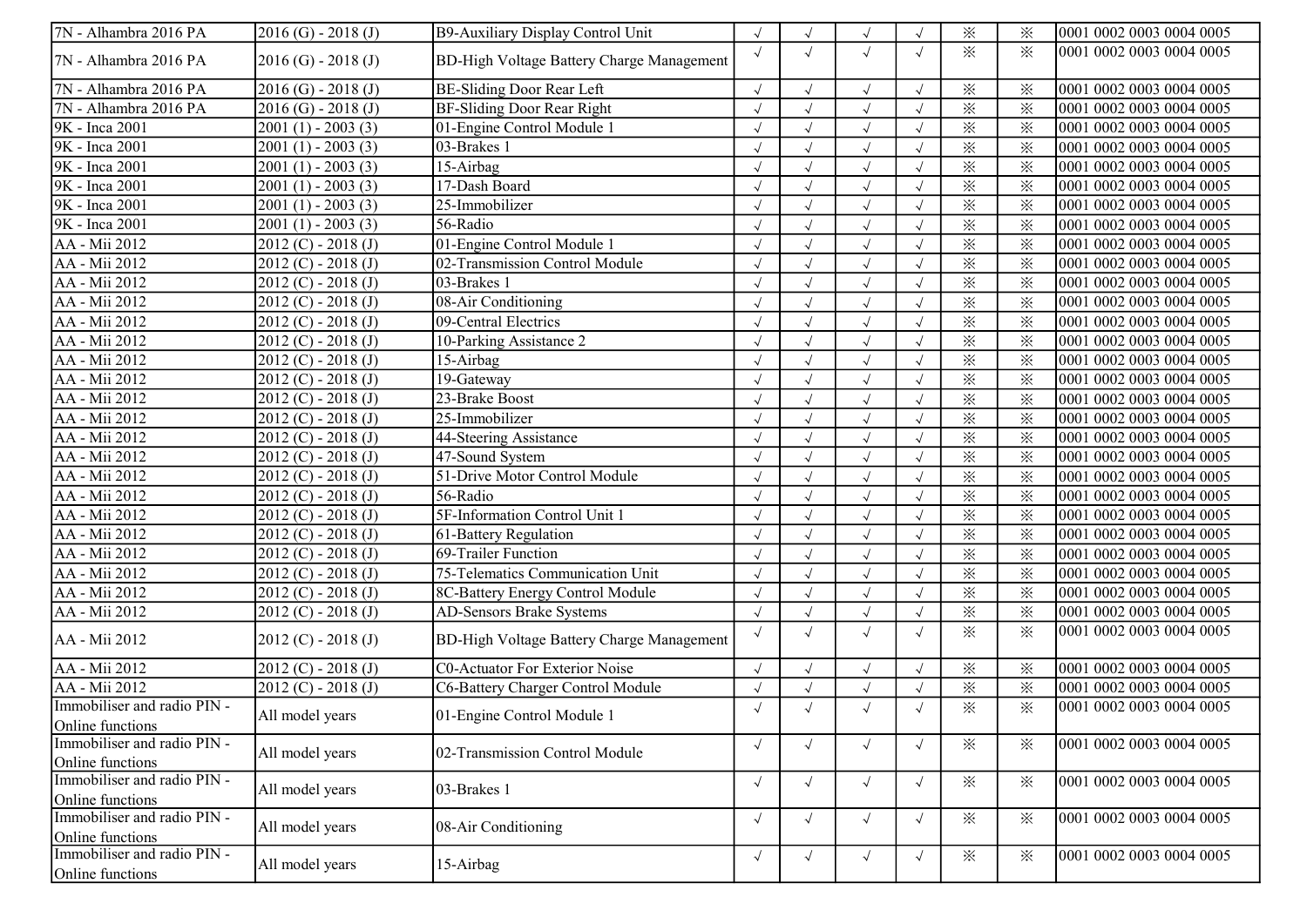| Immobiliser and radio PIN -         |                 |                                   |            |            | $\sqrt{ }$ |            | $\times$                | ⋇        | 0001 0002 0003 0004 0005 |
|-------------------------------------|-----------------|-----------------------------------|------------|------------|------------|------------|-------------------------|----------|--------------------------|
| Online functions                    | All model years | 17-Dash Board                     |            |            |            |            |                         |          |                          |
| Immobiliser and radio PIN -         | All model years | 25-Immobilizer                    | $\sqrt{ }$ |            | $\sqrt{ }$ | $\sqrt{ }$ | $\times$                | $\times$ | 0001 0002 0003 0004 0005 |
| Online functions                    |                 |                                   |            |            |            |            |                         |          |                          |
| Immobiliser and radio PIN -         | All model years | 35-Central Locking Control Module | $\sqrt{ }$ | $\sqrt{ }$ | $\sqrt{ }$ | $\sqrt{ }$ | $\times$                | $\times$ | 0001 0002 0003 0004 0005 |
| Online functions                    |                 |                                   |            |            |            |            |                         |          |                          |
| KJ - Arona 2018                     | 2018(J)         | 01-Engine Control Module 1        |            |            | $\sqrt{ }$ |            | $\times$                | $\times$ | 0001 0002 0003 0004 0005 |
| KJ - Arona 2018                     | 2018(J)         | 02-Transmission Control Module    |            |            | $\sqrt{ }$ |            | $\times$                | $\times$ | 0001 0002 0003 0004 0005 |
| KJ - Arona 2018                     | 2018(J)         | 03-Brakes 1                       |            |            | $\sqrt{ }$ |            | $\times$                | $\times$ | 0001 0002 0003 0004 0005 |
| KJ - Arona 2018                     | 2018(J)         | 08-Air Conditioning               |            |            | $\sqrt{ }$ |            | $\times$                | $\times$ | 0001 0002 0003 0004 0005 |
| KJ - Arona 2018                     | 2018(J)         | 09-Central Electrics              |            |            | $\sqrt{ }$ |            | $\times$                | $\times$ | 0001 0002 0003 0004 0005 |
| KJ - Arona 2018                     | 2018(J)         | 13-Adaptive Cruise Control        |            |            | $\sqrt{ }$ |            | $\times$                | $\times$ | 0001 0002 0003 0004 0005 |
| KJ - Arona 2018                     | 2018(J)         | 14-Wheel Dampening Electronics    |            |            | $\sqrt{ }$ |            | $\times$                | $\times$ | 0001 0002 0003 0004 0005 |
| KJ - Arona 2018                     | 2018(J)         | 15-Airbag                         |            |            |            |            | $\times$                | $\times$ | 0001 0002 0003 0004 0005 |
| KJ - Arona 2018                     | 2018(J)         | 16-Steering Column Electronics    |            |            |            |            | $\times$                | $\times$ | 0001 0002 0003 0004 0005 |
| KJ - Arona 2018                     | 2018(J)         | 17-Dash Board                     |            |            | $\sqrt{ }$ |            | $\times$                | $\times$ | 0001 0002 0003 0004 0005 |
| KJ - Arona 2018                     | 2018(J)         | 19-Gateway                        |            |            | $\sqrt{ }$ |            | $\times$                | $\times$ | 0001 0002 0003 0004 0005 |
| KJ - Arona 2018                     | 2018(J)         | 2B-Steering Column Locking        | $\sqrt{ }$ |            | $\sqrt{ }$ |            | $\times$                | $\times$ | 0001 0002 0003 0004 0005 |
| KJ - Arona 2018                     | 2018(J)         | 3C-Lane Change Assistant          |            |            | $\sqrt{ }$ |            | $\times$                | $\times$ | 0001 0002 0003 0004 0005 |
| KJ - Arona 2018                     | 2018(J)         | 44-Steering Assistance            |            |            | $\sqrt{ }$ |            | $\times$                | $\times$ | 0001 0002 0003 0004 0005 |
| KJ - Arona 2018                     | 2018(J)         | 47-Sound System                   |            |            |            |            | $\times$                | $\times$ | 0001 0002 0003 0004 0005 |
| KJ - Arona 2018                     | 2018(J)         | 55-Headlight Regulation           |            |            | $\sqrt{ }$ |            | $\times$                | $\times$ | 0001 0002 0003 0004 0005 |
| KJ - Arona 2018                     | 2018(J)         | 5F-Information Control Unit 1     |            |            | $\sqrt{ }$ |            | $\times$                | $\times$ | 0001 0002 0003 0004 0005 |
| KJ - Arona 2018                     | 2018(J)         | 69-Trailer Function               |            |            | $\sqrt{ }$ |            | $\times$                | $\times$ | 0001 0002 0003 0004 0005 |
| KJ - Arona 2018                     | 2018(J)         | 76-Parking Assistance             |            |            | $\sqrt{ }$ |            | $\overline{\mathbf{x}}$ | $\times$ | 0001 0002 0003 0004 0005 |
| KJ - Arona 2018                     | 2018(J)         | B7-Access Startsystem Interface   |            |            |            |            | $\times$                | $\times$ | 0001 0002 0003 0004 0005 |
| KJ - Arona 2018                     | 2018(J)         | CA-Control Module For Sunroof     |            |            |            |            | $\times$                | $\times$ | 0001 0002 0003 0004 0005 |
| KJ - Arona 2018                     | 2018(J)         | D6-Light Control Left 2           |            |            | $\sqrt{ }$ |            | $\times$                | $\times$ | 0001 0002 0003 0004 0005 |
| KJ - Arona 2018                     | 2018(J)         | D7-Light Control Right 2          | $\sqrt{ }$ |            | $\sqrt{ }$ | $\sqrt{ }$ | $\times$                | $\times$ | 0001 0002 0003 0004 0005 |
| KJ - Arona 2018                     | 2018(J)         | DD-Control Module 2 For Sunroof   | $\sqrt{ }$ |            | $\sqrt{ }$ | $\sqrt{ }$ | $\times$                | $\times$ | 0001 0002 0003 0004 0005 |
| $\overline{\text{KJ}}$ - Ibiza 2018 | 2018(J)         | 02-Transmission Control Module    |            |            | $\sqrt{ }$ |            | $\times$                | $\times$ | 0001 0002 0003 0004 0005 |
| KJ - Ibiza 2018                     | 2018(J)         | 03-Brakes 1                       |            |            | $\sqrt{ }$ |            | $\times$                | $\times$ | 0001 0002 0003 0004 0005 |
| KJ - Ibiza 2018                     | 2018(J)         | 08-Air Conditioning               |            |            |            |            | $\times$                | $\times$ | 0001 0002 0003 0004 0005 |
| KJ - Ibiza 2018                     | 2018(J)         | 09-Central Electrics              |            |            | $\sqrt{ }$ |            | $\times$                | $\times$ | 0001 0002 0003 0004 0005 |
| KJ - Ibiza 2018                     | 2018(J)         | 13-Adaptive Cruise Control        |            |            | $\sqrt{ }$ |            | $\times$                | $\times$ | 0001 0002 0003 0004 0005 |
| KJ - Ibiza 2018                     | 2018(J)         | 14-Wheel Dampening Electronics    |            |            | $\sqrt{ }$ |            | $\times$                | $\times$ | 0001 0002 0003 0004 0005 |
| KJ - Ibiza 2018                     | 2018(J)         | 15-Airbag                         | $\sqrt{ }$ |            | $\sqrt{ }$ |            | $\times$                | ⋇        | 0001 0002 0003 0004 0005 |
| KJ - Ibiza 2018                     | 2018(J)         | 16-Steering Column Electronics    |            |            | $\sqrt{ }$ |            | $\times$                | $\times$ | 0001 0002 0003 0004 0005 |
| KJ - Ibiza 2018                     | 2018(J)         | 17-Dash Board                     |            |            |            |            | $\times$                | $\times$ | 0001 0002 0003 0004 0005 |
| KJ - Ibiza 2018                     | 2018(J)         | 19-Gateway                        | $\sqrt{ }$ |            | $\sqrt{ }$ |            | $\times$                | $\times$ | 0001 0002 0003 0004 0005 |
| KJ - Ibiza 2018                     | 2018(J)         | 2B-Steering Column Locking        | $\sqrt{}$  |            | $\sqrt{ }$ |            | $\times$                | $\times$ | 0001 0002 0003 0004 0005 |
| KJ - Ibiza 2018                     | 2018(J)         | 3C-Lane Change Assistant          | $\sqrt{ }$ |            | $\sqrt{ }$ |            | $\times$                | $\times$ | 0001 0002 0003 0004 0005 |
| KJ - Ibiza 2018                     | 2018(J)         | 44-Steering Assistance            |            |            | $\sqrt{ }$ |            | $\times$                | $\times$ | 0001 0002 0003 0004 0005 |
| KJ - Ibiza 2018                     | 2018(J)         | 47-Sound System                   |            |            |            |            | $\times$                | $\times$ | 0001 0002 0003 0004 0005 |
| KJ - Ibiza 2018                     | 2018(J)         | 55-Headlight Regulation           |            |            |            |            | $\times$                | $\times$ | 0001 0002 0003 0004 0005 |
|                                     |                 |                                   |            |            |            |            |                         |          |                          |